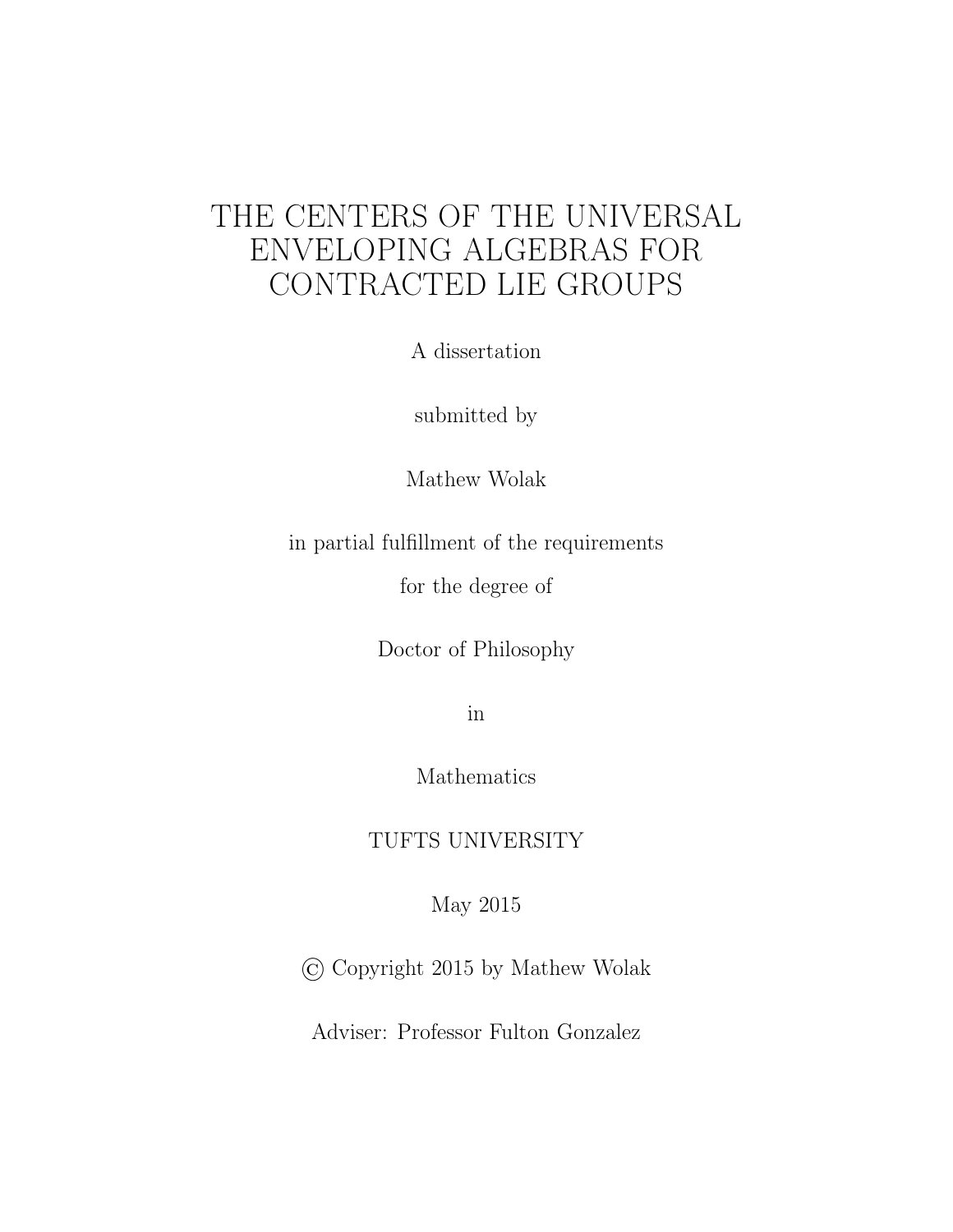# Abstract

Lie group contraction is a process by which Lie groups are "flattened out". This thesis finds the algebra of bi-invariant differential operators (identified with the center of the universal enveloping algebra) for the Galilean group (which is a contraction of the Poincaré group) and a contraction of  $SU(n)$ .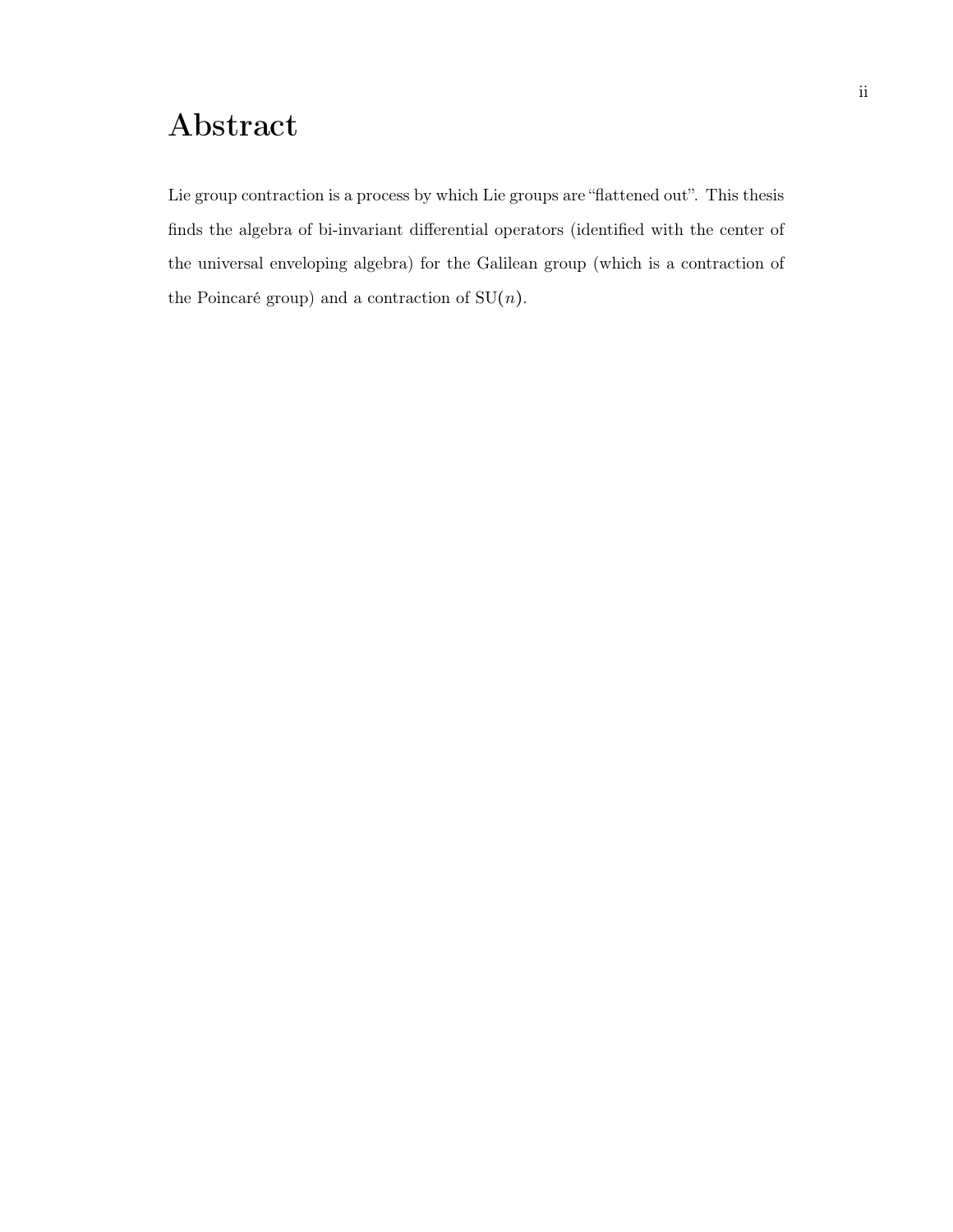To whatever institution gives me a job offer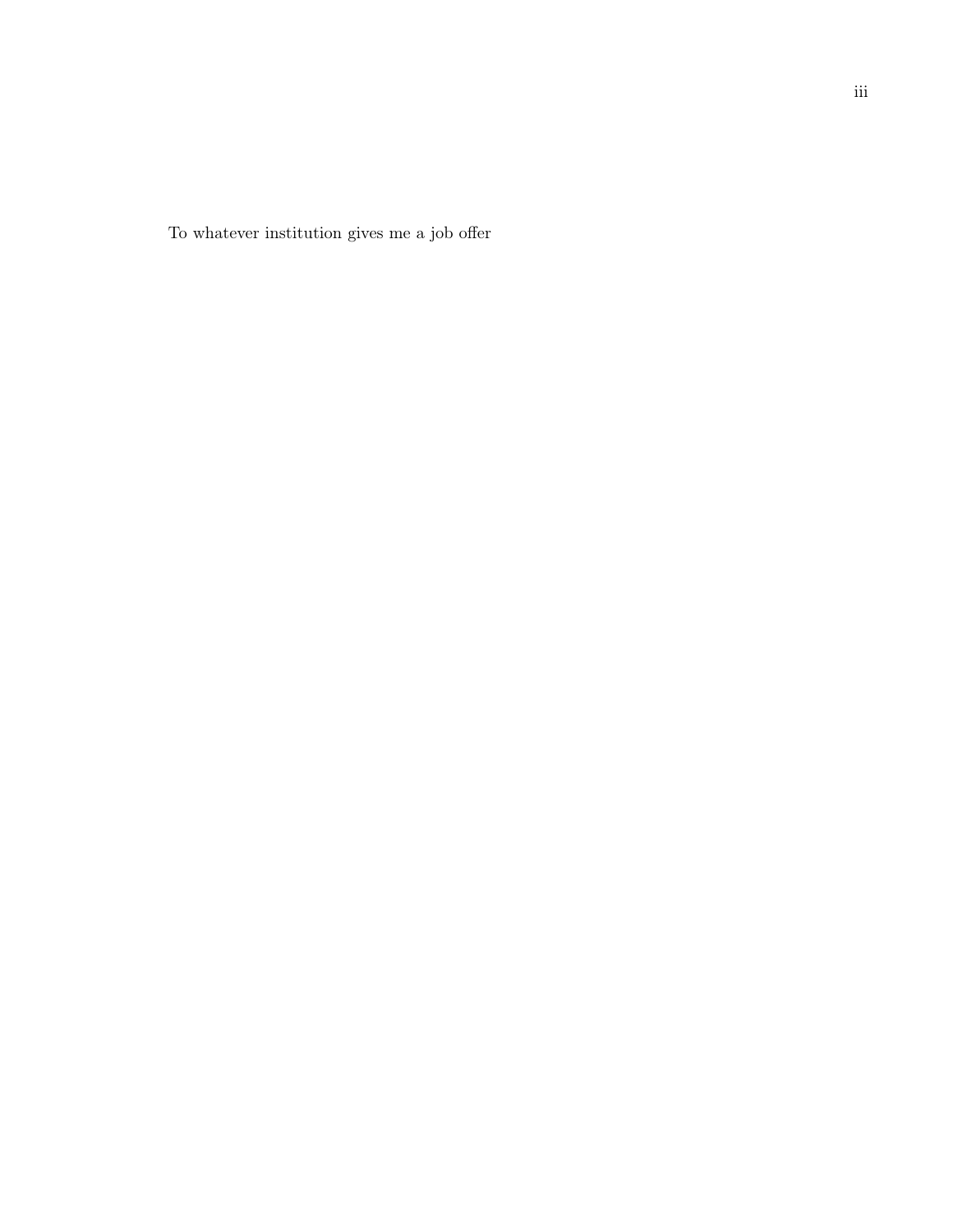# Acknowledgments

I'd like to thank my advisor, Fulton Gonzalez, for his guidance and support.

I'd also like to thank the Tufts math department as a whole for being a friendly and welcoming place, Kim Ruane for looking out for the graduate students, and my fellow graduate students for their camaraderie.

This material is based on work supported by the National Science Foundation under Grant No. OISE-1310973.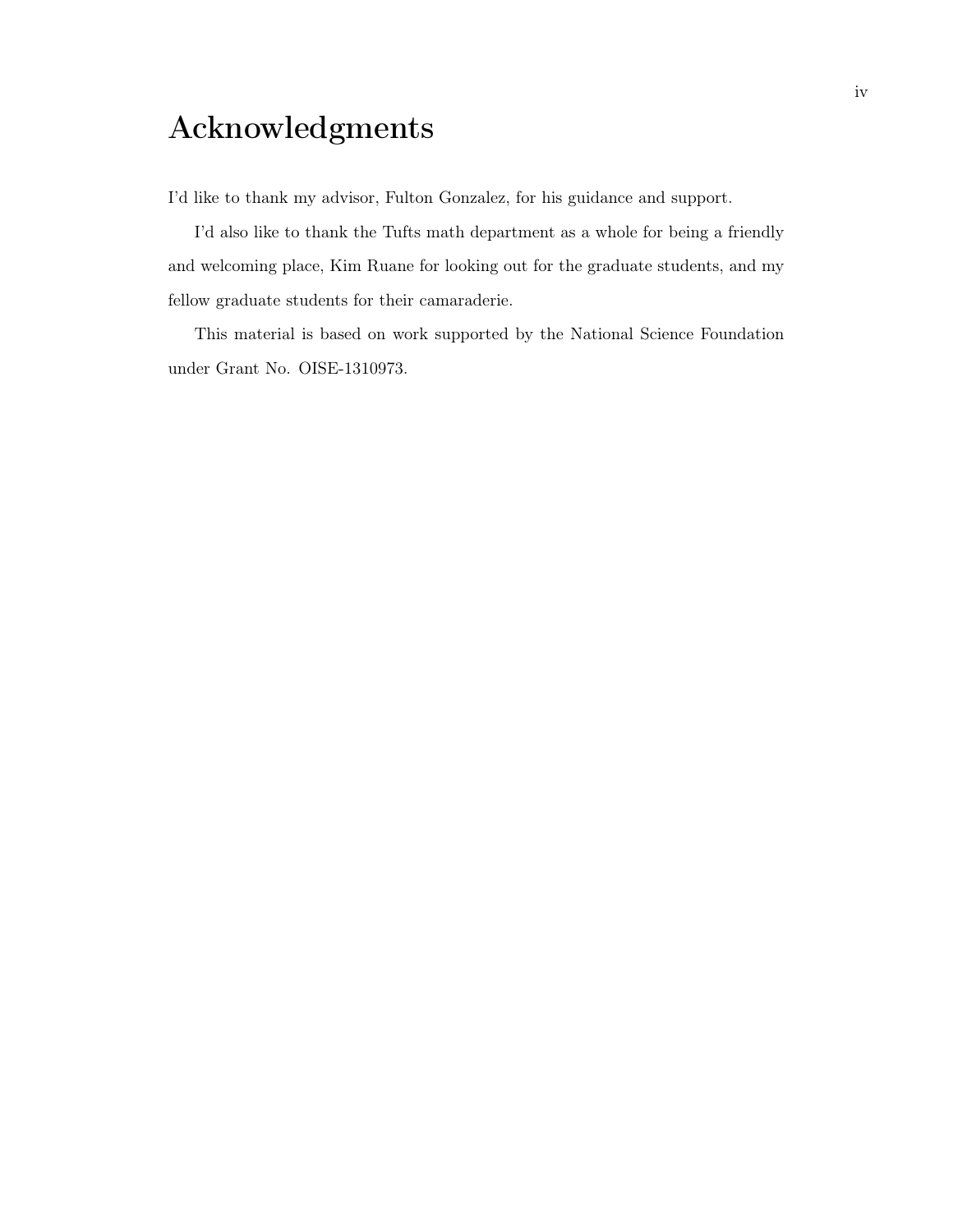# **Contents**

| 1              |     | Introduction |                                                                              | $\boldsymbol{2}$ |
|----------------|-----|--------------|------------------------------------------------------------------------------|------------------|
|                | 1.1 |              |                                                                              | $\overline{2}$   |
|                |     | 1.1.1        | The center of the universal enveloping algebra $\dots \dots \dots$           | $\overline{2}$   |
|                |     | 1.1.2        |                                                                              | $\overline{5}$   |
|                |     | 1.1.3        |                                                                              | $\overline{7}$   |
|                |     | 1.1.4        |                                                                              | 8                |
|                | 1.2 |              |                                                                              | 9                |
|                |     | 1.2.1        |                                                                              | 11               |
|                | 1.3 |              |                                                                              | 13               |
|                |     | 1.3.1        | Reduction by transverse subspaces                                            | 13               |
|                |     | 1.3.2        |                                                                              | 14               |
|                |     | 1.3.3        |                                                                              | 16               |
|                |     | 1.3.4        |                                                                              | 17               |
| $\overline{2}$ |     |              | <b>Computing Some Invariants</b>                                             | 18               |
|                | 2.1 |              |                                                                              | 18               |
|                |     | 2.1.1        | Description of the group $\dots \dots \dots \dots \dots \dots \dots \dots$   | 18               |
|                |     | 2.1.2        | The coadjoint action $\dots \dots \dots \dots \dots \dots \dots \dots \dots$ | 19               |
|                |     | 2.1.3        |                                                                              | 22               |
|                |     | 2.1.4        |                                                                              | 23               |
|                |     | 2.1.5        |                                                                              | 25               |
|                | 2.2 |              |                                                                              | 32               |
|                |     | 2.2.1        |                                                                              | 32               |
|                |     | 2.2.2        |                                                                              | 34               |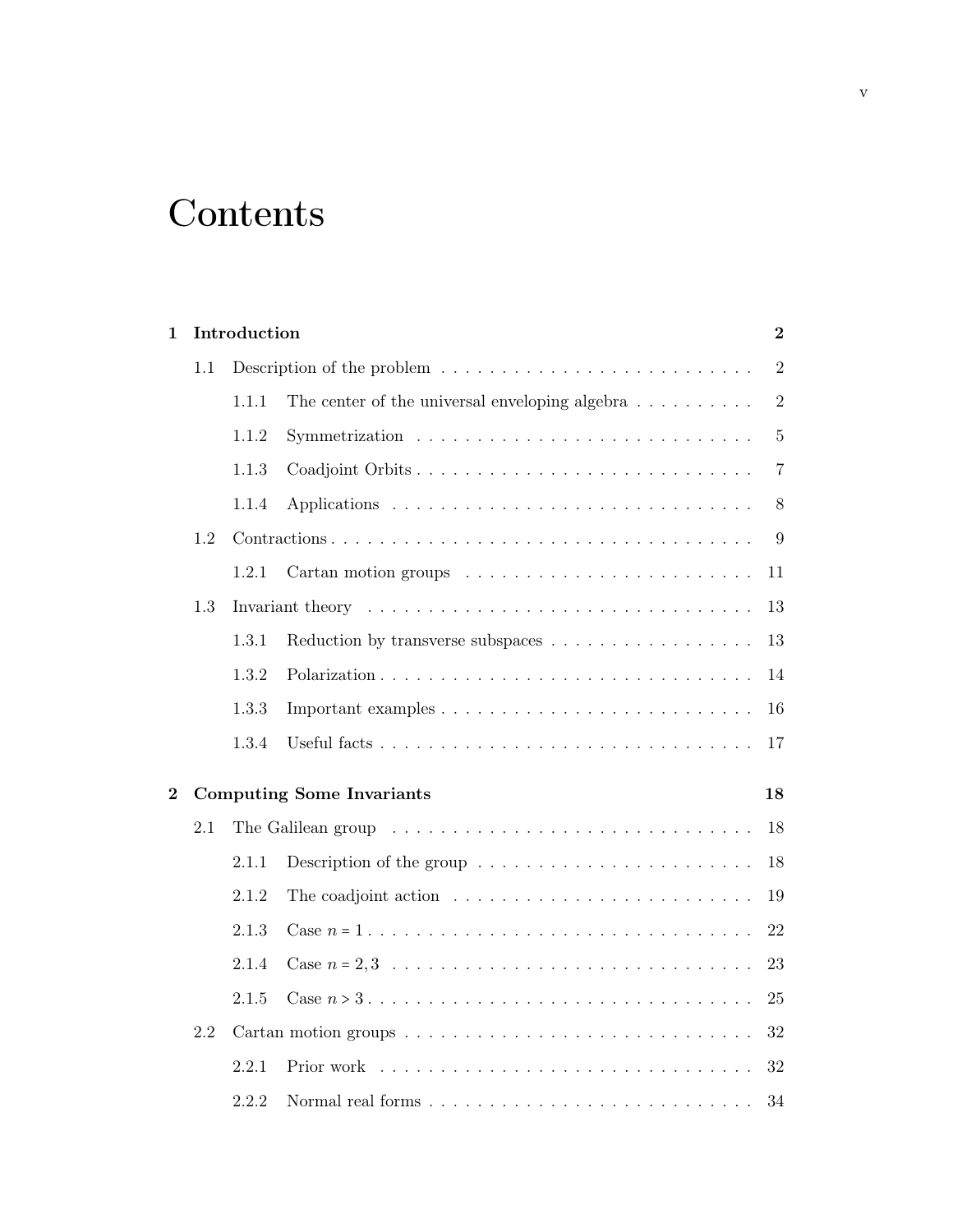## Bibliography [43](#page-48-0)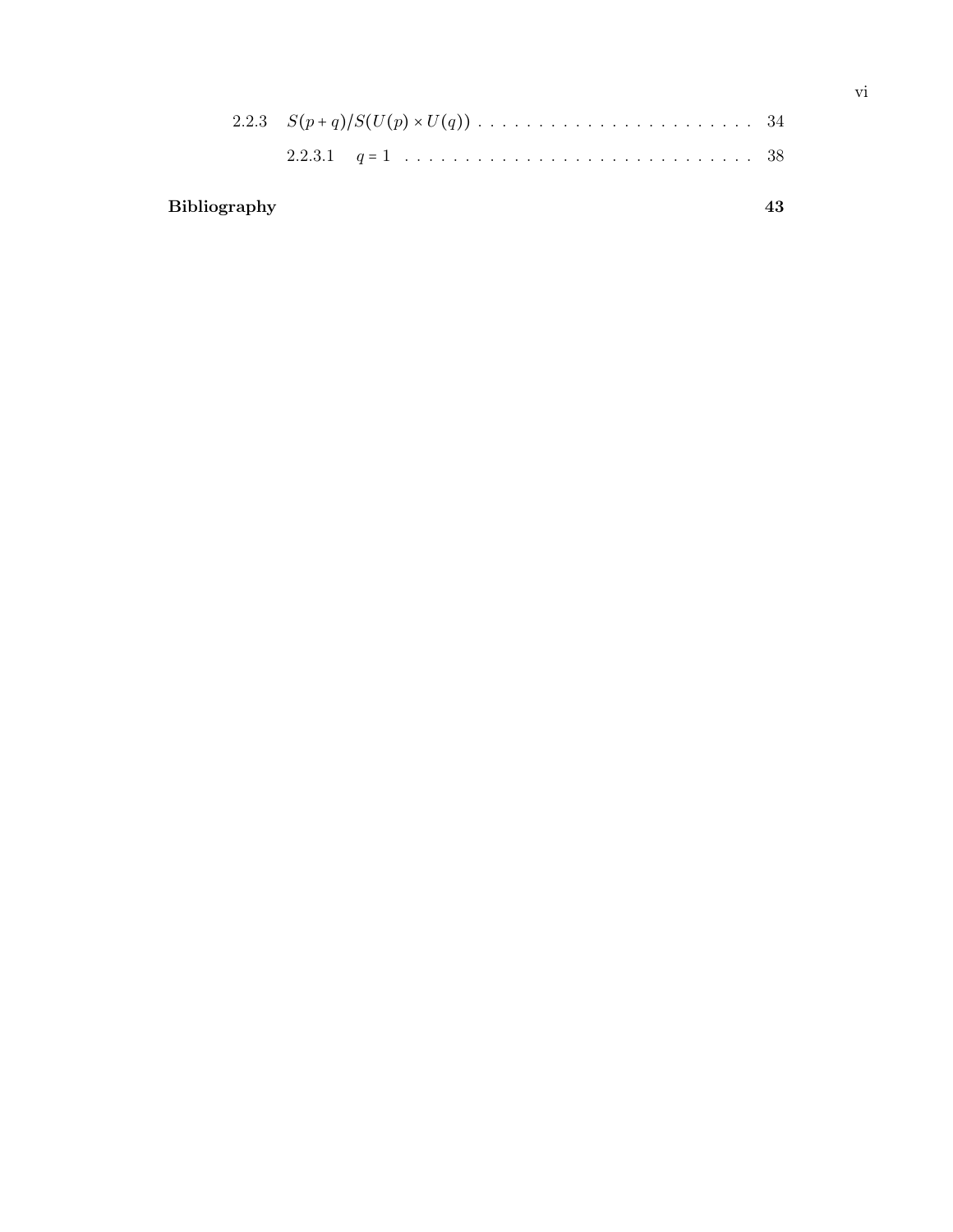The Centers of the Universal Enveloping Algebras for Contracted Lie Groups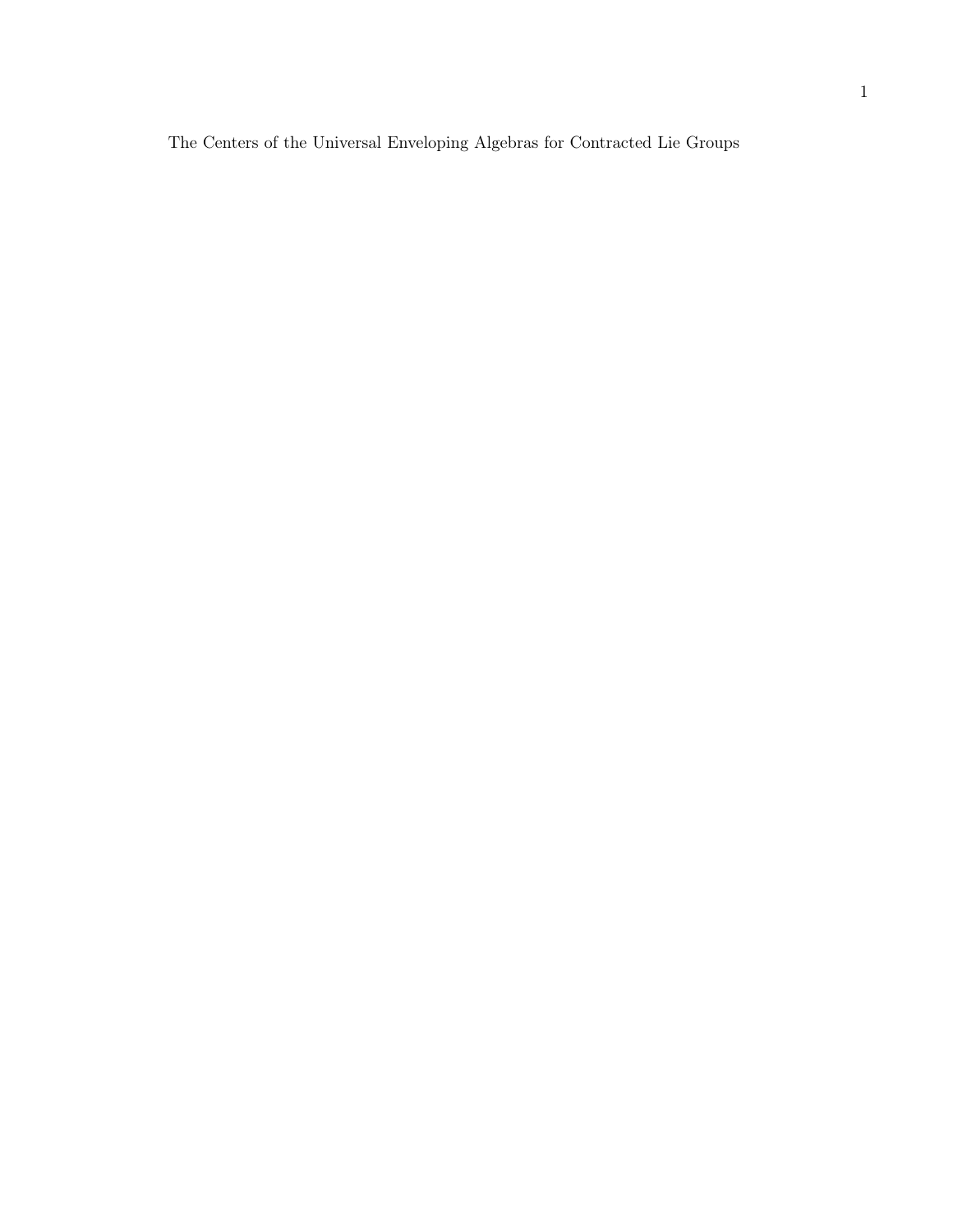## <span id="page-7-0"></span>Chapter 1

## Introduction

## <span id="page-7-1"></span>1.1 Description of the problem

#### <span id="page-7-2"></span>1.1.1 The center of the universal enveloping algebra

Given a Lie algebra  $(\mathfrak{g}, [\cdot, \cdot])$ , we define the *universal enveloping algebra* of  $\mathfrak{g}$  as

<span id="page-7-4"></span>
$$
\mathcal{U}(\mathfrak{g}) = T(\mathfrak{g})/I \tag{1.1}
$$

where  $T(\mathfrak{g})$  is the tensor algebra over  $\mathfrak g$  and  $I$  is the two-sided ideal generated by elements of the form  $X \otimes Y - Y \otimes X - [X, Y]$ .  $\mathfrak{U}(\mathfrak{g})$  is an associative algebra containing  $\mathfrak g$  as the image of  $T^1(\mathfrak g)$  under the quotient [\[11\]](#page-48-1).

If  $\iota:\mathfrak{g}\to\mathfrak{U}(\mathfrak{g})$  is the inclusion map, then  $\mathfrak{U}(\mathfrak{g})$  satisfies

$$
\iota(X)\iota(Y) - \iota(Y)\iota(X) = \iota([X,Y])
$$

Because of this, we will identify X with  $\iota(X)$ .

<span id="page-7-3"></span> $\mathfrak{U}(\mathfrak{g})$  also satisfies a universal mapping property:

**Proposition 1.1.1** [\[11\]](#page-48-1): Suppose A is an associative algebra, and  $\pi : \mathfrak{g} \to \mathcal{A}$  such that

$$
\pi(X)\pi(Y) - \pi(Y)\pi(X) = \pi([X,Y])
$$

for all  $X, Y \in A$ . Then there exists a unique algebra homomorphism  $\tilde{\pi}$  such that  $\tilde{pi} = 1$  and the following diagram commutes:

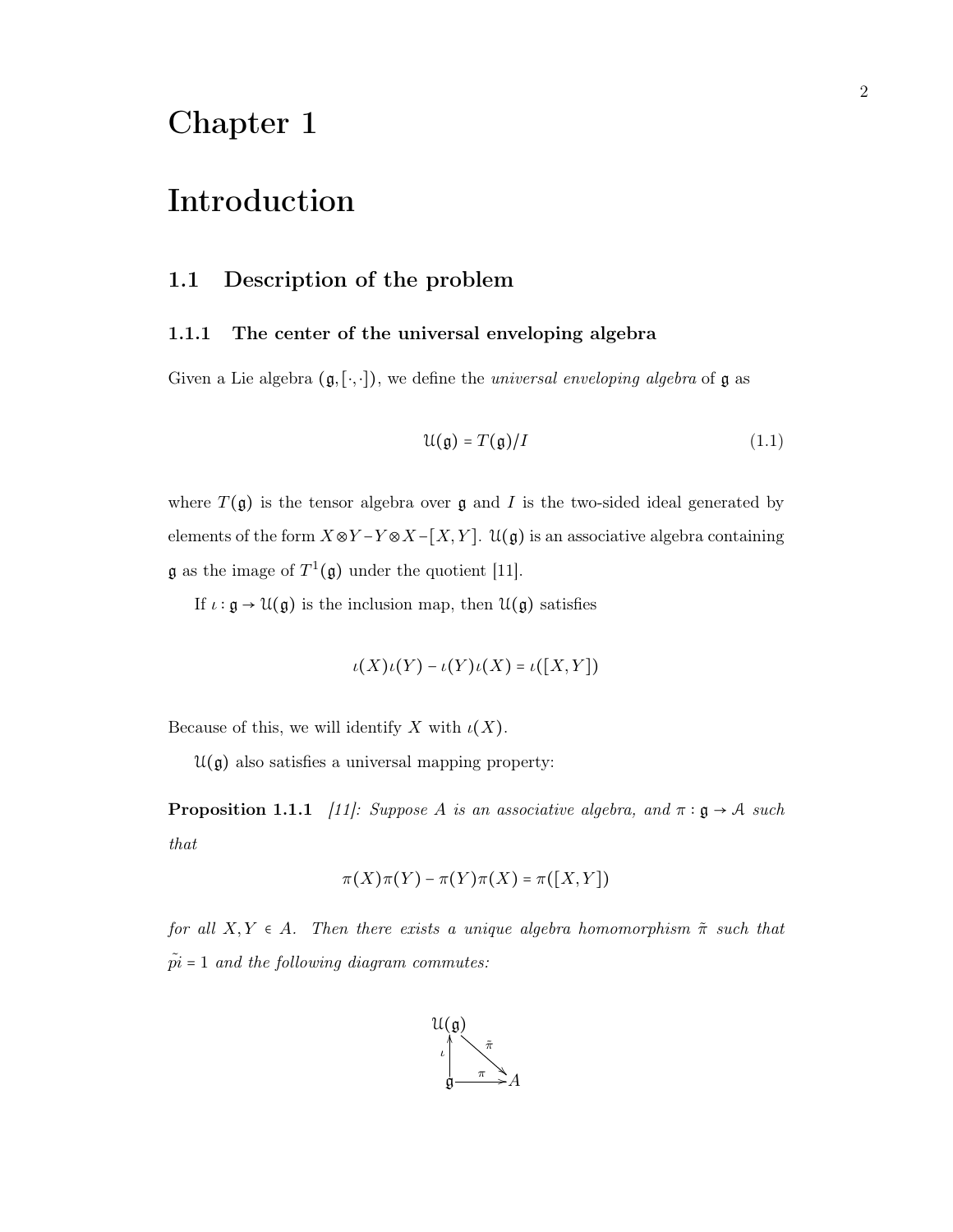The Poincaré-Birkhoff-Witt theorem provides a basis for  $\mathfrak{U}(\mathfrak{g})$ :

**Theorem 1.1.2** [\[3\]](#page-48-2) Let  $\{X_1, \ldots, X_n\}$  be a basis for **g**. Then the set

$$
\{X_1^{m_1}X_2^{m_2} \cdots X_n^{m_n}|m_1,\ldots,m_n \in \mathbb{N} \cup \{0\}\}
$$

is a basis for  $\mathfrak{U}(\mathfrak{g})$ 

When  $\mathfrak g$  is viewed as the set of left-invariant vector fields on some Lie group  $G$ , via  $\tilde{X}f(g) = \frac{d}{dt}f(g \exp tX)|_{t=0}$ , Proposition [1.1.1](#page-7-3) extends this to a map of  $\mathfrak{U}(\mathfrak{g})$  to the space of left-invariant differential operators on  $G$ :

**Proposition 1.1.3** [\[9\]](#page-48-3) The universal enveloping algebra  $\mathfrak{U}(\mathfrak{g})$  is isomorphic to  $\mathbb{D}(G)$ , the space of left-invariant differential operators on G.

On monomials, this isomorphism is:

$$
(X_1X_2\cdots X_k)\cdot f = \frac{\partial^k}{\partial t_1\partial t_2\cdots\partial t_k}f(g\exp(t_1X_1)\exp(t_2X_2)\cdots\exp(t_kX_k)))\Big|_{t_1=\cdots=t_k=0}
$$

and extends by linearity to all of  $\mathcal{U}(\mathfrak{g})$ . A similar isomorphism identifies  $\mathcal{U}(\mathfrak{g})$  with the right-invariant differential operators as well.

In addition to providing some motivation for studying  $U(\mathfrak{g})$ , this proposition also opens the door to the use of analytic methods.

For a function  $f \in C^{\infty}(G)$  and diffeomorphism  $\phi : G \to G$ , define  $f^{\phi} = f \circ \phi^{-1}$ . If D is a differential operator on G, then  $D^{\phi} f = (Df^{\phi^{-1}})^{\phi} = (D(f \circ \phi)) \circ \phi^{-1}$ . We say a differential operator is invariant under  $\phi$  if  $D^{\phi} = D$ .

Example 1.1.4 For  $X \in \mathfrak{g}$ ,

$$
\tilde{X}^{L_g} f(x) = \frac{d}{dt} f(g(g^{-1}x) \exp tX) \Big|_{t=0} = \frac{d}{dt} f(x \exp tX) \Big|_{t=0} = \tilde{X} f(x)
$$

so the left-invariant vector fields are left-invariant differential operators.  $\diamond$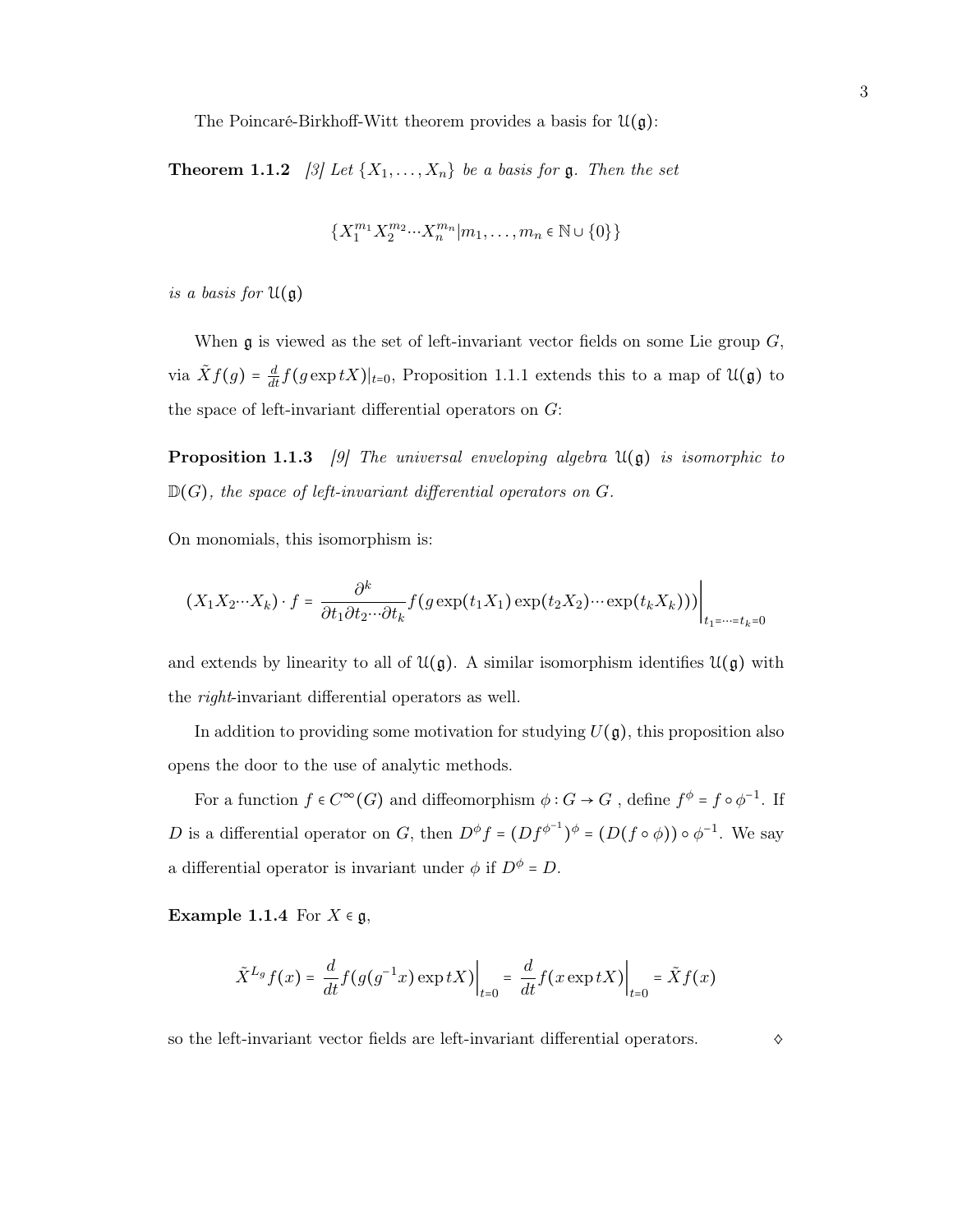Example 1.1.5 Again with  $X \in \mathfrak{g}$ , but this time with right translation:

$$
\tilde{X}^{R_g} f(x) = \frac{d}{dt} f\left(xg^{-1} \exp\left(tX\right)g\right)\Big|_{t=0} = \frac{d}{dt} f\left(x \exp\left(t \operatorname{Ad}(g^{-1})X\right)\right)\Big|_{t=0}
$$
\n
$$
= \left(\operatorname{Ad}(g^{-1})X\right)^\sim f(x)
$$

So if  $\tilde{X}$  is right-invariant, then X is in the center of  $\mathfrak g$   $\diamond$ 

If  $D_1$  and  $D_2$  are differential operators, then

$$
(D_1 D_2)^{\phi} f = (D_1 D_2) (f \circ \phi) \circ \phi^{-1}
$$
  
=  $D_1 (D_2 (f \circ \phi)) \circ \phi^{-1}$   
=  $D_1 (D_2 (f \circ \phi) \circ \phi^{-1} \circ \phi) \circ \phi^{-1}$   
=  $D_1 ((D_2^{\phi} f) \circ \phi) \circ \phi^{-1}$   
=  $(D_1^{\phi} D_2^{\phi}) f$ 

If we extend the adjoint action from  $\mathfrak g$  to  $\mathfrak{U}(\mathfrak g)$  by:  $\mathfrak g$  to  $\mathfrak{U}(\mathfrak g)$ :

$$
\mathrm{Ad}(g)(X_1X_2\cdots X_n) = (\mathrm{Ad}(g)X_1)(\mathrm{Ad}(g)X_2)\cdots(\mathrm{Ad}(g)X_n)
$$

then for any left-invariant differential operator D identified with an element of  $\mathfrak{U}(\mathfrak{g})$ ,  $D^{R_g} = \text{Ad}(g^{-1})D.$ 

Again let D be a left-invariant differential operator, and consider  $\text{Ad}(g)D$  as a function of g. We can define  $\text{ad}(X)D = \frac{d}{dt} \text{Ad}(\exp tX)D\big|_{t=0}$ . This agrees with the definition of ad on g, and applying the product rule yields:

$$
ad(Y)X_1X_2\cdots X_n = \sum_i X_1X_2\cdots (ad(Y)X_i)\cdots X_n
$$

which can be simplified via the definition of the universal enveloping algebra  $((1.1))$  $((1.1))$  $((1.1))$ to

$$
ad(Y)X_1X_2\cdots X_n = YX_1X_2\cdots X_n - X_1X_2\cdots X_nY
$$

If an element of  $\mathfrak{U}(\mathfrak{g})$  commutes with all elements of  $\mathfrak{g}$ , then it must be a member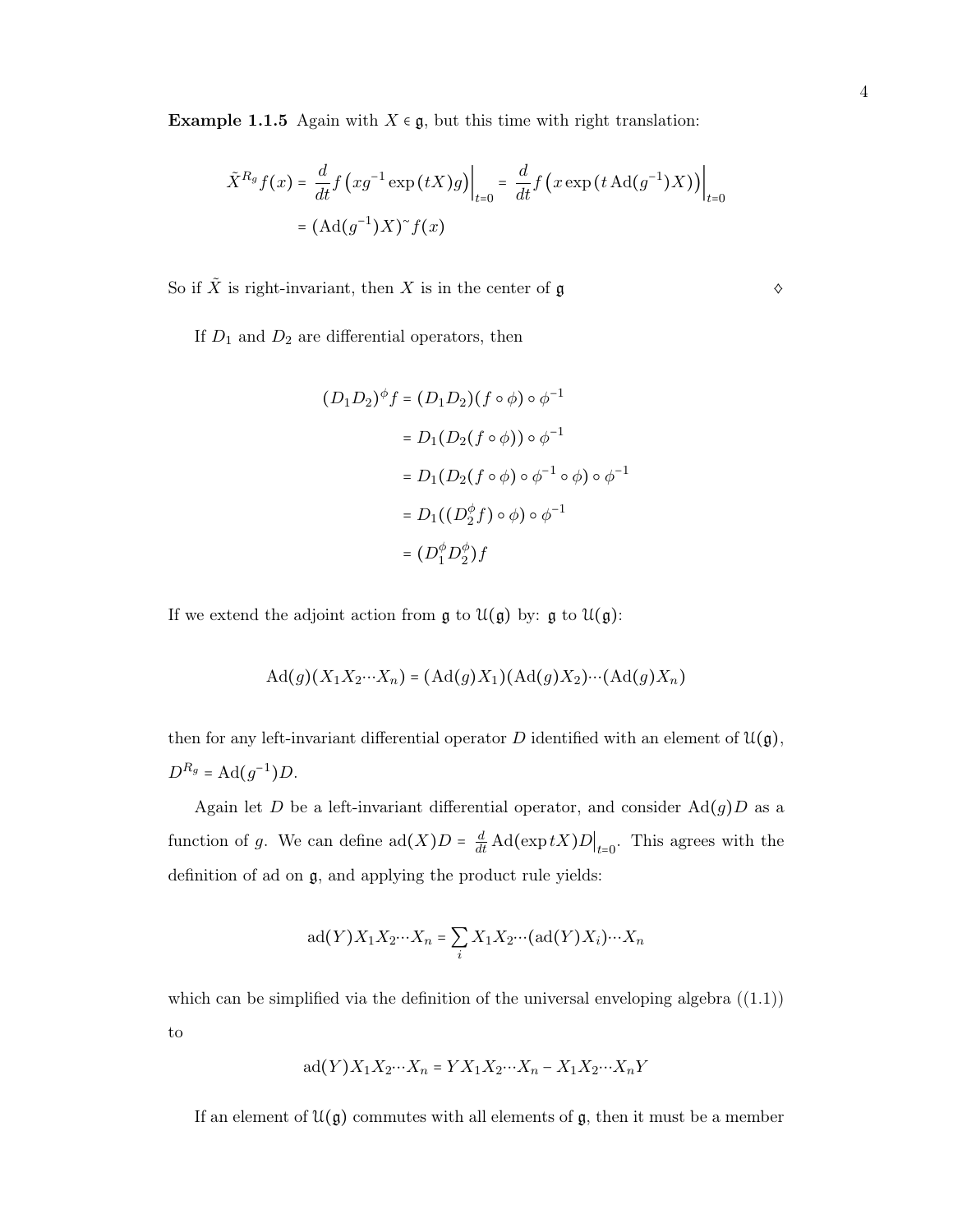of the center of  $\mathfrak{U}(\mathfrak{g})$ , denoted  $Z(\mathfrak{g})$ . When G is a connected Lie group,  $D \in Z(\mathfrak{g})$ implies that  $ad(g)D = 0$ , and so  $Ad(G)D = D$ . Therefore, for G connected, the center of the universal enveloping algebra can be identified with the bi-invariant differential operators.

#### <span id="page-10-0"></span>1.1.2 Symmetrization

At this point, we've identified the center of the universal enveloping algebra with the  $\text{Ad}(G)$  invariant elements.  $\mathfrak{U}(\mathfrak{g})$  can be difficult to work with, but fortunately there are further simplifications.

 $\mathfrak{U}(\mathfrak{g})$  provides one way to describe the left-invariant differential operators on  $G$ , but there is another. Let  $\{X_1, \ldots, X_n\}$  be a basis for  $\mathfrak{g}$ , and therefore a basis for the tangent space at  $e \in G$ . For any  $g \in G$ , there is a neighborhood for which  $(t_1, \ldots, t_n) \mapsto g \exp(t_1 X_1 + \cdots + n X_n)$  provides a coordinate system. This coordinate system can be used to give an alternate description of the left-invariant differential operators:

**Proposition 1.1.6** [\[10\]](#page-48-4) Let  $S(g)$  be the symmetric algebra over g. Then there exists a unique linear bijection

$$
\lambda: S(\mathfrak{g}) \to \mathbb{D}(G)
$$

such that  $\lambda(X^m) = \tilde{X}^m$ . If  $\{X_1, \ldots, X_n\}$  is a basis for  $\mathfrak{g}$ , and  $P \in S(\mathfrak{g})$ , then

$$
\lambda(P)f(g) = P\left(\frac{\partial}{\partial t_1}, \dots, \frac{\partial}{\partial t_n}\right) f(g \exp(t_1 X_1 + \dots + t_n X_n))\Big|_{t=0}
$$

Viewed as a function from  $S(\mathfrak{g}) \to \mathfrak{U}(\mathfrak{g})$ ,

$$
\lambda(X_1 X_2 \cdots X_m) = \frac{1}{m!} \sum_{\sigma \in S_m} X_{\sigma(1)} X_{\sigma(2)} \cdots X_{\sigma(m)}
$$

where  $\sigma$  ranges over the permutations of m elements. It's easy to see that  $\lambda$  commutes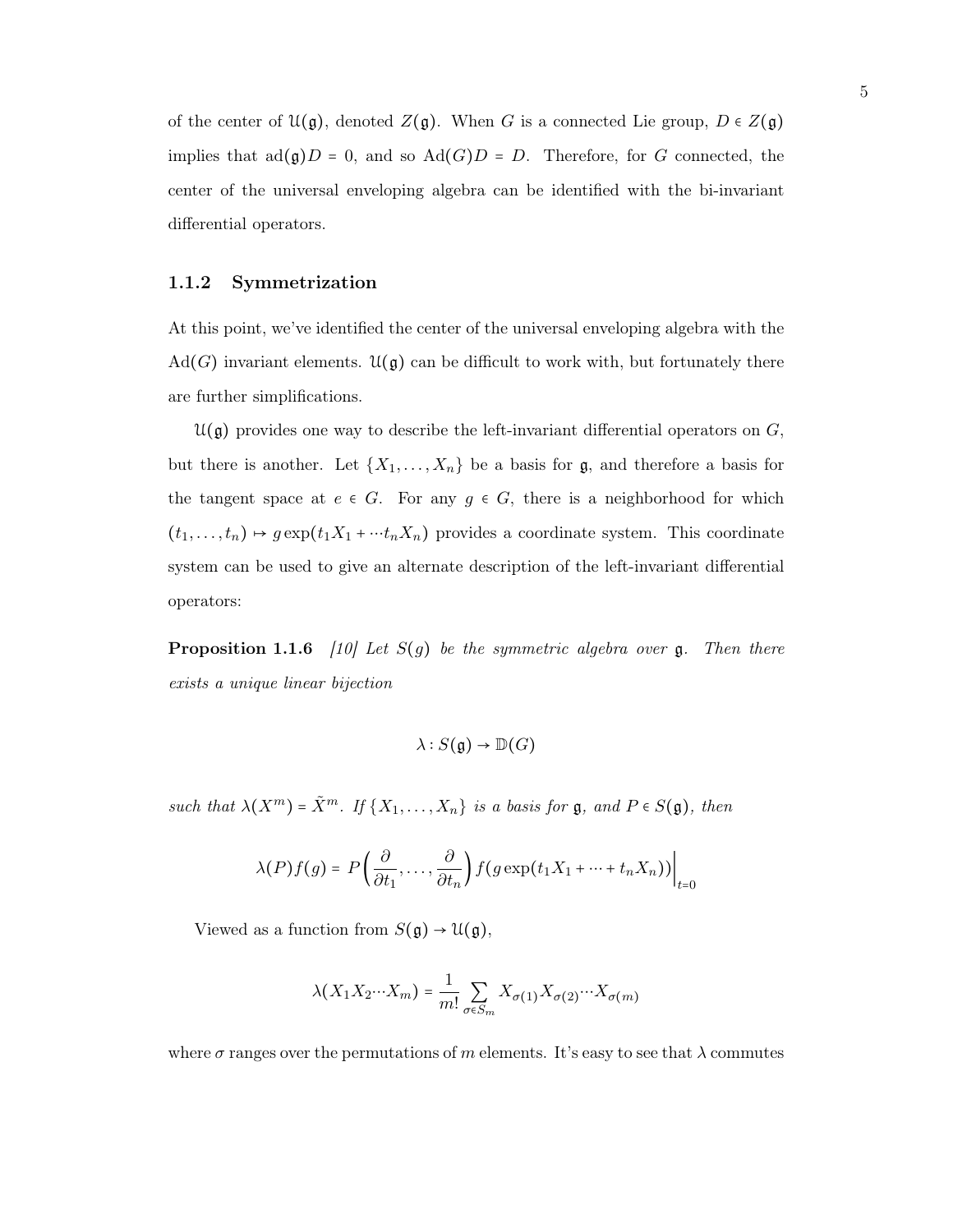with  $\mathrm{Ad}(g)$ :

$$
Ad(g) \left(\lambda(X_1 \cdots X_m)\right) = Ad(g) \left(\frac{1}{m!} \sum_{\sigma \in S_m} X_{\sigma(1)} X_{\sigma(2)} \cdots X_{\sigma(m)}\right)
$$
  

$$
= \frac{1}{m!} \sum_{\sigma \in S_m} (Ad(g) X_{\sigma(1)}) (Ad(g) X_{\sigma(2)}) \cdots (Ad(g) X_{\sigma(m)})
$$
  

$$
= \lambda((Ad(g) X_1) (Ad(g) X_2) \cdots (Ad(g) X_m))
$$
  

$$
= \lambda(Ad(g) (X_1 X_2 \cdots X_m))
$$

which shows that the Ad(G)-invariant polynomials in  $S(\mathfrak{g})$  are mapped to  $Z(\mathfrak{g})$ .

Unfortunately, while  $\lambda$  is a linear bijection, it's not an isomorphism of algebras. In general,  $\lambda(P_1P_2)\neq \lambda(P_1)\lambda(P_2).$  We do have, however, that

<span id="page-11-0"></span>
$$
\deg(\lambda(P_1P_2) - \lambda(P_1)\lambda(P_2)) < \deg(\lambda(P_1P_2)) \tag{1.2}
$$

which follows from the fact that while  $\mathfrak{U}(\mathfrak{g})$  isn't commutative,

$$
\deg(X_1 X_2 \cdots X_m - X_{\sigma(1)} X_{\sigma(2)} \cdots X_{\sigma(m)}) < m
$$

for any permutation  $\sigma$ .

This allows us to show by induction on degree that if  $\{P_1, \ldots, P_m\}$  generate  $S(\mathfrak{g})^G$ , then  $\{\lambda(P_1), \ldots, \lambda(P_m)\}\$  generate  $\mathfrak{z}(\mathfrak{U}(\mathfrak{g}))$ . The degree zero case is trivial. If  $D \in \mathfrak{z}(\mathfrak{U}(\mathfrak{g}))$ , then we can write

$$
D = \lambda(q(P_1,\ldots,P_m))
$$

for some polynomial  $q$ . Then

$$
D-q(\lambda(P_1),\ldots,\lambda(P_m))
$$

is a central element whose degree is less than  $deg(D)$  by [\(1.2\)](#page-11-0). By induction,  $\mathfrak{z}(\mathfrak{U}(\mathfrak{g}))$ is generated by  $\{\lambda(P_1), \ldots, \lambda(P_m)\}.$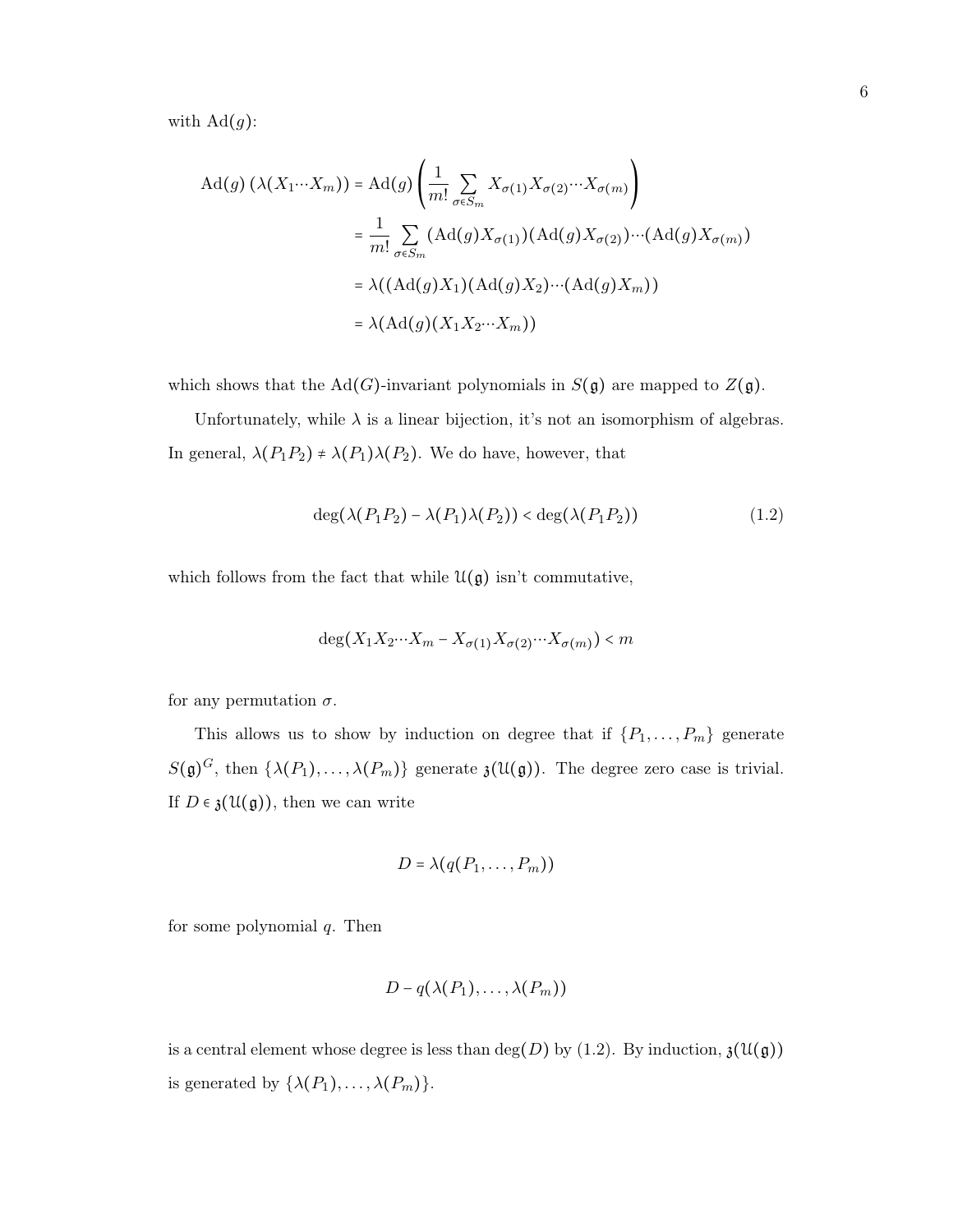The fact that  $\deg(\lambda(q(P_1,\ldots,P_m)-q(\lambda(P_1),\ldots,\lambda(P_m)) < \deg(\lambda(q(P_1,\ldots,P_m)))$ also implies that if  $P_1, \ldots, P_m$  are algebraically independent, their images under  $\lambda$ will be as well.

In fact, while  $\lambda$  is not an algebra isomorphism, the *Duflo isomorphism* [\[2\]](#page-48-5) is an isomorphism between  $S(\mathfrak{g})^G$  and  $Z(\mathfrak{g})$ . In this thesis,  $\lambda$  is sufficient and easier to work with.

#### <span id="page-12-0"></span>1.1.3 Coadjoint Orbits

In this thesis, g will always be finite-dimensional. Therefore, by choosing a nondegenerate bilinear form  $\langle \cdot, \cdot \rangle$  on  $\mathfrak{g}$ , we can identify the dual space  $\mathfrak{g}^*$  with  $\mathfrak{g}$  via  $X \mapsto \langle X, \cdot \rangle =: X^*$ . For convenience, when g is semisimple, we use the Killing form.

Suppose  $X_1 \cdots X_k$  is a monomial in  $S(\mathfrak{g})$ . We can apply it to an element  $Y^*$  of  $\mathfrak{g}^*$ via:

$$
(X_1 \cdots X_k)(Y^*) = \langle X_1, Y \rangle \cdots \langle X_k, Y \rangle
$$

Extending this by linearity to all of  $S(\mathfrak{g})$  allows us to identify  $S(\mathfrak{g})$  with the space of polynomial functions on  $\mathfrak{g}^*$ .

The *coadjoint representation* of G on  $\mathfrak{g}^*$  is the dual of the adjoint representation:

$$
(\mathrm{Ad}^*(g)X^*)(Y) = \langle X, \mathrm{Ad}(g^{-1})Y \rangle
$$

With this definition, for  $P \in S(\mathfrak{g})$ ,

$$
(\mathrm{Ad}(g)P)(X^*) = P(\mathrm{Ad}^*(g^{-1})X^*)
$$

This identifies  $S(\mathfrak{g})^G$  with the polynomial functions on  $\mathfrak{g}^*$  invariant under the coadjoint action. This allows us to use the tools of classical invariant theory to find  $S(\mathfrak{g})^G$ , and therefore  $\mathfrak{z}(\mathfrak{U}(\mathfrak{g}))$ .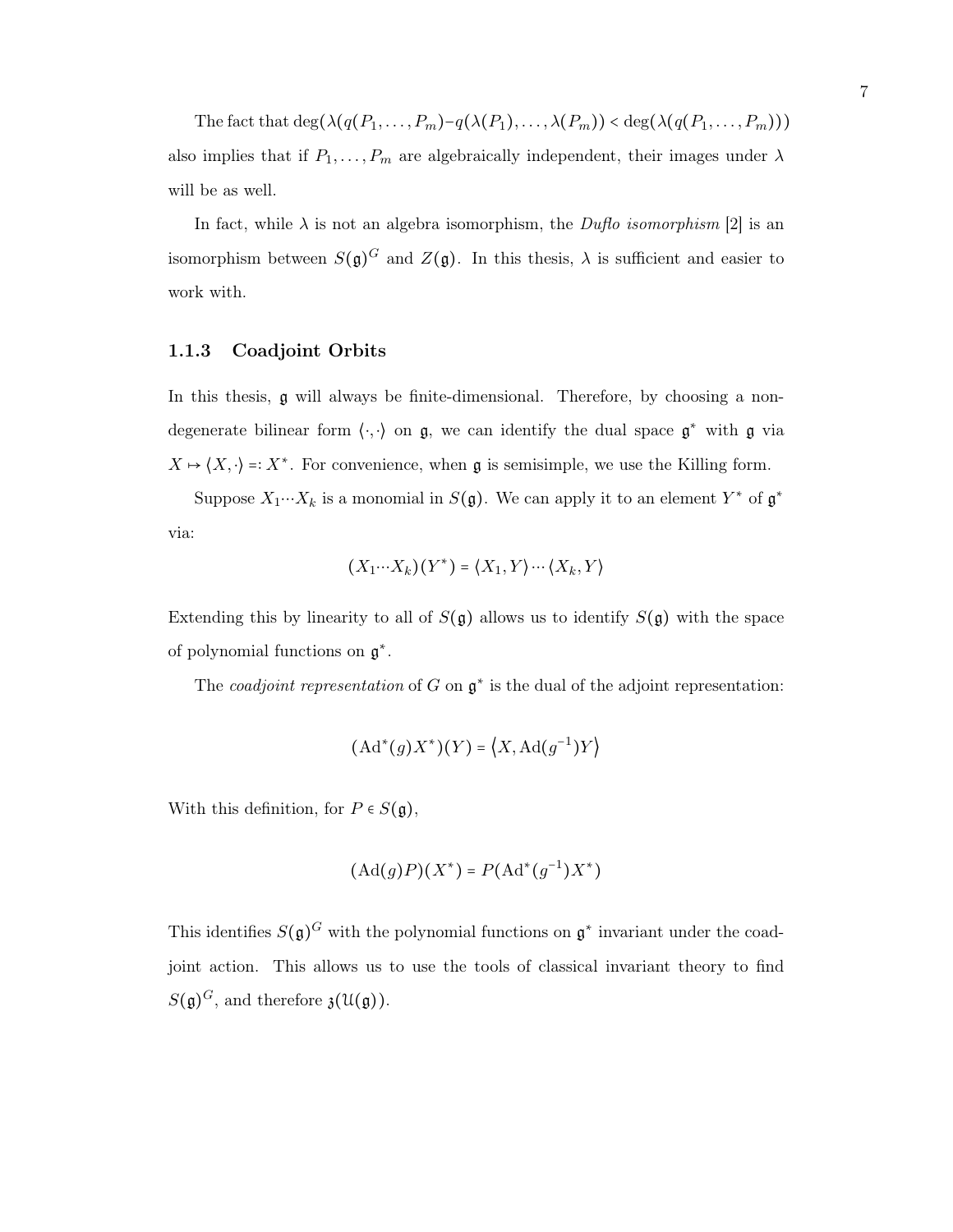#### <span id="page-13-0"></span>1.1.4 Applications

Integral transforms take a function  $f$  on a space  $X$  to a set of integrals involving f. For example, the Radon transform on  $\mathbb{R}^n$  replaces a function  $f(x)$  with suitable decay properties by

$$
(Rf)(\xi) = \int_{\xi} f(X)d\sigma(x)
$$

where  $\xi$  is a hyperplane, and  $\sigma$  is the Euclidean measure on  $\xi$ .

The Radon transform takes functions on  $\mathbb{R}^n$  to functions on the space of hyperplanes in  $\mathbb{R}^n$ . Both of these spaces can be viewed as homogeneous spaces of  $ISO(n)$ , the group of isometries of  $\mathbb{R}^n$ .

The Radon transform was generalized by Helgason [\[8\]](#page-48-6) to other pairs of homogeneous spaces  $G/H$  and  $G/K$  when  $G, H$ , and  $K$  satisfy:

- 1. G, H, K, and  $H \cap K$  are unimodular
- 2. For  $h \in H, k \in K$ , if  $hK \subset KH$ , then  $h \in K$ , and if  $kH \subset HK$ , then  $k \in H$ .
- 3.  $H, K$ , and  $HK$  are closed in  $G$ .

Such transforms have an invariance property:  $R(g \cdot f) = g \cdot (Rf)$ , where G acts by the left-regular representation  $g \cdot f(x) = f(g^{-1}x)$ . Taking derivatives yields actions  $\mu, \rho$  of Lie(G) which satisfy  $R(\mu(X) \cdot f) = \rho(X) \cdot (Rf)$  and can be extended to  $D(G)$ . Finding an element  $P \in \text{ker}(\mu)$  such that  $P \notin \text{ker}(\rho)$  allows one to characterize the range of R, often completely. For an example of this technique in use, see [\[7\]](#page-48-7).  $Z(\mathfrak{g})$ provides a good source of candidates, since every element P of  $Z(\mathfrak{g})$  yields a left G-invariant operator  $\rho(G)$ .

Furthermore, knowledge of invariant differential operators may be used to invert Radon transforms [\[14\]](#page-48-8). The key is that for a Radon transform  $R$  there is a dual transform  $R^*$ , and the transform  $R^*R$  is a convolution operator.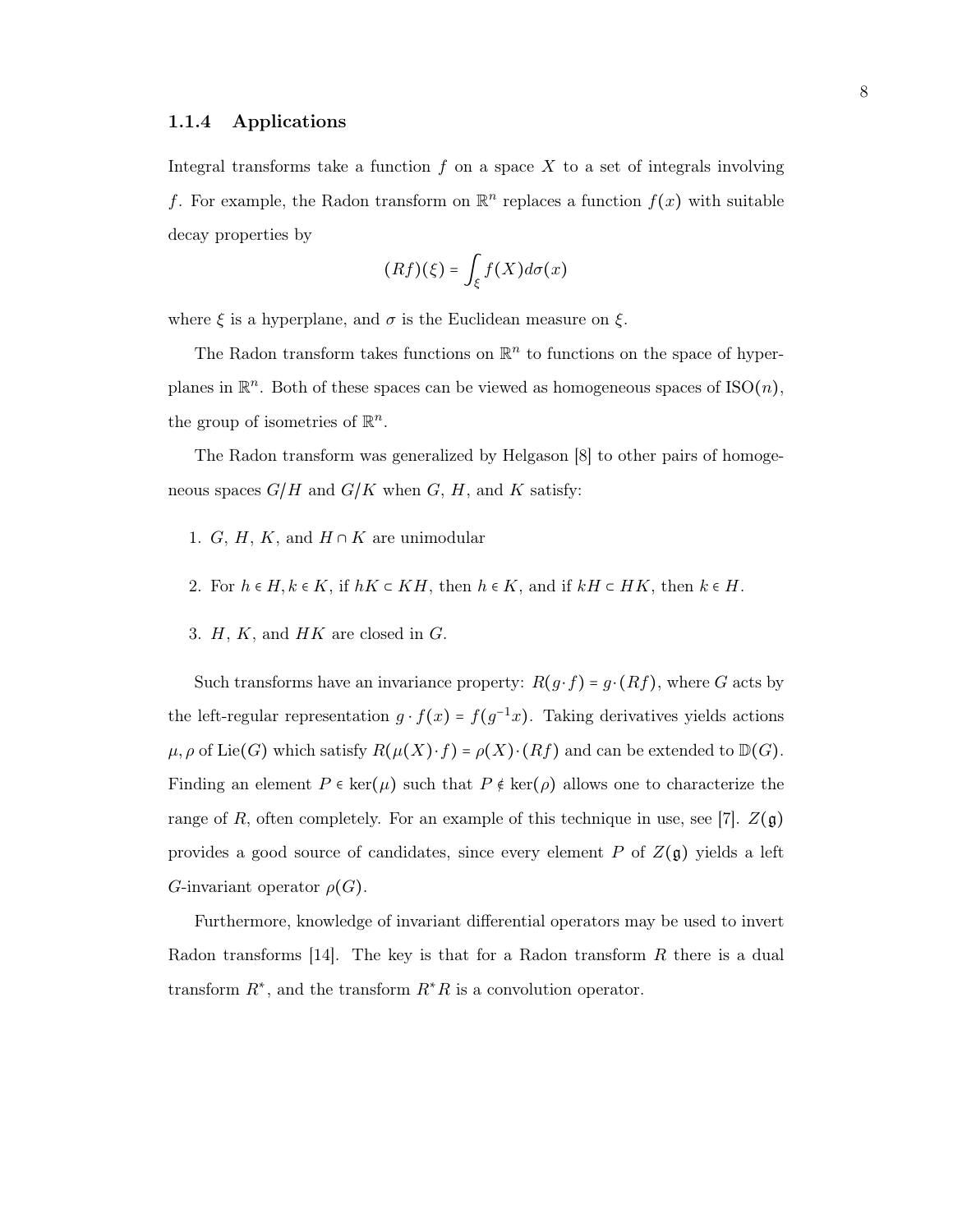### <span id="page-14-0"></span>1.2 Contractions

Imagine standing on a small but expanding sphere. As the radius of the sphere increases, the curvature decreases until it is imperceptible. As the radius goes to infinity, the curvature goes to zero: the sphere has become a plane. Applying this process to the group of symmetries of the sphere transforms SO(3) into the Euclidean motion group ISO(2). This is an example of a Lie group contraction.

Contractions are best understood at the Lie algebra level. Given a Lie algebra  $\mathfrak{g} = (V, [\cdot, \cdot])$ , and a subalgebra  $\mathfrak{h} = (U, [\cdot, \cdot])$ , choose a complementary subspace W so that  $V = U \oplus W.$  For  $\epsilon > 0,$  let  $T_\epsilon$  be the linear operator

$$
T_{\epsilon}(u+w) = u + \epsilon w \quad (u \in U, w \in W)
$$

One can define a new bracket  $[\cdot,\cdot]_\epsilon$  on  $V$  by

$$
[X,Y]_{\epsilon} = T_{\epsilon}^{-1}[T_{\epsilon}X,T_{\epsilon}Y]
$$

Rewriting the previous equation as

$$
T_{\epsilon}[X,Y]_{\epsilon} = [T_{\epsilon}X,T_{\epsilon}Y]
$$

shows that  $T_{\epsilon}$  is a Lie algebra isomorphism from  $\mathfrak{g}_{\epsilon} := (V, [\cdot, \cdot]_{\epsilon})$  to  $\mathfrak{g}$ .

Let us now try to take the limit as  $\epsilon \to 0$ . For  $X \in V$ , let  $X = X_U + X_W$ , where  $X_U \in U$  and  $X_W \in W.$  Likewise, write  $Y = Y_W + Y_U.$  Then

$$
[X, Y]_{\epsilon} = [X_U + X_W, Y_U, Y_W]_{\epsilon}
$$
  

$$
= [X_U, Y_U]_{\epsilon} + [X_U, Y_W]_{\epsilon} + [X_W, Y_U]_{\epsilon} + [X_W, Y_W]_{\epsilon}
$$
  

$$
= T_{\epsilon}^{-1} ([X_U, Y_U] + \epsilon [X_U, Y_W] + \epsilon [X_W, Y_U] + \epsilon^2 [X_W, Y_W])
$$

 $T_{\epsilon}$  multiplies the W part of the result by  $\epsilon^{-1}$ , and the only term in the parentheses without a factor of  $\epsilon$  is  $[X_U, Y_U]$ . Therefore, when  $\mathfrak{h} = (U, [\cdot, \cdot])$  is a subalgebra of  $\mathfrak{g}$ ,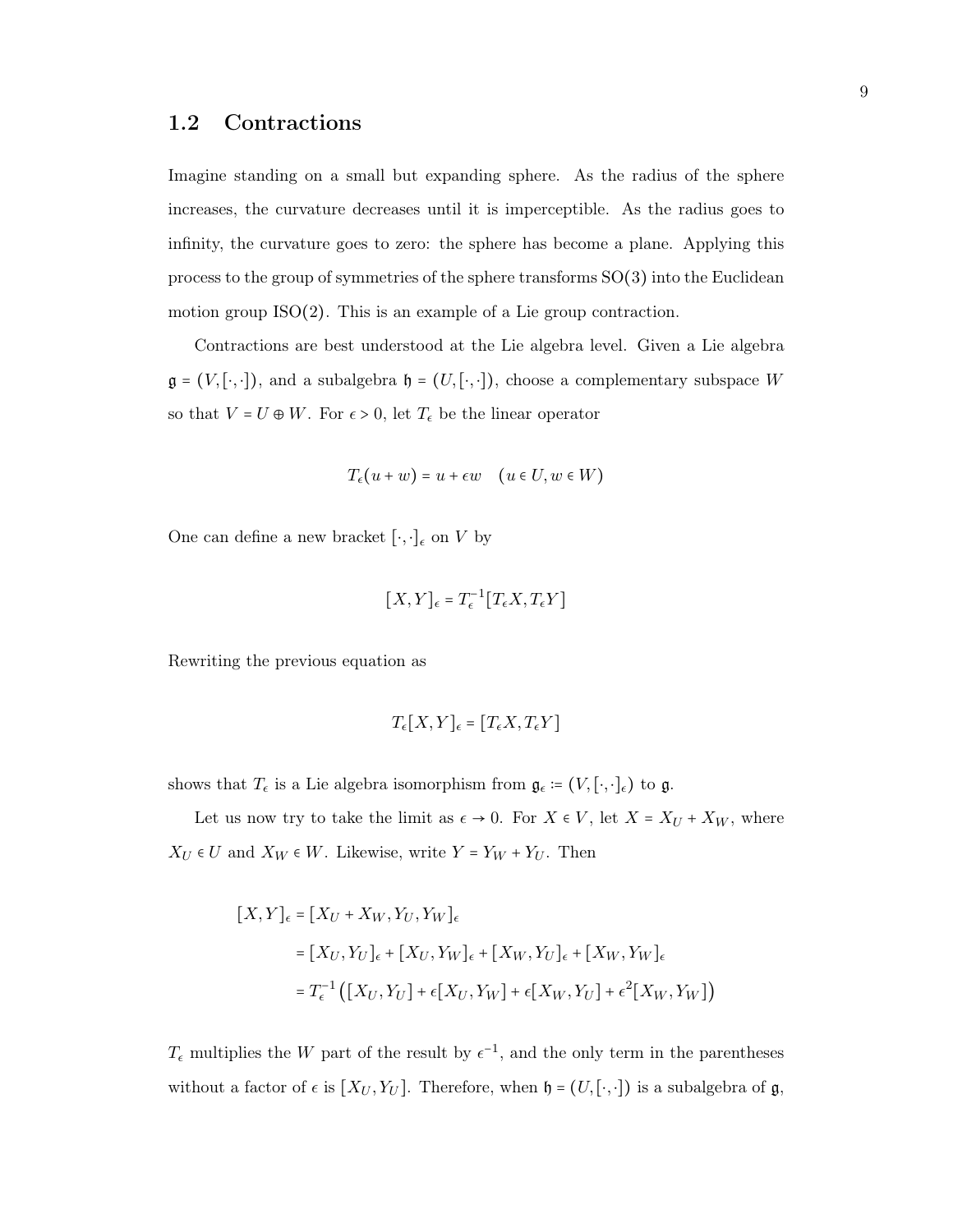we may define  $[\cdot, \cdot]_0 := \lim_{\epsilon \to 0} [\cdot, \cdot]_{\epsilon}$ .

Note that both the bilinearity of  $[\cdot, \cdot]_{\epsilon}$  and the Jacobi identity hold for all  $\epsilon > 0$ , and so hold in the limit. The resulting Lie algebra  $\mathfrak{g}_0 = (V, [\cdot, \cdot]_0)$  is in general not isomorphic to g, and is known as an Inönü-Wigner contraction [\[4\]](#page-48-9). Note that the subalgebra  $\mathfrak{h}_0 = (U, [\cdot, \cdot]_0)$  is isomorphic to  $\mathfrak{h}$ , and that  $(W, [\cdot, \cdot]_0)$  is an abelian ideal of  $\mathfrak{g}_0$ . The contraction process can be seen as 'flattening' W, which becomes an abelian ideal in the contracted algebra.

If H is a closed subgroup of G with Lie algebra  $\mathfrak{h}$ , and if W is  $Ad(H)$  invariant, then we can form the group  $G_0 = H \times W$ , where H acts on W via the adjoint action.  $G_0$  has Lie algebra  $\mathfrak{g}_0$ , and is referred to as the contraction of G. Often the limiting process that produced  $\mathfrak{g}_0$  can be applied to objects associated with  $G$ , and yield useful information about  $G_0$ .

One particularly enlightening example comes from physics. The equations of special relativity have symmetries characterized by the Poincaré group. The Inönü-Wigner contraction of the Lorentz group preserving the rotation subgroup and time translations causes the boosts to commute with space translations, yielding the Galilean group (the symmetries of Newtonian mechanics). This is why at low velocities, special relativity looks just like Newtonian mechanics.

In this thesis, we're trying to find  $Z(\mathfrak{g}_0)$  when  $g_0$  is the contraction of some Lie algebra  $\mathfrak g$ . For all the cases we will be considering,  $Z(\mathfrak g)$  is known, so it's natural to ask what this tells us about  $Z(\mathfrak{g}_0)$ .

Let  $P \in Z(\mathfrak{g}) \subset \mathfrak{U}(\mathfrak{g})$ . We may write P as:

$$
P = \sum_{i} a_i X_1^{d_{i,1}} \cdots X_n^{d_{i,n}} T_1^{e_{i,1}} \cdots T_m^{e_{i,m}}
$$

where  $a_i \in \mathbb{R}, d_{i,j}, e_{i,j} \in \mathbb{Z}^+, X_1, \ldots, X_n$  form a basis of W, and  $T_1, \ldots, T_m$  form a basis for U. For  $\epsilon > 0$ ,  $T_{\epsilon} : \mathfrak{g}_{\epsilon} \to \mathfrak{g}$  is an isomorphism, and so  $T_{\epsilon}^{-1}$  is an isomorphism from  $\mathfrak{g}$  to  $\mathfrak{g}_{\epsilon}$ .

Extending  $T_{\epsilon}^{-1}$  to  $\mathfrak{U}(\mathfrak{g})$  gives us an isomorphism  $T_{\epsilon}^{-1}:\mathfrak{U}(\mathfrak{g})\to\mathfrak{U}(g_{\epsilon})$ . Applying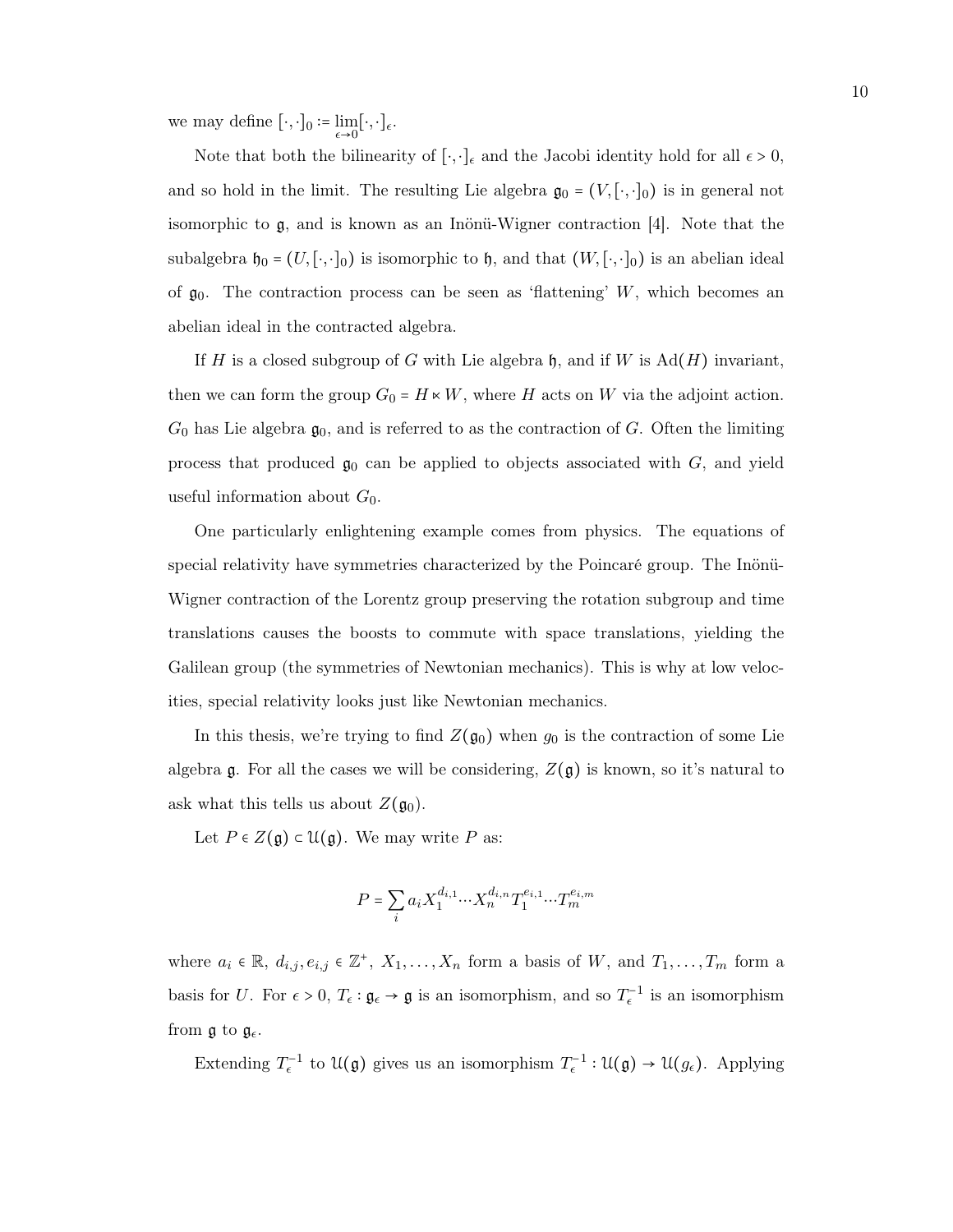it to  $P$  gives:

$$
T_{\epsilon}^{-1}P = \sum_{i} a_i \epsilon^{-d_{i,1}} X_1^{d_{i,1}} \cdots \epsilon^{-d_{i,n}} X_n^{d_{i,n}} T_1^{e_{i,1}} \cdots T_m^{e_{i,m}}
$$

$$
= \sum_{i} a_i \epsilon^{-\sum_j d_{i,j}} X_1^{d_{i,1}} \cdots X_n^{d_{i,n}} T_1^{e_{i,1}} \cdots T_m^{e_{i,m}}
$$

which diverges as  $\epsilon \to 0$ ! To remedy this, let

$$
M = \max_{i} \left\{ \sum_{j} d_{i,j} \right\}
$$

be the maximum W-degree of terms appearing in P.  $\epsilon^M$  is a scalar, and so

$$
\epsilon^M T_{\epsilon}^{-1} P = \sum_i a_i \epsilon^{M-\sum_j d_{i,j}} X_1^{d_{i,1}} \cdots X_n^{d_{i,n}} T_1^{e_{i,1}} \cdots T_m^{e_{i,m}}
$$

will still be an element of  $Z(\mathfrak{g}_{\epsilon})$ . The exponents for  $\epsilon$  are now non-negative, and zero only for terms with maximal W-degree. Since  $\epsilon^MT_{\epsilon}^{-1}$  commutes with every element of  $\mathfrak{g}_{\epsilon}$  for all  $\epsilon > 0$ , this will be true in the limit. This shows that if  $P \in Z(\mathfrak{g})$ , then taking only the high W-degree terms yields an element of  $Z(\mathfrak{g}_0)$ . We refer to such invariants as contracted invariants.

Note that in general, not all elements of  $Z(\mathfrak{g})$  will be contracted ones. The simplest counterexample is to take the contraction with  $U = \{0\}$ . In this case,  $\mathfrak{g}_0$  is abelian, and so  $Z(\mathfrak{g}_0) = \mathfrak{U}(\mathfrak{g}_0)$ .

#### <span id="page-16-0"></span>1.2.1 Cartan motion groups

For g noncompact and semisimple, we have the Cartan decomposition  $g = \mathfrak{k} \oplus \mathfrak{p}$ , where  $\mathfrak k$  is a compact subalgebra, with the following properties:

$$
[\mathfrak{k}, \mathfrak{k}] \subset \mathfrak{k}
$$

$$
[\mathfrak{p}, \mathfrak{p}] \subset \mathfrak{k}
$$

$$
[\mathfrak{k}, \mathfrak{p}] = \mathfrak{p}
$$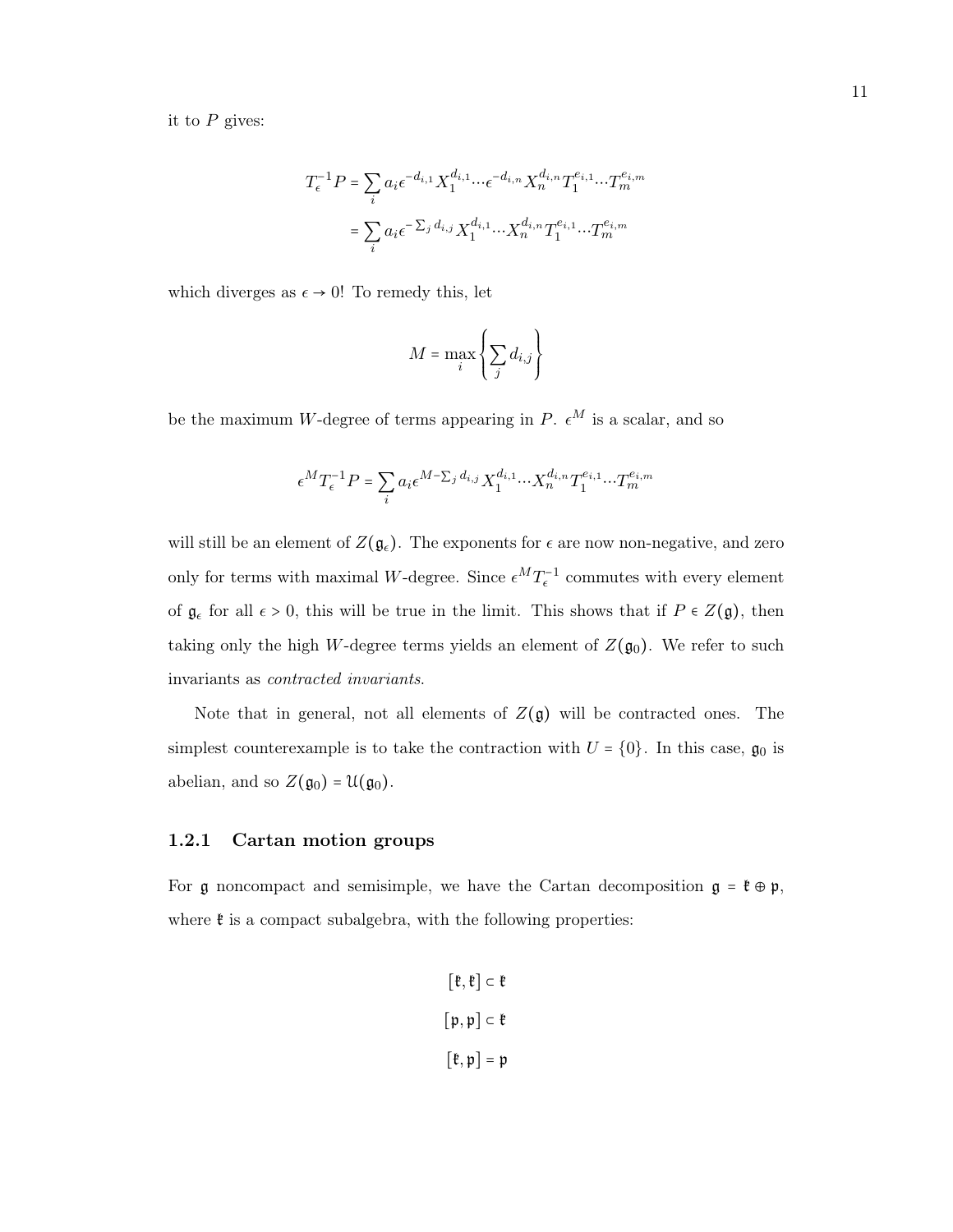Because  $\mathfrak k$  is a subalgebra, we can use it to form an Inönü-Wigner contraction. Doing so produces  $[\cdot, \cdot]_0$  defined by:

<span id="page-17-0"></span>
$$
[T_1, T_2]_0 = [T_1, T_2] \qquad \forall T_1, T_2 \in \mathfrak{k}
$$
  

$$
[T_1, X_1]_0 = [T_1, X_1] \qquad \forall T_1 \in \mathfrak{k}, X_1 \in \mathfrak{p}
$$
  

$$
[X_1, X_2]_0 = 0 \qquad \forall X_1, X_2 \in \mathfrak{p}
$$
 (1.3)

If G is a Lie group with Lie algebra  $\mathfrak g$  and K a closed connected subgroup of G with Lie algebra  $\mathfrak{k}$ , the second relation tells us that K acts on  $\mathfrak{p}$ , and so we can form the contracted group  $G_0 = K \times \mathfrak{p}$ .

The first two equations in [\(1.3\)](#page-17-0) show that if  $k \in K$ , then the contracted adjoint action  $\text{Ad}_0$  of k is the same as the adjoint action of G on g restricted to K:

$$
\mathrm{Ad}_0(k,0)(X+T) = \mathrm{Ad}(k)(X+T)
$$

To find the adjoint action of elements  $(e, Y) \in K \times \mathfrak{p}$ , we use the definition of Ad and its linearity:

$$
Ad_0(e, Y)(X + T) = Ad_0(e, Y)X + Ad_0(e, Y)T
$$
  
=  $\frac{d}{dt}(e, Y)(e, tX)(e, -Y)\Big|_{t=0} + \frac{d}{dt}(e, Y)(\exp tT, 0)(e, -Y)\Big|_{t=0}$   
=  $\frac{d}{dt}(e, tX)\Big|_{t=0} + \frac{d}{dt}(\exp tT, Y - Ad(\exp tT)Y)\Big|_{t=0}$   
=  $X + T - [T, Y]$ 

Since  $\mathfrak g$  is semisimple, the Killing form  $B(\cdot, \cdot)$  provides a nondegenerate bilinear form, and therefore a pairing between  $\mathfrak g$  and  $\mathfrak g^*$ . If  $\mathfrak g$  is contracted, the Lie algebra is changed, but the underlying vector space is not. Thus although the Killing form on g isn't invariant under the contracted group, it still provides a convenient bilinear form. We can use the invariance under  $G$  to help find the coadjoint representation  $\mathrm{Ad}_0^*$ :

$$
B(\mathrm{Ad}_0^*(k,0)(X+T),X'+T') = B(X+T,\mathrm{Ad}_0^*(k^{-1},0)(X'+T'))
$$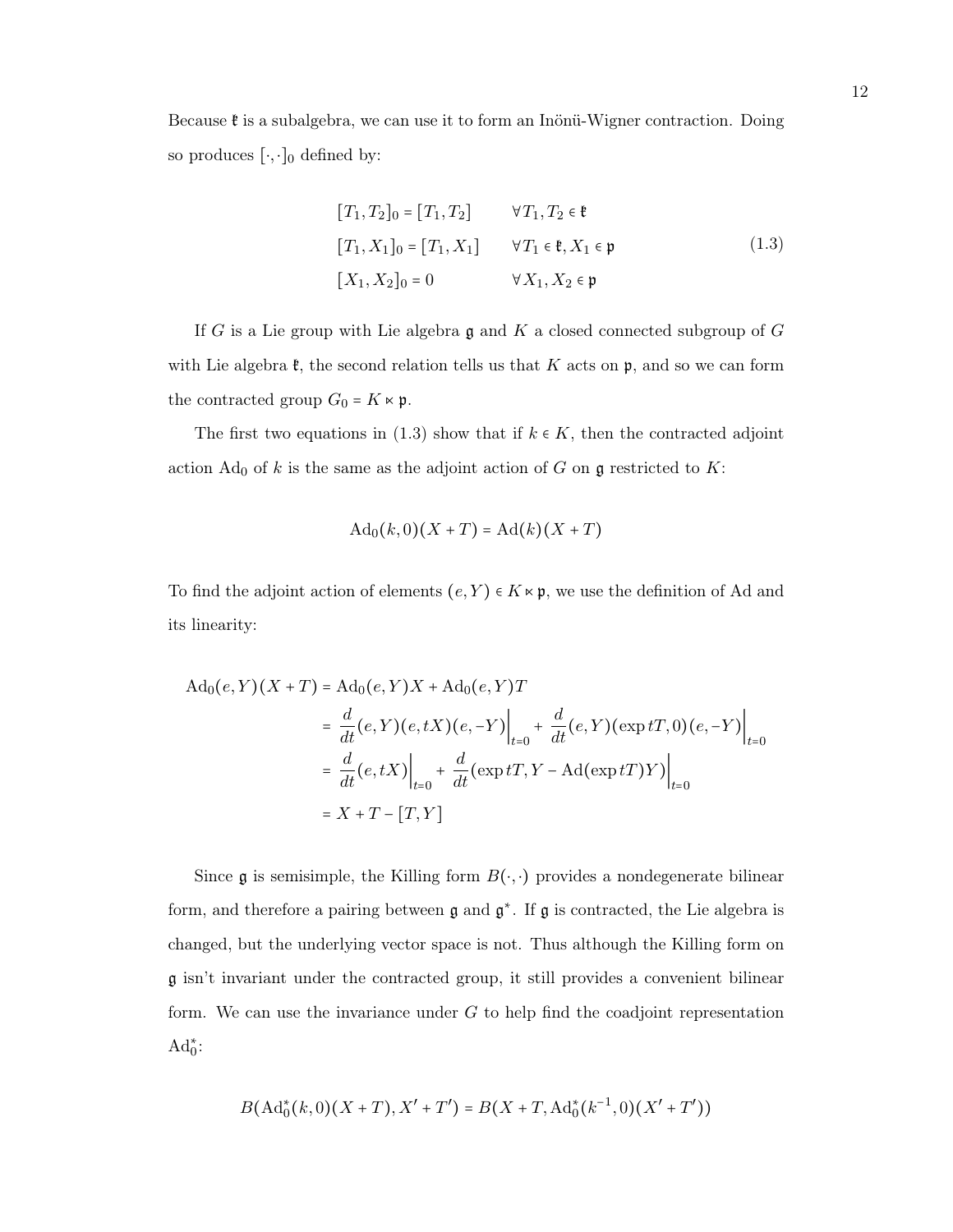$$
= B(X+T, \operatorname{Ad}(k^{-1})(X'+T'))
$$

$$
= B(\operatorname{Ad}(k)(X+T), X'+T')
$$

<span id="page-18-3"></span>and so

$$
Ad_0^*(k,0)(X+T) = Ad(k)(X+T)
$$
\n(1.4)

Next, we find  $\operatorname{Ad}_0^*(e,Y)$ :

$$
B(\text{Ad}^*_0(e, Y)(X, T), X' + T') = B(X + T, \text{Ad}^*_0(e, -Y)(X' + T'))
$$
  
=  $B(X + T, X' + T' + [T', Y])$   
=  $B(X + T, X' + T') + B(X + T, [T', Y])$   
=  $B(X + T, X' + T') + B([Y, X] + [Y, T], T')$   
=  $B(X + T + [Y, X], X' + T')$ 

where in the last line we use the fact that  $\mathfrak p$  and  $\mathfrak k$  are orthogonal with respect to the Killing form. This gives us

<span id="page-18-2"></span>
$$
Ad_0^*(e, Y)(X+T) = X + T + [Y, X]
$$
\n(1.5)

Recall that an element of  $S(\mathfrak{g})^G$  can be contracted to form an invariant of  $S(\mathfrak{g}_0)^{G_0}$ . In [\[6\]](#page-48-10), it was conjectured that for the Cartan motion groups formed from the classical Lie groups, all of the invariants are the contracted ones.

### <span id="page-18-0"></span>1.3 Invariant theory

#### <span id="page-18-1"></span>1.3.1 Reduction by transverse subspaces

Suppose V is a finite dimensional vector space over  $\mathbb{R}$ , acted on by a Lie group G. We wish to find the algebra of polynomials on  $V$  invariant under that action; that is:

$$
S(V^*)^G = \{ P \in S(V^*) \mid P(g \cdot v) = P(v) \forall v \in V \}
$$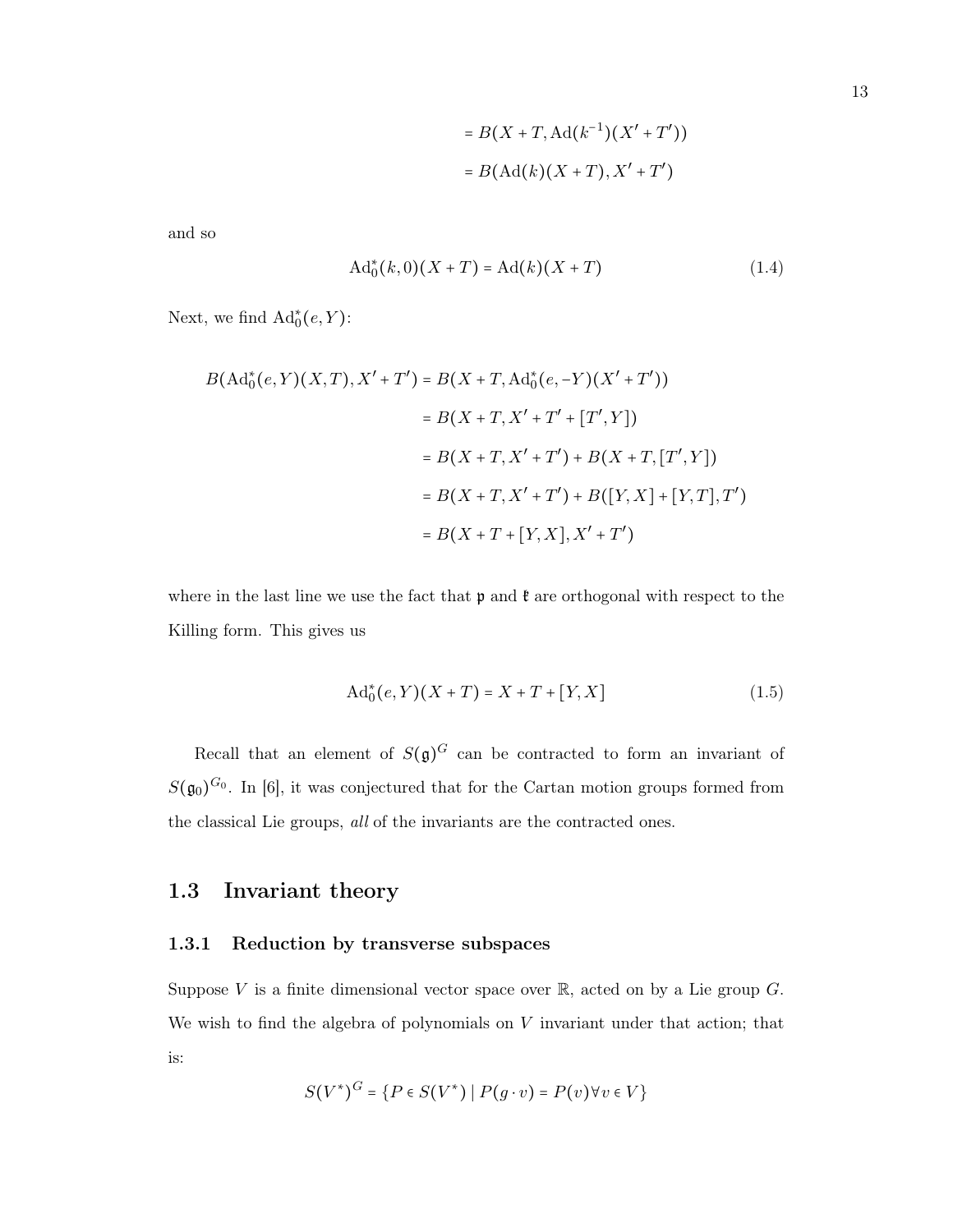<span id="page-19-1"></span>To simplify this problem, we can restrict to a subgroup acting on a subspace:

**Proposition 1.3.1** With G and V as above, Let  $T \subset V$  be a subspace of V, such that the set  $G \cdot T$  is dense in V (with the standard topology). Let N be the subgroup of G which maps T to itself. Then the restriction map  $f \mapsto f|_{T}$  is injective from  $S(V^{\ast})^G$  to  $S(T^{\ast})^N$ 

*Proof:* Since  $N$  is a subgroup of  $G$ , we see that the image of the map is contained in  $S(V^*)^N$ . To see that the map is injective, suppose that  $f|_T \equiv 0$ . Since f is constant on G-orbits, and  $G \cdot T$  is dense in V, this means that  $f = 0$  on a dense subset of V. Since f is a polynomial, this implies that  $f \equiv 0$  on V.

Unfortunately this map is not generally surjective. However, if  $T$  is chosen so that  $G$ orbits intersect  $T$  in isolated points, the proposition allows us to reduce the problem from finding invariants of a Lie group to finding invariants of a discrete (and usually finite!) group on a lower-dimensional vector space. The only remaining problem is to show which elements of  $S(T^*)^N$  are restrictions of polynomials.

As seen in section [1.1.3,](#page-12-0) in this thesis we will be finding polynomials on  $\mathfrak{g}^*$ invariant under the coadjoint action of G.

#### <span id="page-19-0"></span>1.3.2 Polarization

Suppose we know the invariant polynomials  $S(V^*)^G$  for some group G acting on a vector space  $V$ , and we would like to know the functions of more than one vector argument invariant under the simultaneous action of  $G$  on all arguments. That is, we would like to find a function  $f$  on  $V \times \cdots \times V$  such that

$$
f(x,y,\ldots,z)=f(g\cdot x,g\cdot y,\ldots,g\cdot z)
$$

for all  $g \in G$ . Note that there may be more or fewer than three arguments, but for clarity they will be represented by  $x, y, \ldots, z$ .

Suppose that f is a homogeneous element of  $S(V^*)^G$ . Let  $x, y \in V$ ,  $t \in \mathbb{R}$ , and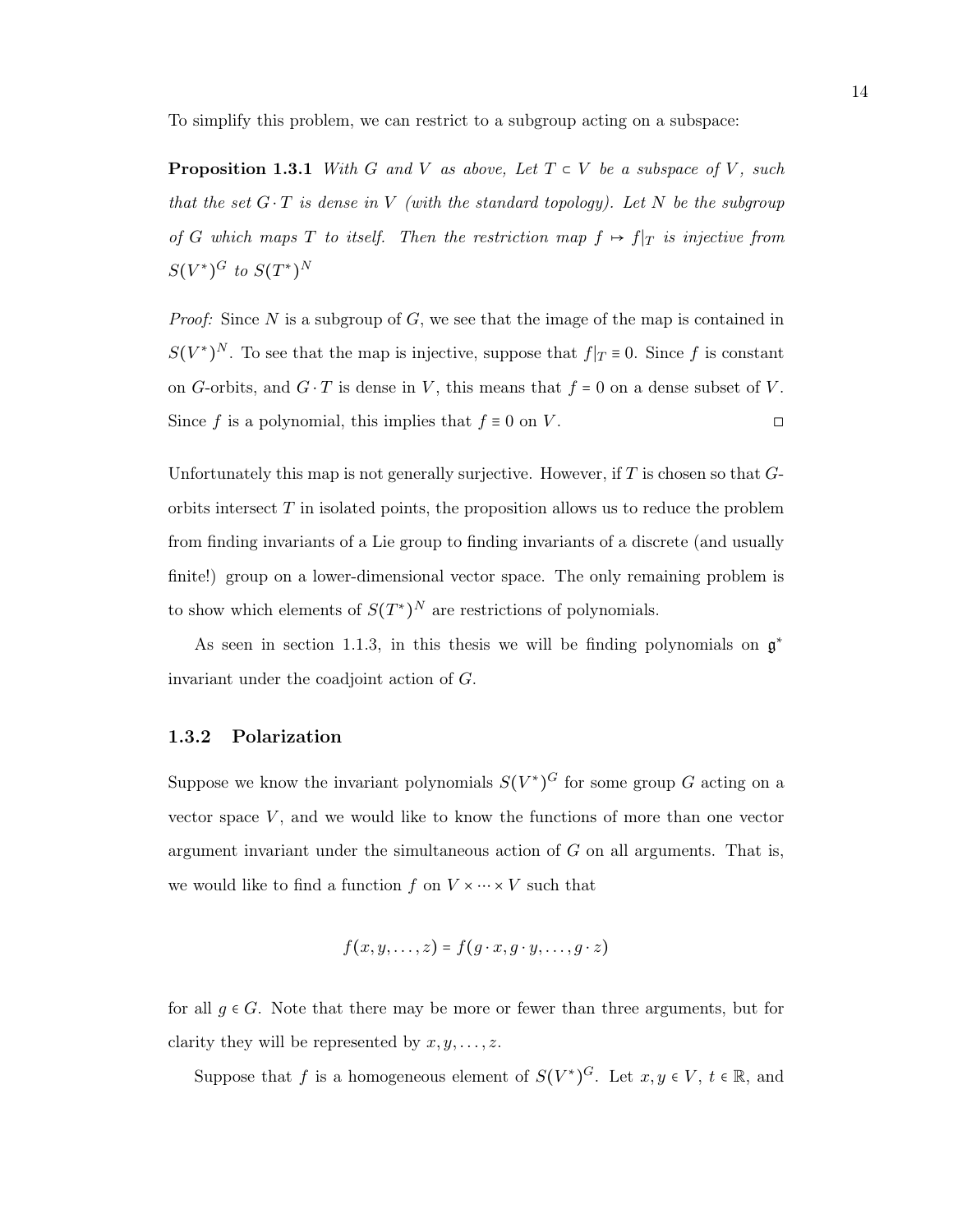<span id="page-20-0"></span>
$$
f(x + ty) = f(x) + tf_1(x, y) + \cdots
$$
 (1.6)

Since  $f$  is invariant under the simultaneous action of  $G$  on  $x$  and  $y$ , it's easy to see that each term in equation [\(1.6\)](#page-20-0) must be too. In particular,

$$
f_1(x,y) = \sum_i \frac{\partial f}{\partial x_i} y_i
$$

will be invariant under this action. Define the "polarization operator"  $D_{xy}$  by

$$
D_{xy}f = \sum_{i} \frac{\partial f}{\partial x_i} y_i
$$

and note that  $D_{xy}$  reduces x degree by one, and increases y degree by one. This process can be repeated with new variables until

$$
D_{xz}\cdots D_{xy}f
$$

is a multilinear function in  $x, y, \ldots, z$ . This is called the "complete polarization" of f, and is a source of polynomials which are invariant under the simultaneous action of a group on several copies of a vector space.

To reconstruct f from  $D_{xy}f$ , one only has to compute  $(D_{xy}f)(x,x) = (\deg_x(f))f(x)$ . In particular, the complete polarizations of the symmetric functions

$$
\phi_1(x) = \sum_i x_i
$$
  

$$
\phi_2(x, y) = \sum_{i \neq j} x_i y_j
$$
  

$$
\vdots
$$
  

$$
\phi_n(x, y, \dots, z) = \sum_{i \neq j \neq \dots \neq k} x_i y_j \dots z_k
$$
 (1.7)

generate the polynomials invariant under the action of  $S_n$  on any number of ndimensional vectors.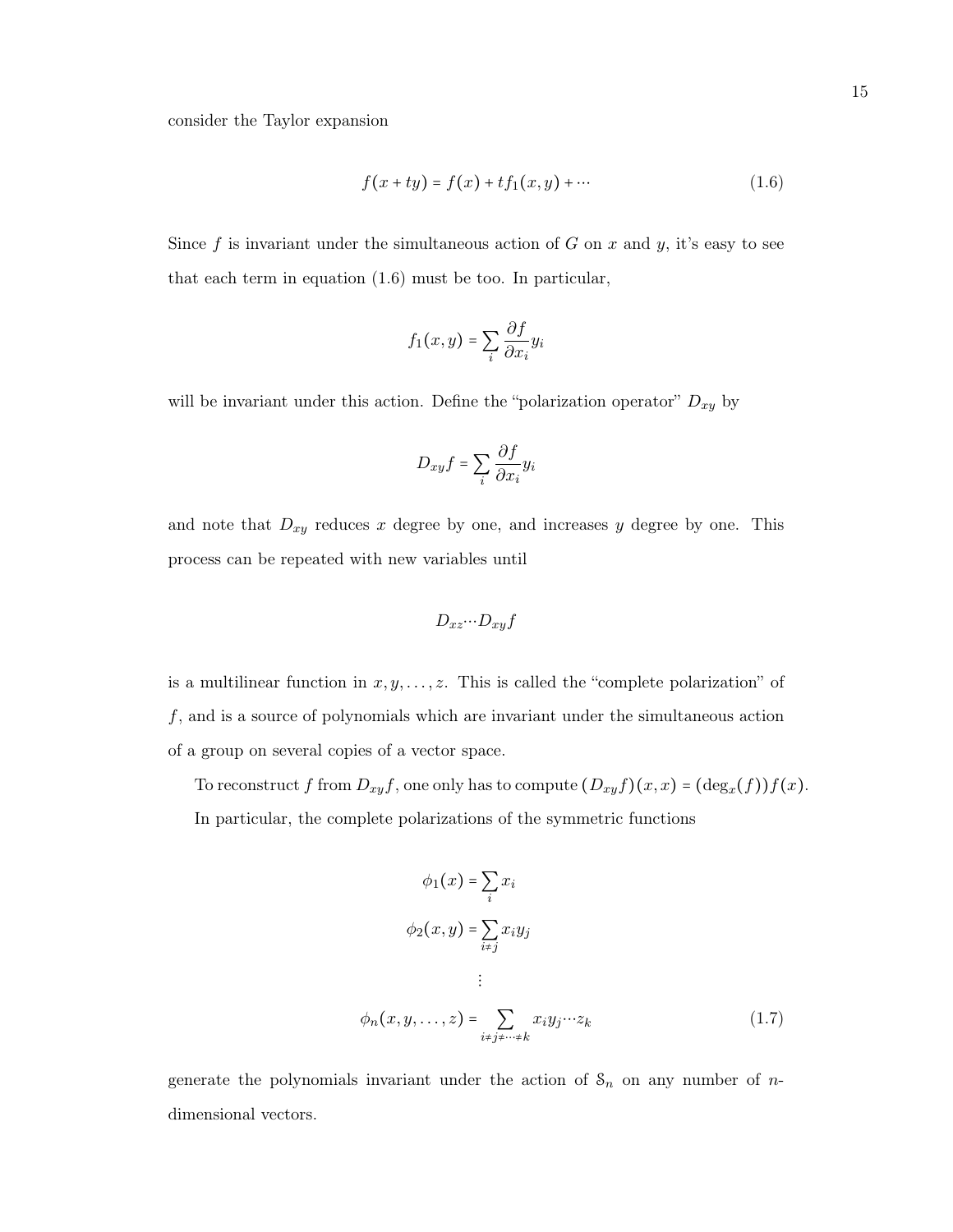For a complete description of polarization, see Procesi [\[13\]](#page-48-11) or Weyl [\[17\]](#page-48-12).

#### <span id="page-21-0"></span>1.3.3 Important examples

Suppose  $G = SU(n)$ . Its Lie algebra  $su(n)$  consists of skew-Hermitian matrices, and the adjoint action is  $\text{Ad}(g)X = gXg^{-1}$ . Since  $\mathfrak{su}(n)$  is semisimple, we can use the Killing form  $B(X,Y) = 2n \text{tr}(XY)$  to identify  $\mathfrak{su}(n)^*$  with  $\mathfrak{su}(n)$ , and because the Killing form is Ad-invariant, we have:

$$
B(\text{Ad}^*(g)X, Y) = B(X, \text{Ad}(g^{-1})(Y)
$$

$$
= B(\text{Ad}(g)X, Y)
$$

and so  $Ad^* = Ad$ .

Every element of a semisimple Lie algebra can be written as  $\text{Ad}(g)T$ , where T is an element of a maximal abelian subalgebra. This means that the maximal torus is a transversal subspace. For  $\mathfrak{su}(n)$ , we can take the trace-zero imaginary diagonal matrices as our maximal torus:

$$
\mathfrak{t} = \left( \begin{array}{ccc} i\lambda_1 & & \\ & \ddots & \\ & & i\lambda_n \end{array} \right)
$$

where  $\sum_i \lambda_i = 0$ . The Weyl group of SU(n) is  $\mathcal{S}_n$ , acting by permutation of the  $\lambda_i$ , and so if N is the subgroup of  $SU(n)$  which normalizes t, then the Ad(N)-invariant polynomials on  $t$  are generated by the elementary symmetric polynomials in the  $\lambda_i$ .

The coefficients of the characteristic polynomial  $\det(iX - tI)$  are invariant under conjugation, and when restricted to  $X \in \mathfrak{t}$  are the elementary symmetric polynomials on the  $\lambda_i$ . By proposition [1.3.1,](#page-19-1) they generate the Ad-invariant polynomials on  $\mathfrak{su}(n)$ , and thus the Ad<sub>0</sub><sup>\*</sup>-invariant polynomials on  $\mathfrak{su}(n)^*$ .

A very similar calculation shows that the coefficients of the characteristic polynomial det(X − tI) generate the Ad(O(n))-invariant polynomials for  $\mathfrak{o}(n)$ . For this and many other examples of the technique, see [\[12\]](#page-48-13).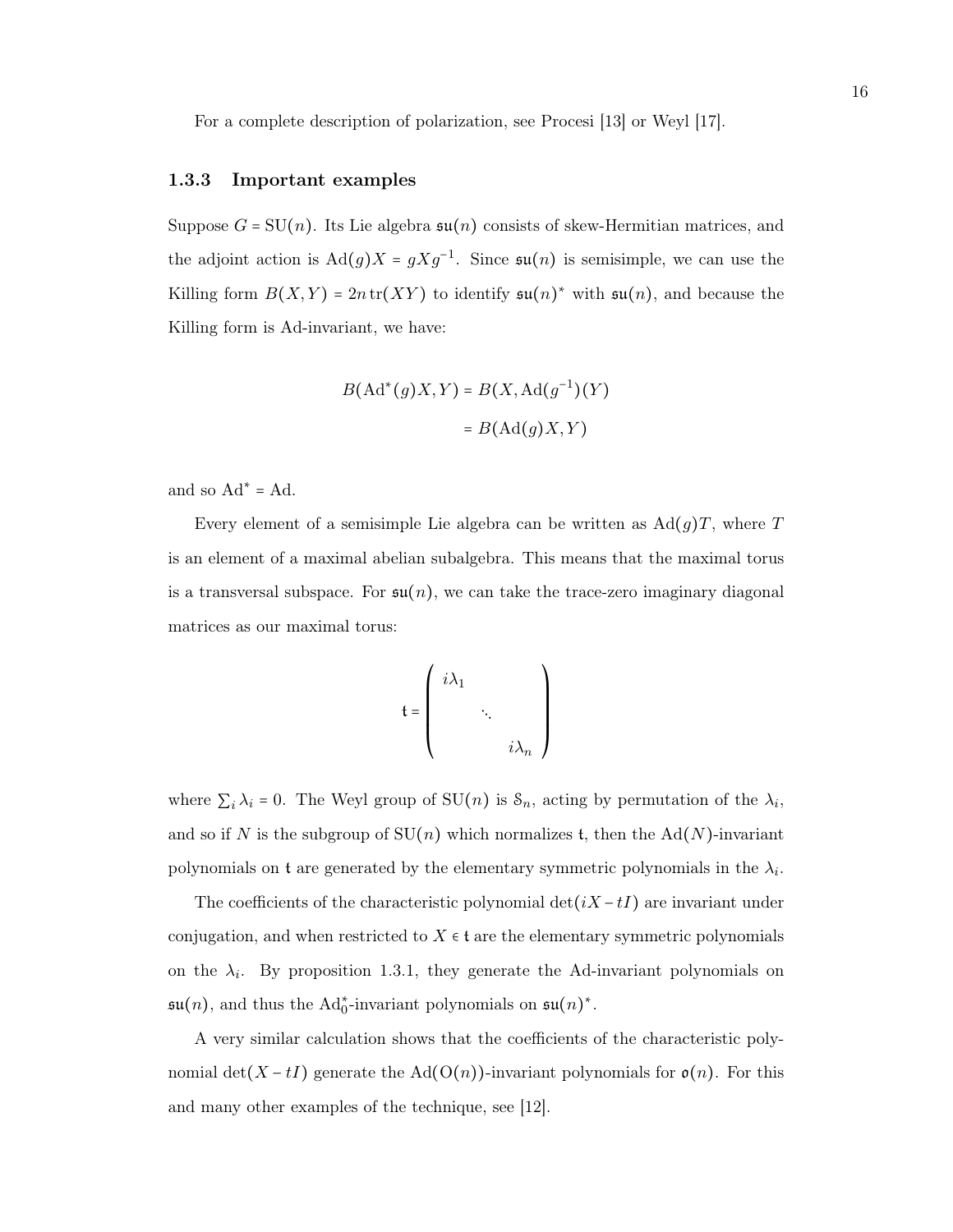<span id="page-22-0"></span>When possible, we would like to find algebraically independent generators for  $S(\mathfrak{g})^G$ . In order to determine whether is is possible, we can use the Shepard-Todd-Chevalley theorem:

**Theorem 1.3.2** The invariant ring  $\mathbb{C}(x_1,\ldots,x_n)^G$  for a finite matrix group  $G \subset$  $GL(n,\mathbb{C})$  is generated by n algebraically independent homogeneous invariants if and only if G acts by reflections.

for a proof, see [\[15\]](#page-48-14).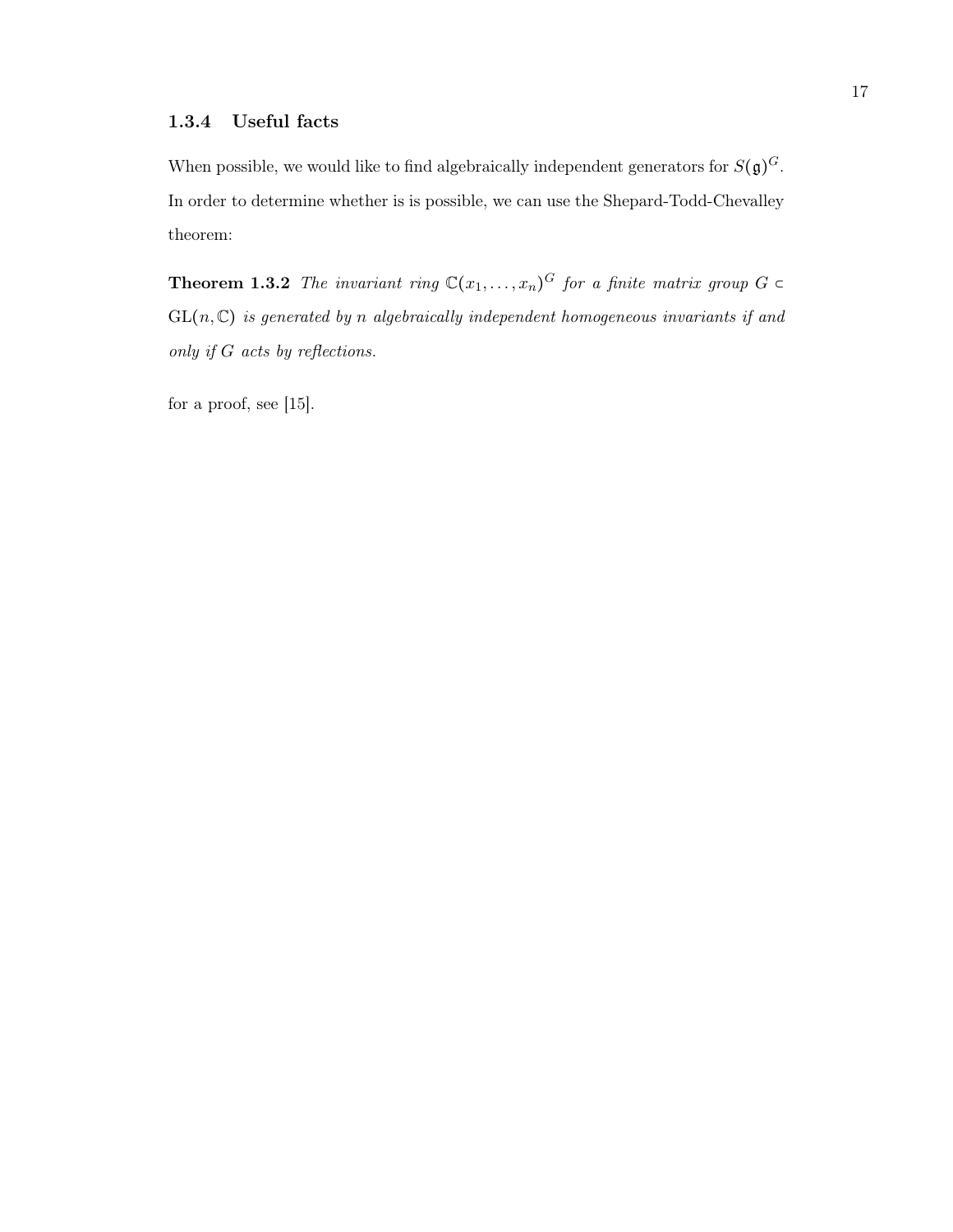## <span id="page-23-0"></span>Chapter 2

## Computing Some Invariants

### <span id="page-23-1"></span>2.1 The Galilean group

#### <span id="page-23-2"></span>2.1.1 Description of the group

The Galilean group  $Gal(n)$  is the Lie group of transformations between reference frames in Newtonian mechanics in n dimensional space. It is generated by spatial rotations, translations in space and time, and boosts, which correspond to changes in velocity (see [\[1\]](#page-48-15)). Elements of Gal(n) can be represented as  $(n+2) \times (n+2)$ matrices

<span id="page-23-3"></span>
$$
\left(\begin{array}{c|cc} & v_1 & x_1 \\ \rho & \vdots & \vdots \\ v_n & v_n \\ \hline 0 & \cdots & 0 & 1 & x_0 \\ 0 & \cdots & 0 & 0 & 1 \end{array}\right) (2.1)
$$

where  $\rho$  is an element of  $O(n)$ ,  $\left(\begin{array}{c} x_1 \\ \vdots \\ x_n \end{array}\right)$  the spatial translation,  $x_0$  the time shift, and  $\begin{pmatrix} v_1 \\ \vdots \\ v_n \end{pmatrix}$  is the boost.

To get the action on  $n+1$ -dimensional spacetime  $\mathbb{R}^{n+1}$ , we first identify affine  $(n+$ 1)-space with the plane  $x_{n+2} = 1$  in  $\mathbb{R}^{n+2}$ . Then the action on a point  $(X_1, \ldots, X_n, T)$  $\mathbb{R}^{n+1}$  is:

$$
\left(\begin{array}{c|c} & v_1 & x_1 \\ \rho & \vdots & \vdots \\ v_n & v_n \\ \hline 0 & \cdots & 0 & 1 & x_0 \\ 0 & \cdots & 0 & 0 & 1 \end{array}\right) \left(\begin{array}{c} X_1 \\ \vdots \\ X_n \\ T \\ 1 \end{array}\right) = \left(\begin{array}{c} X'_1 \\ \vdots \\ X'_n \\ T' \\ 1 \end{array}\right)
$$

Taking derivatives, the Lie algebra  $\mathfrak{gal}(n)$  of  $Gal(n)$  is identified with the Lie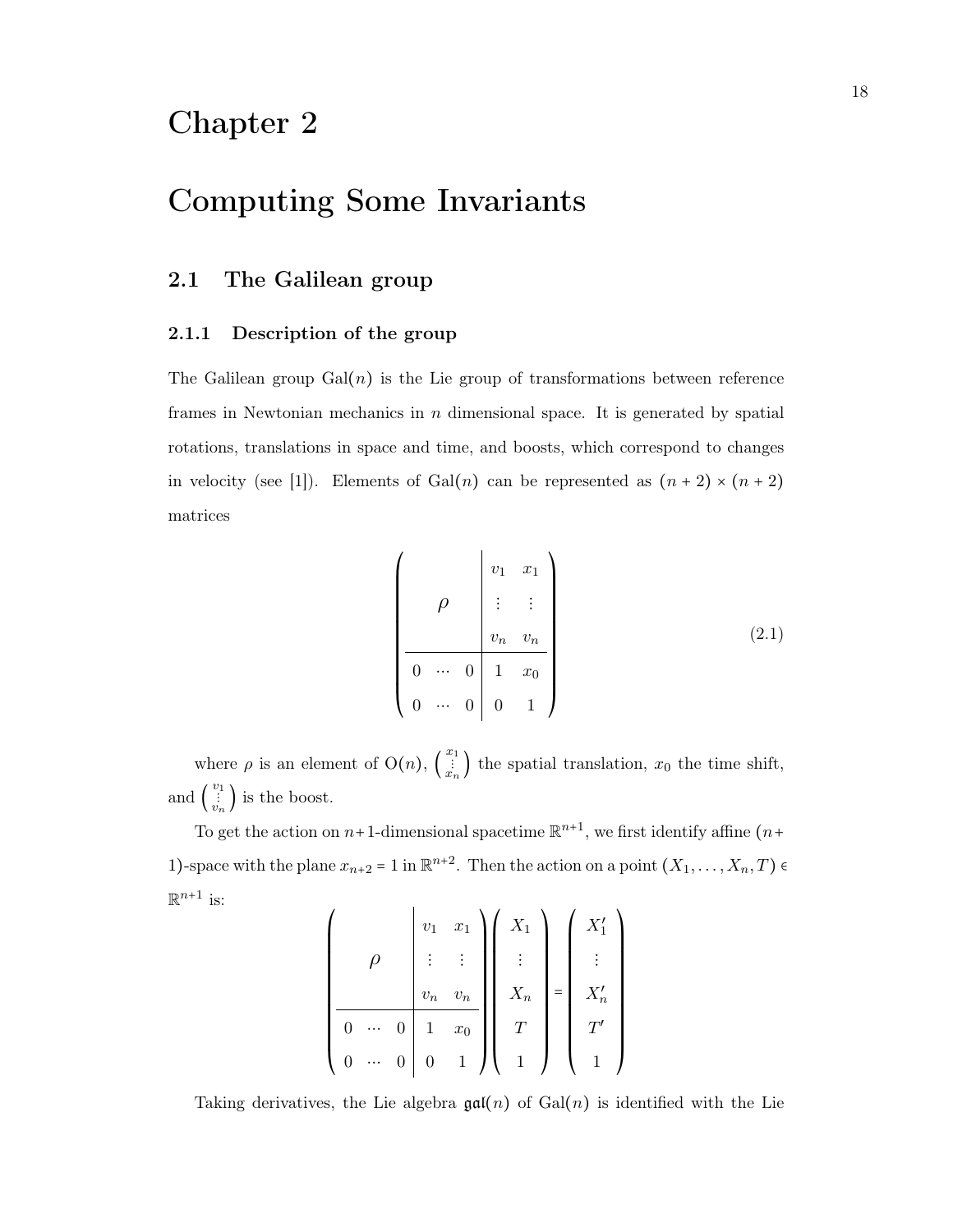algebra of matrices of the form

<span id="page-24-1"></span>
$$
\begin{pmatrix}\n & v_1 & x_1 \\
 & \vdots & \vdots \\
 & & v_n & v_n \\
\hline\n0 & \cdots & 0 & 0 & x_0 \\
0 & \cdots & 0 & 0 & 0\n\end{pmatrix}
$$
\n(2.2)

where K is an element of  $\mathfrak{o}(n)$ .

The Galilean group is a contraction of the Poincaré group, and this reflects the fact that special relativity becomes Newtonian mechanics in the limit as the speed of light goes to infinity. The Poincaré group is itself a contraction of  $SO(4,1)$ , whose bi-invariant differential operators were found in [\[16\]](#page-48-16) and [\[5\]](#page-48-17).

#### <span id="page-24-0"></span>2.1.2 The coadjoint action

In the first chapter, we saw that the algebra of bi-invariant differential operators on a group G can be identified with the polynomials on  $Lie(G)^*$  invariant under the coadjoint action. Thus our first step is to describe  $\mathfrak{gal}(n)^*$  and the coadjoint action of  $Gal(n)$ .

Recalling the matrix forms of the Galilean group and its Lie algebra given in [\(2.1\)](#page-23-3) and [\(2.2\)](#page-24-1), we must now describe the real dual space  $\mathfrak{gal}^*(n)$  and the coadjoint action of  $Gal(n)$  on  $gal^*$ .

To represent  $\mathfrak{gal}(n)^*$ , we use the usual matrix inner product  $A^*(B) = \text{tr}(A^T B)$ . The map  $A \mapsto A^*$  identifies  $\mathfrak{gal}(n)^*$  with  $\mathbb{R}^{(n+2)\times(n+2)}$  modulo  $\mathfrak{gal}(n)^{\perp}$ , where

$$
\mathfrak{gal}(n)^{\perp} = \left\{ \left( \begin{array}{c|c} S & 0 & 0 \\ \hline \hline A & 0 & 0 \\ \hline A & a & 0 \\ \end{array} \right) \mid S \text{ symmetric}, A \in \mathbb{R}^{2 \times n}, a, b, c \in \mathbb{R} \right\}
$$

Using the fact that the trace is invariant under cyclic permutations,

$$
(\mathrm{Ad}^*(g)A^*)(B) = A^*(\mathrm{Ad}(g^{-1}B))
$$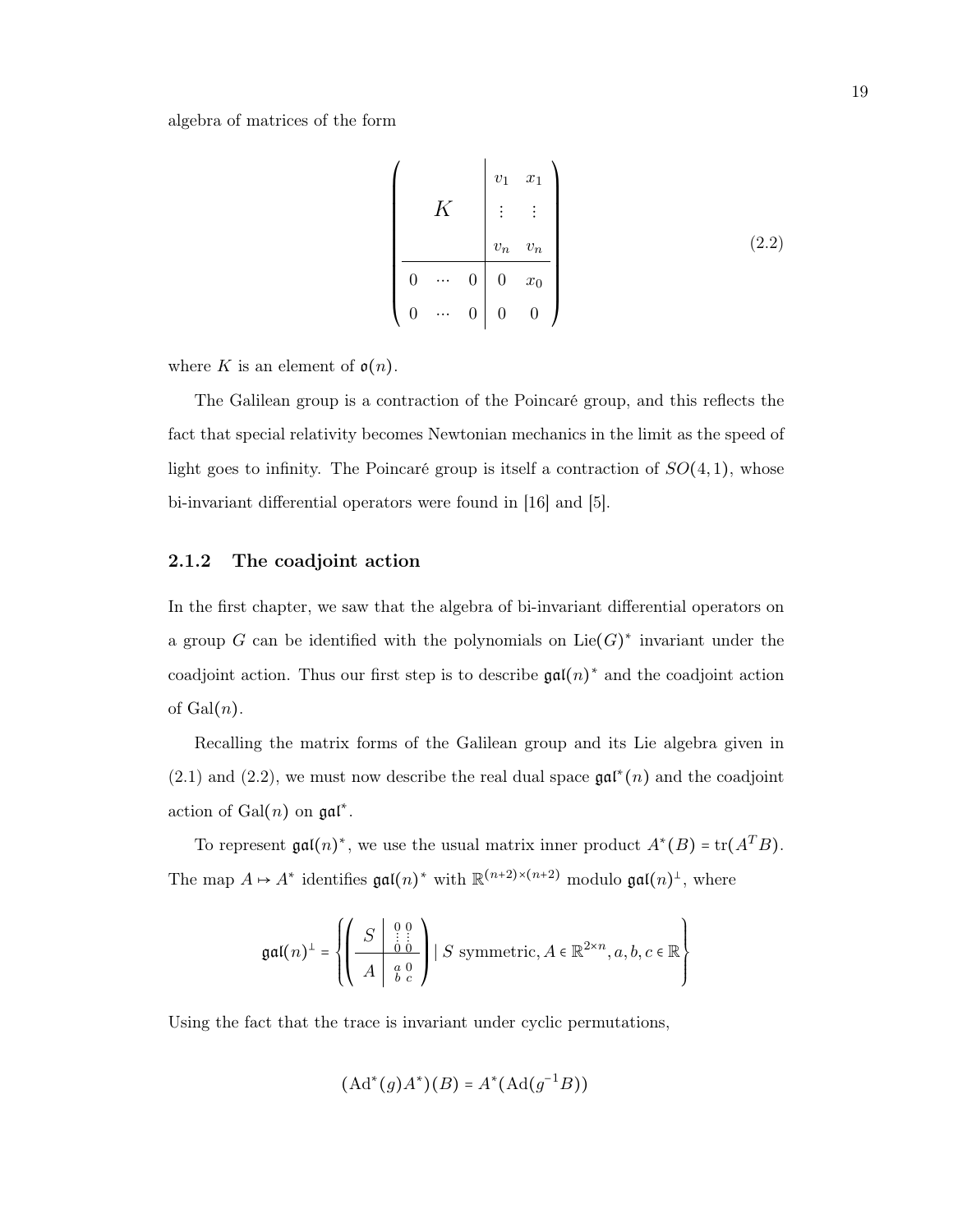$$
= A^*(g^{-1}Bg)
$$

$$
= \text{tr}(A^Tg^{-1}Bg)
$$

$$
= \text{tr}(gA^Tg^{-1}B)
$$

$$
= ((gA^Tg^{-1})^T)^*(B)
$$

Every element of  $Gal(n)$  can be written as  $\tau \rho$ , where  $\rho$  is a spatial rotation and  $\tau$ is a space-time translation and boost. Because of this, we may consider the actions of rotations separately from boosts and translations.

$$
\mathop{\rm If}\nolimits
$$

$$
\rho = \left(\begin{array}{c|cc} \rho & 0 & 0 \\ \hline 0 & 1 & 0 \\ \hline 0 & 0 & 1 \end{array}\right)
$$

and

<span id="page-25-0"></span>
$$
X = \begin{pmatrix} K^* & \stackrel{v_1^*}{\vdots} & \stackrel{x_1^*}{\vdots} \\ \frac{v_n^*}{\ddots} & \frac{v_n^*}{\ddots} & \\ 0 & 0 & x_0^* \\ 0 & 0 & 0 \end{pmatrix}
$$
 (2.3)

then a straightforward calculation shows:

<span id="page-25-1"></span>
$$
\rho^{-1} = \left(\begin{array}{c|c} \rho^{-1} & 0 & 0 \\ \hline 0 & 1 & 0 \\ \hline 0 & 0 & 1 \end{array}\right)
$$

and

$$
(\rho X^T \rho^{-1})^T = \begin{pmatrix} \rho K^* \rho^{-1} & \rho \begin{pmatrix} v_1^* & x_1^* \\ \vdots & \vdots \\ v_n^* & x_n^* \end{pmatrix} \\ 0 & 0 & v_0^* \\ 0 & 0 & 0 \end{pmatrix}
$$
 (2.4)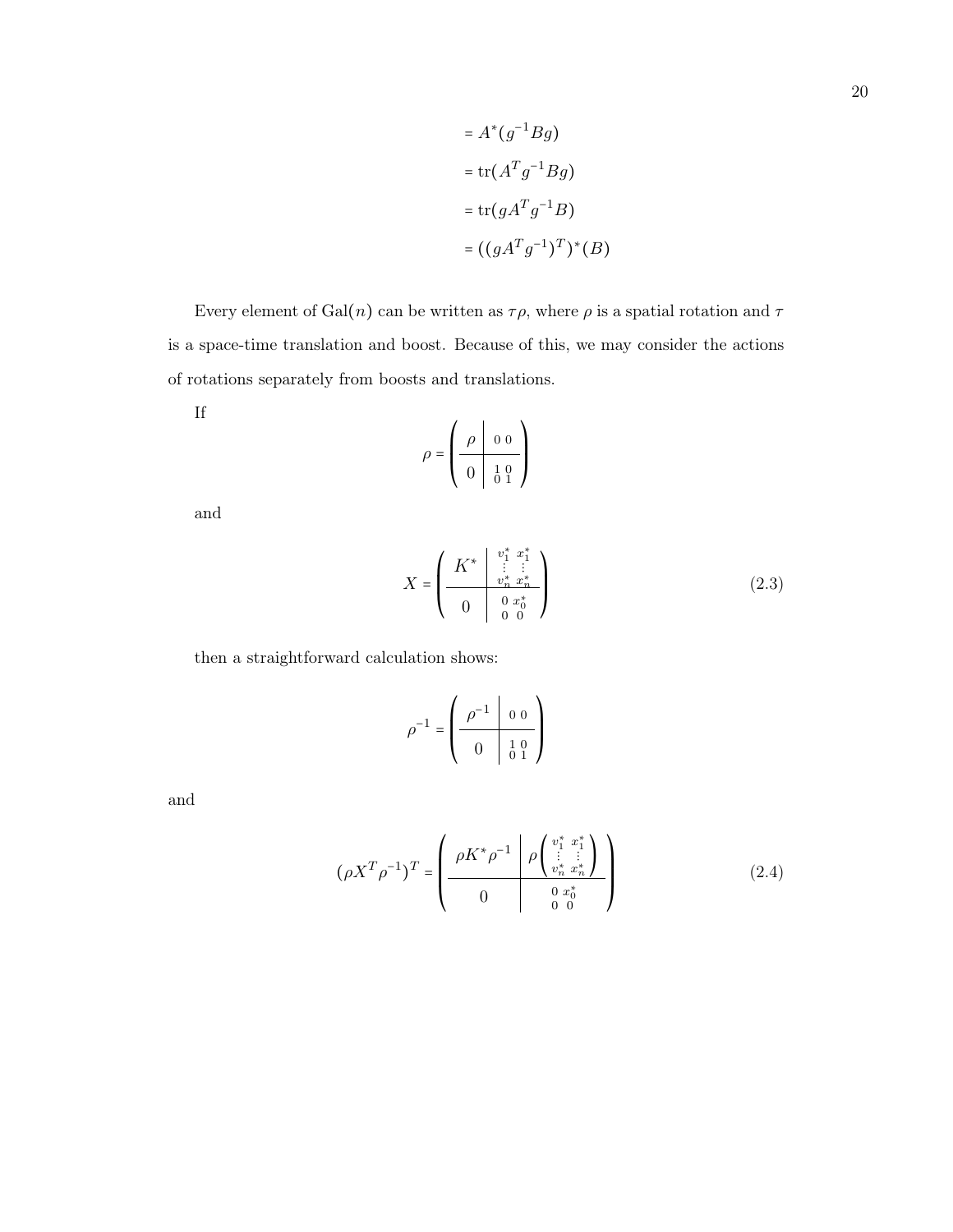<span id="page-26-0"></span>For translations and boosts,

$$
\tau = \left(\begin{array}{c} I & \begin{array}{c} v_1 & x_1 \\ \vdots & \vdots \\ v_n & x_n \end{array} \\ \tau^{-1} = \left(\begin{array}{c} I & -v_1 & v_1x_0 \\ \vdots & \vdots & \vdots \\ -v_n & v_nx_0 - x_n \\ 0 & 1 & -x_0 \end{array}\right) \\ (\tau X \tau^{-1})^T = \left(\begin{array}{c} K^* + \begin{pmatrix} v_1^* & x_1^* \\ \vdots & \vdots \\ v_n^* & x_n^* \end{pmatrix} \begin{pmatrix} v_1 \dots v_n \\ x_1 \dots x_n \end{pmatrix} & \begin{array}{c} v_1^* + x_0x_1^* & x_1^* \\ \vdots & \vdots \\ v_n^* + x_0x_n^* & x_n^* \end{array}\right) \\ \times \left(\begin{array}{c} \tau X \tau^{-1} \end{array}\right)^T = \left(\begin{array}{c} K^* + \begin{pmatrix} v_1^* & x_1^* \\ \vdots & \vdots \\ v_n^* & x_n^* \end{array}\right) \begin{pmatrix} v_1 \dots v_n \\ v_n^* + x_0x_1^* & x_1^* \\ \vdots & \vdots \\ v_n^* & x_n^* \end{pmatrix} \begin{array}{c} v_1^* & x_1^* \\ \vdots & \vdots \\ v_n^* & x_n^* \end{array}\right) \\ 0 \end{array} \right) \tag{2.5}
$$

where the final congruence is modulo  $\mathfrak{gal}(n)^{\perp}$ 

As described in section [1.3.1,](#page-18-1) we will reduce the problem of finding Ad<sup>\*</sup>-invariant polynomials on  $\mathfrak{g}^*$  by finding a subspace transversal to the orbits. To find a transversal subspace of  $\mathfrak{gal}(n)^*$ , let X be a generic element written as as  $(2.3)$ . We would like to find a g which can take  $(g^{-1}X^{T}g)^{T}$  to our subspace.

First, use a rotation [\(2.4\)](#page-25-1) to put  $x^*$  in the form  $(A0...0)^T$  and  $v^*$  in the form  $(CB0...0)^T$ . We can then use an  $x_0$ -only translation element (equation [\(2.5\)](#page-26-0) with  $x_0 = -\frac{v_1^*}{x_1^*}$  to zero out the first element of  $v^*$ . Thus we can restrict our attention to matrices of the form

<span id="page-26-1"></span>
$$
\left(\begin{array}{c|c} K^* & \begin{smallmatrix} 0 & A \\ B & 0 \\ 0 & 0 \\ \hline 0 & 0 & x_0^* \\ \hline 0 & 0 & 0 \end{smallmatrix} \end{array}\right)
$$

where  $A = ||x^*||$  and  $B = ||\text{proj}_{x^{*} \perp}(v^*)||$ .

Let's now turn to the top-left quadrant. Referring again to  $(2.5)$ ,

$$
\frac{1}{2} \begin{pmatrix} 0 & A \\ B & 0 \\ 0 & 0 \\ \vdots & \vdots \end{pmatrix} \begin{pmatrix} v_1 & \dots & v_n \\ x_1 & \dots & x_n \end{pmatrix} - \frac{1}{2} \left( \begin{pmatrix} 0 & A \\ B & 0 \\ 0 & 0 \\ \vdots & \vdots \end{pmatrix} \begin{pmatrix} v_1 & \dots & v_n \\ x_1 & \dots & x_n \end{pmatrix} \right)^T
$$
\n
$$
(2.6)
$$

$$
= \frac{1}{2} \begin{pmatrix} 0 & Ax_2 - Dv_1 & Ax_3 & Ax_4 & \dots & Ax_n \\ v_1 - Ax_2 & 0 & Bv_3 & Bv_4 & \dots & Bv_n \\ -Ax_3 & -Bv_3 & 0 & 0 & \dots & 0 \\ -Ax_4 & -Bv_4 & 0 & 0 & \dots & 0 \\ \vdots & \vdots & \vdots & \vdots & \ddots & \vdots \\ -Ax_n & -Bv_n & 0 & 0 & \dots & 0 \end{pmatrix}
$$
(2.7)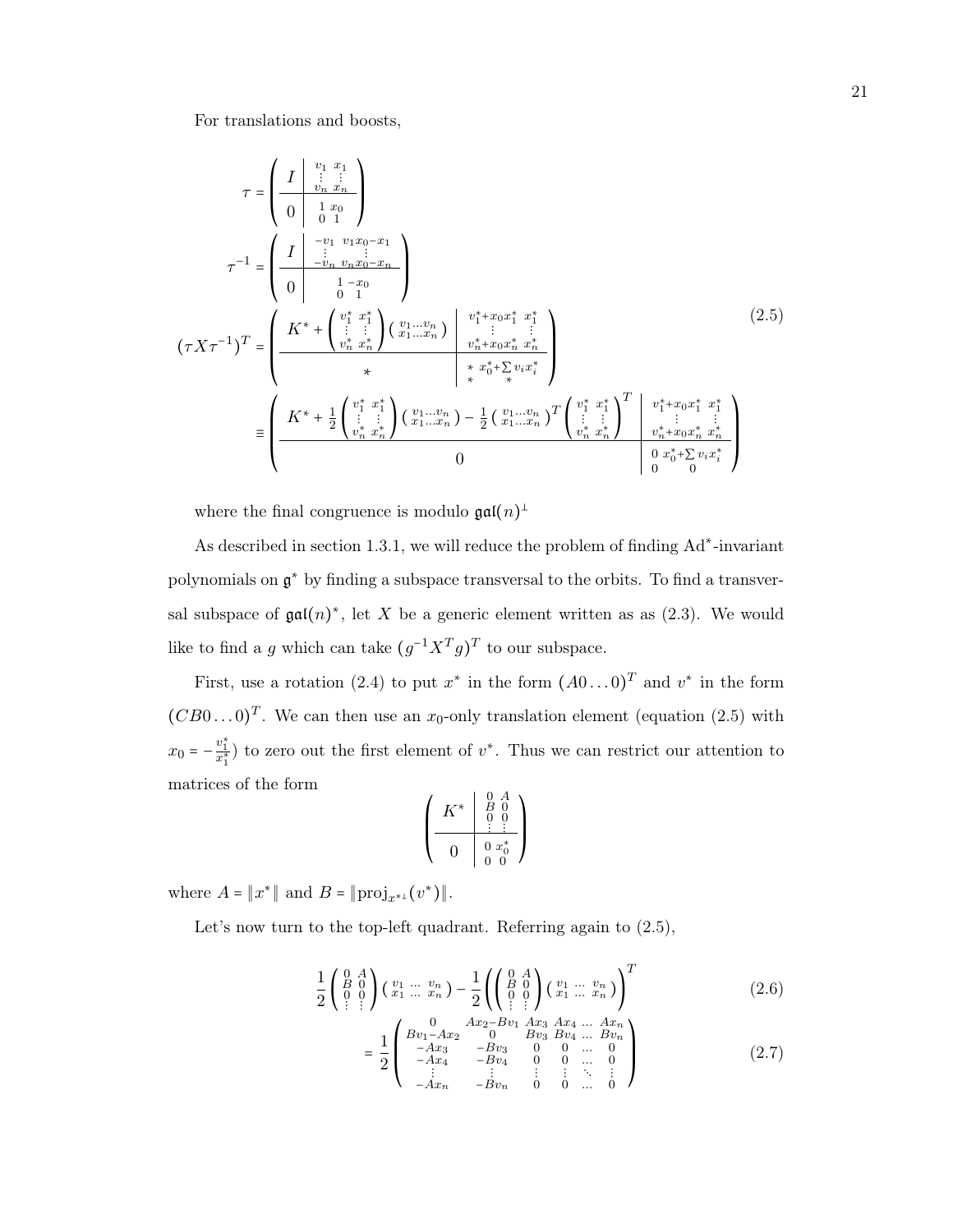Appropriate choices for the  $x_i$ 's and  $v_i$ 's allow us to zero out the topmost two rows and leftmost two columns of K<sup>\*</sup>. In particular, for  $i \geq 3$ , we set  $x_i = -\frac{2K_{1i}^*}{A}$  and  $v_i - \frac{2K_{2i}^*}{B}$ . It is important to note that there is a remaining degree of freedom (from the (1,2) element in eq. [\(2.7\)](#page-26-1)) when zeroing  $K_{12}^*$ , as this will allow us to clear  $x_0^*$  by setting  $v_1 = -\frac{x_0^*}{x_1^*}$  in [\(2.5\)](#page-26-0).

We are free to choose a rotation from the subgroup of  $O(n)$  which fixes the first two coordinates. We can use this freedom to conjugate the upper-left block to an element of a maximal torus in  $\mathfrak{o}(n-2)$ .

Our transversal subspace is thus made of matrices of the form

<span id="page-27-1"></span>
$$
\begin{pmatrix}\n0 & 0 & \dots & 0 & A \\
0 & 0 & \dots & B & 0 \\
\vdots & \vdots & K & \vdots & \vdots \\
0 & 0 & 0 & 0\n\end{pmatrix}
$$
\n(2.8)

where A and B are real numbers, and K is an element of a  $o(n-2)$  maximal torus, eg:  $\overline{I}$ 

$$
K = \begin{pmatrix} 0 & \lambda_1 \\ -\lambda_1 & 0 & & \\ & & 0 & \lambda_2 \\ & & & -\lambda_2 & 0 \\ & & & & \ddots \end{pmatrix}
$$

#### <span id="page-27-0"></span>**2.1.3** Case  $n = 1$

When  $n = 1$ , the upper-left hand block is always zero. We use  $x_0$  to zero out the  $v_1^*$ and  $v_1$  to zero out  $x_0^*$ . Thus, a generic element

$$
\left(\begin{array}{ccc} 0 & v_1^* & x_1^* \\ 0 & 0 & x_0^* \\ 0 & 0 & 0 \end{array}\right)
$$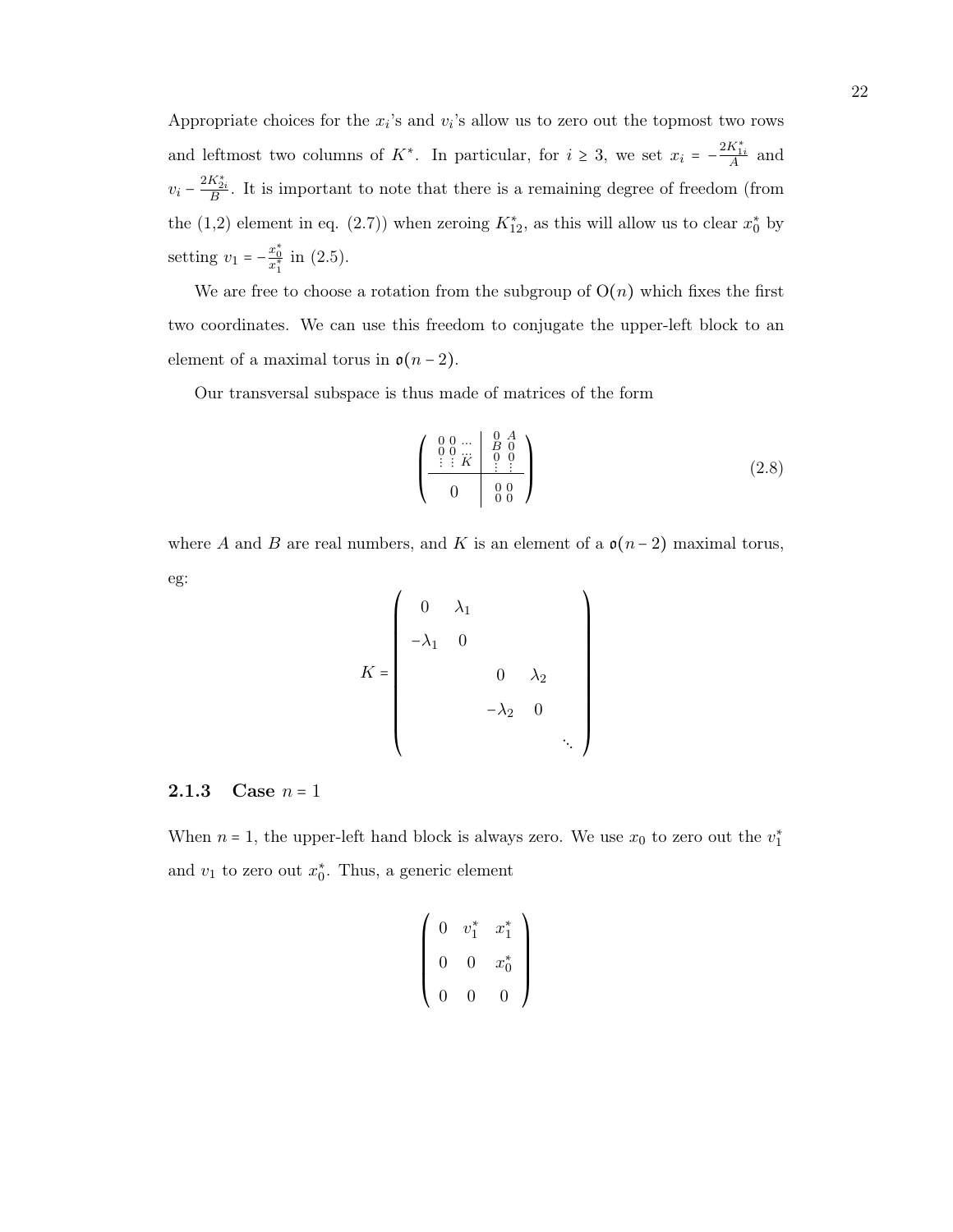of  $\mathfrak{gal}(1)^*$  can be conjugated to

$$
\left(\begin{array}{cccc} 0 & 0 & x_1^* \\ 0 & 0 & 0 \\ 0 & 0 & 0 \end{array}\right)
$$

which gives:

**Theorem 2.1.1**  $S(\text{gal}(1))^{\text{Gal}(1)}$  is generated by  $X_1$ .

<span id="page-28-0"></span>**2.1.4** Case  $n = 2, 3$ 

**Theorem 2.1.2** For 
$$
n \in \{2,3\}
$$
,  $S(\text{gal}(n))^{\text{Gal}(n)}$  is generated by  $\sum_{i} X_i^2$  and  $\left(\sum_{i} X_i^2\right) \left(\sum_{i} V_i^2\right) - \left(\sum_{i} X_i V_i\right)^2$ , which are algebraically independent.

*Proof:* When  $n = 2$  or 3,  $K^*$  may not be zero, but examining [\(2.8\)](#page-27-1) shows that we can still zero out the upper-left block entirely. If

$$
\Xi = \begin{pmatrix} K^* & v^* & x^* \\ 0 & 0 & t^* \\ 0 & 0 & 0 \end{pmatrix}
$$

is a matrix representing an element of  $\mathfrak{gal}(n)^*$ , then there exists an element  $g \in$  $Gal(n)$  such that  $\sqrt{1}$ 

$$
\mathrm{Ad}(g)^{*}\Xi \equiv \begin{pmatrix} 0 & 0 & A \\ 0 & 0 & 0 \\ 0 & 0 & 0 \\ 0 & 0 & 0 \end{pmatrix}
$$

where  $A = ||x^*||$  and  $B = ||\text{proj}_{x^{*} \perp}(v^*)||$ . Conjugating by an element of  $O(n)$  can switch the signs of  $A$  and  $B$  independently, so the invariant polynomials on the transversal subspace are generated by  $A^2$  and  $B^2$ . Thus any polynomial P which is invariant under the coadjoint action of Gal(n) restricts to a polynomial  $\overline{P}$  =  $F(A^2, B^2)$  defined on the transversal subspace.

The orbit of a generic point in  $\mathfrak{gal}(n)^*$  may intersect the transversal subspace in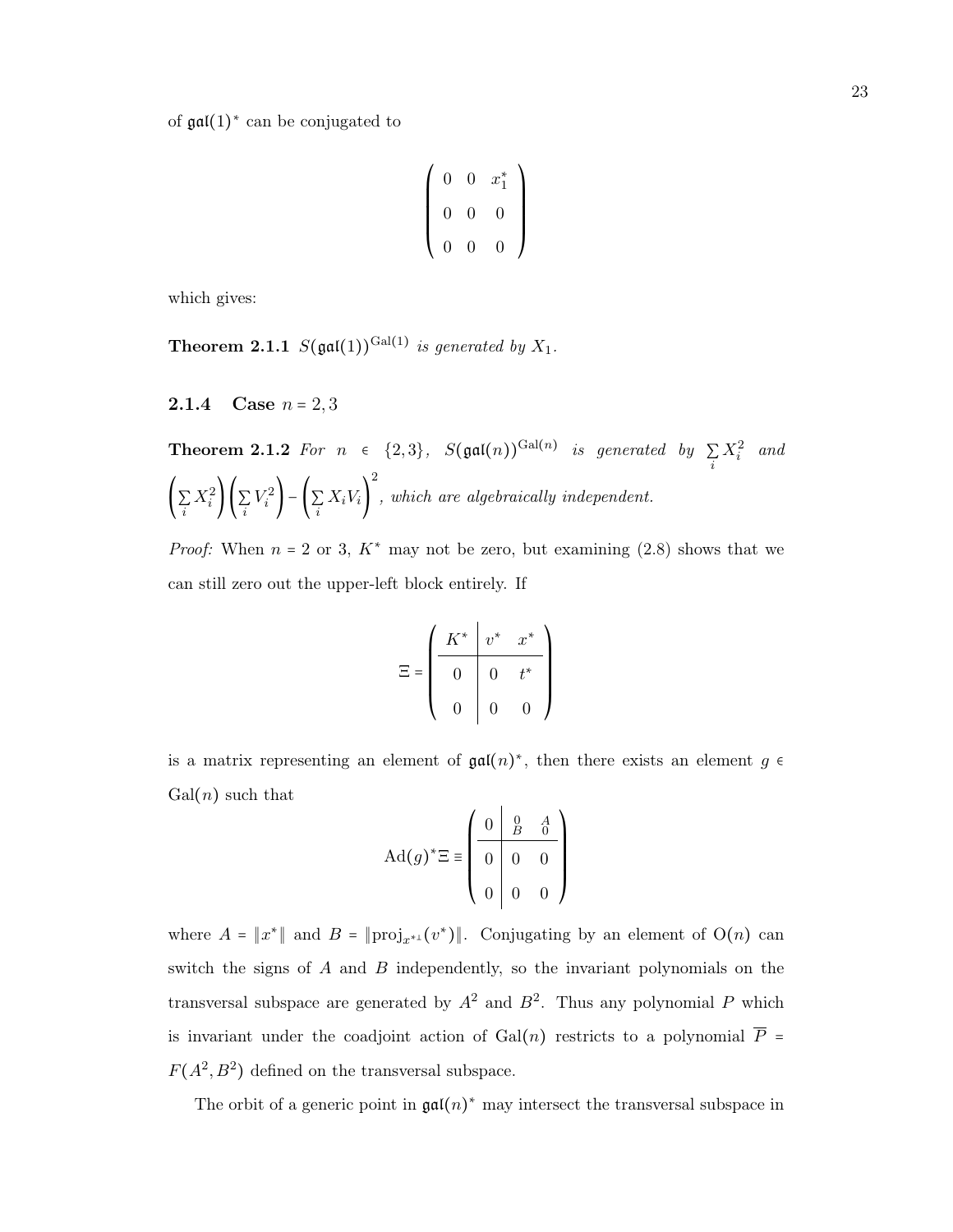multiple points. As we've just seen, the values of  $A^2$  and  $A^2B^2$  will be the same at all of these points, so we can define  $Q_1 : \mathfrak{gal}(n)^* \to \mathbb{R}$  and  $Q_2 : \mathfrak{gal}(n)^* \to \mathbb{R}$  to be these functions, which will be constant on the orbits. If  $\Xi$  is a matrix representing an element of  $\mathfrak{gal}(n)^*$ , we have:

$$
Q_1(\Xi) = \|x^*\|^2 = \left(\sum_i X_i^2\right)(\Xi)
$$
  

$$
Q_2(\Xi) = \|x^*\|^2 \|\text{proj}_{x^{*1}} v^*\|^2 = \left(\left(\sum_i X_i^2\right) \left(\sum_i V_i^2\right) - \left(\sum_i X_i V_i\right)^2\right)(\Xi)
$$

Because the restriction is injective on the space of Ad<sup>∗</sup> invariant polynomials, we know that

$$
P(\Xi) = F\left(Q_1(\Xi), \frac{Q_2(\Xi)}{Q_1(\Xi)}\right)
$$
\n(2.9)

<span id="page-29-0"></span>
$$
= F_1(Q_1(\Xi), Q_2(\Xi)) + \frac{F_2(Q_1(\Xi), Q_2(\Xi))}{Q_1(\Xi)^{\ell}} \tag{2.10}
$$

where  $F_2$  is not divisible by its first argument.

While we are considering only real Lie algebras, if  $P$  is a polynomial, it must extend to a polynomial on the complexification of  $\mathfrak{gal}(n)^*$ . With this in mind, consider  $\mathcal{L}$  $\mathbf{L}$ 

$$
\Xi_0 = \begin{pmatrix}\n0 & 0 & 0 & i \\
0 & 0 & z & 1 \\
\hline\n0 & 0 & 0 & 0 \\
0 & 0 & 0 & 0\n\end{pmatrix}
$$

for  $n=2~\mathrm{or}$ 

|         |  | $\begin{array}{ccc c} 0 & 0 & 0 & 0 & i \\ 0 & 0 & 0 & z & 1 \\ 0 & 0 & 0 & 0 & 0 \end{array}$ |  |
|---------|--|------------------------------------------------------------------------------------------------|--|
|         |  |                                                                                                |  |
| $\Xi_0$ |  |                                                                                                |  |
|         |  | $\begin{array}{c c c c c} \hline 0 & 0 & 0 & 0 & 0 \\ 0 & 0 & 0 & 0 & 0 \\ \hline \end{array}$ |  |
|         |  |                                                                                                |  |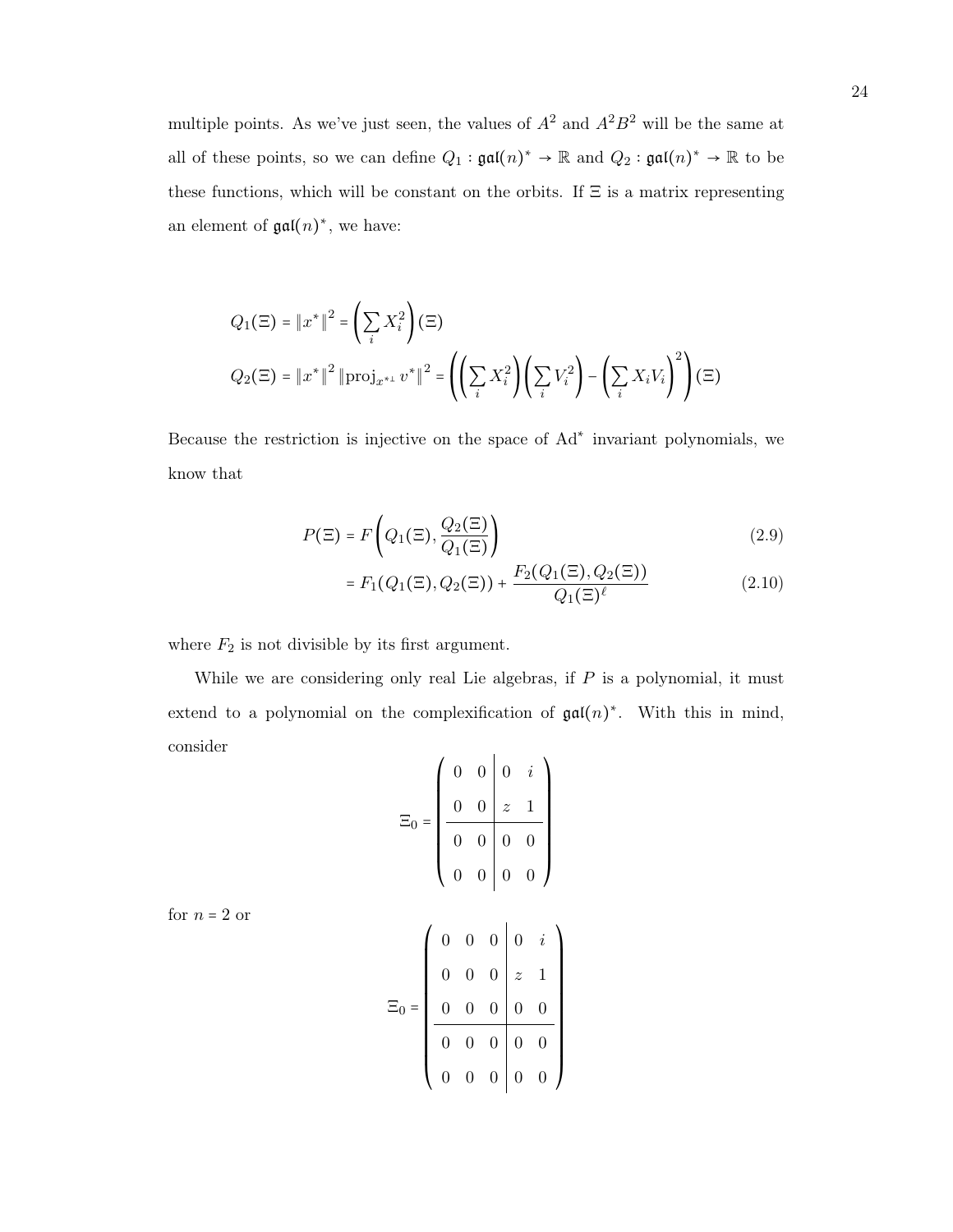when  $n = 3$ . In either case,  $Q_1(\Xi) = 0$ , and  $Q_2(\Xi) = z^2$ . [\(2.10\)](#page-29-0) then becomes

$$
P(\Xi) = F_1(0, z^2) + \frac{F_2(0, z^2)}{0^{\ell}}
$$

Since P was assumed to be a polynomial, either  $\ell = 0$ , or  $F_2(0, z^2) = 0$  for all  $z \in \mathbb{C}$ . Since  $F_2$  was assumed to be indivisible by its first element, this implies that either  $\ell = 0$  or  $F_2$  is the constant function 0. Therefore, P is a polynomial in  $Q_1$  and  $Q_2 \square$ 

#### <span id="page-30-0"></span>**2.1.5** Case  $n > 3$

**Theorem 2.1.3** When  $n > 3$ , the invariant algebra  $S(\text{gal}(n))^{Gal(n)}$  is generated by  $\sum_i X_i^2$  and the sums of determinants of  $2k \times 2k$  submatrices formed by taking the symmetric minors of

$$
\begin{pmatrix}\nK^* & v_1^* & x_1^* \\
\vdots & \vdots & \vdots \\
v_n^* & x_n^* \\
-v^{*T} & 0 & 0 \\
-x^{*T} & 0 & 0\n\end{pmatrix}
$$

which include the last two rows and columns.

*Proof:* When  $n > 3$ , the coadjoint action can no longer zero out the entire upperleft block, only the uppermost two rows and leftmost two columns. The transversal subspace  $S$  is made of matrices of the form

$$
\left(\begin{array}{cc|cc} 0 & 0 & \dots & 0 & A \\ 0 & 0 & \dots & B & 0 \\ \vdots & \vdots & K & 0 & 0 \\ \hline 0 & & 0 & 0 & 0 \\ \hline 0 & & 0 & 0 & 0 \end{array}\right)
$$

where K is an  $\mathfrak{o}(n-2)$  maximal torus (see [\(2.8\)](#page-27-1)).

Conjugating by elements of  $O(n)$  can change the signs of A and B independently, as well as permuting and changing signs of the elements of  $K$ . The polynomials on S invariant under the subgroup of Gal(n) which fixes S are generated by  $A^2$ ,  $B^2$ , and the coefficients of the characteristic polynomial of  $K$  [\[12\]](#page-48-13).

By the same argument as in the  $n = 2$  case,  $B^2$  must be multiplied by  $A^2$  to clear the denominator. This gives invariant polynomials  $A^2 = \sum X_i^2$  and  $A^2B^2 =$  $(\sum X_i^2)(\sum V_i^2) - (\sum X_i V_i)^2$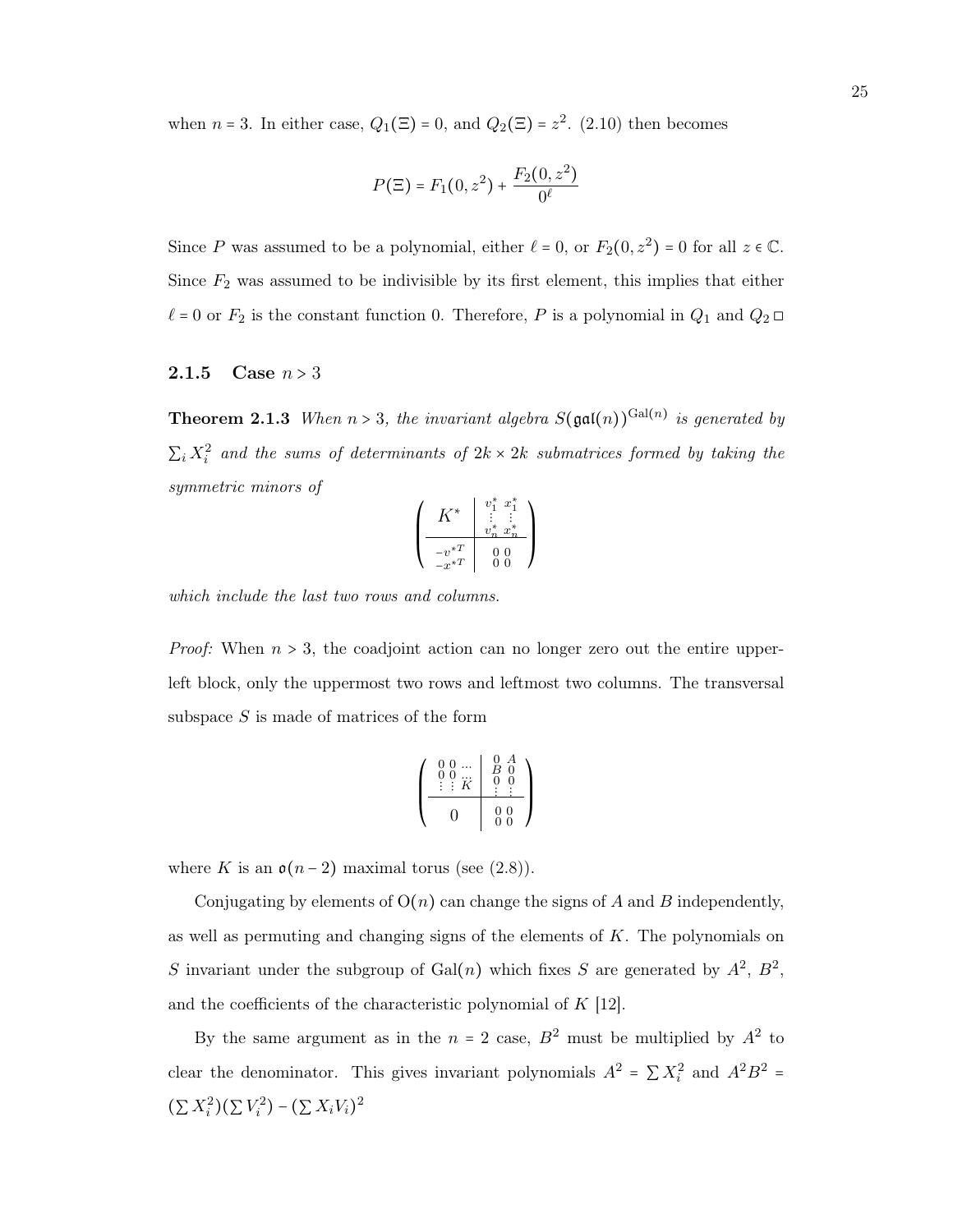We now turn to the polynomials which depend on the  $K$  part. When conjugating to  $S$ , one step was to zero out the rows and columns corresponding to  $x^*$ and  $v^*$ . This is equivalent to pre- and post- multiplying by the matrix  $P$ , the orthogonal projection to span $\{x^*, v^*\}^\perp$ . The resulting element of  $\mathfrak{o}(n-2)^*$  is subject to a  $O(n-2)$  action, and it is well-known that the resulting invariant polynomials generated by the coefficients of the characteristic polynomial. Thus we are looking for charpoly $(PK^*P)$ 

We will also make use of the following facts about exterior algebras. Suppose that  $e_1, ..., e_m$  and  $f_1, ..., f_n$  are bases for vector spaces  $V_1$  and  $V_2$  respectively. If  $A: V_1 \to V_2$  is a linear map, then define  $\wedge^k A: \wedge^k V_1 \to \wedge^k V_2$  to be the map  $x_1 \wedge x_2 \wedge \cdots \wedge x_k \mapsto Ax_1 \wedge Ax_2 \wedge \cdots \wedge Ax_k$ . Then the  $(e_{i_1} \wedge \cdots \wedge e_{i_k}, f_{j_1} \wedge \cdots \wedge f_{j_k})$  element of the matrix of  $\wedge^k A$  is the determinant of the  $k \times k$  matrix formed by taking elements in rows  $i_1, \ldots, i_k$  and columns  $j_1, \ldots, j_k$ . In particular, the coefficient of the  $x^{n-k}$ term of charpoly $(A)$  is  $\text{tr}(\wedge^k A)$ .

Since  $||v \wedge x|| = AB$ , we can define

$$
\omega = \frac{v \wedge x}{\|v \wedge x\|} = \frac{1}{AB}v \wedge x
$$

(the sign of  $\overline{AB}$  is ambiguous, without loss of generality we may assume it's positive), and let ∗ ∗

$$
K' = \begin{pmatrix} K^* & \begin{array}{c} v_1^* & x_1^* \\ \vdots & \vdots \\ v_n^* & x_n^* \end{array} \\ \begin{array}{c} -v^{*T} \\ -x^{*T} \end{array} & 0 & 0 \\ 0 & 0 \end{pmatrix}
$$

Let  $e_1, \ldots, e_{n+2}$  be the standard column basis for  $\mathbb{R}^{n+2}$ , and treat  $x^*$  and  $v^*$  as elements of  $\mathbb{R}^{n+2}$  by embedding  $\mathbb{R}^n$  into the first n coordinates of  $\mathbb{R}^{n+2}$ .

If  $y \in \text{span}\{e_1, \ldots, e_n\}$ :

$$
K'y = K^*y - (y \cdot v^*)e_{n+1} - (y \cdot x^*)e_{n+2}
$$
\n(2.11)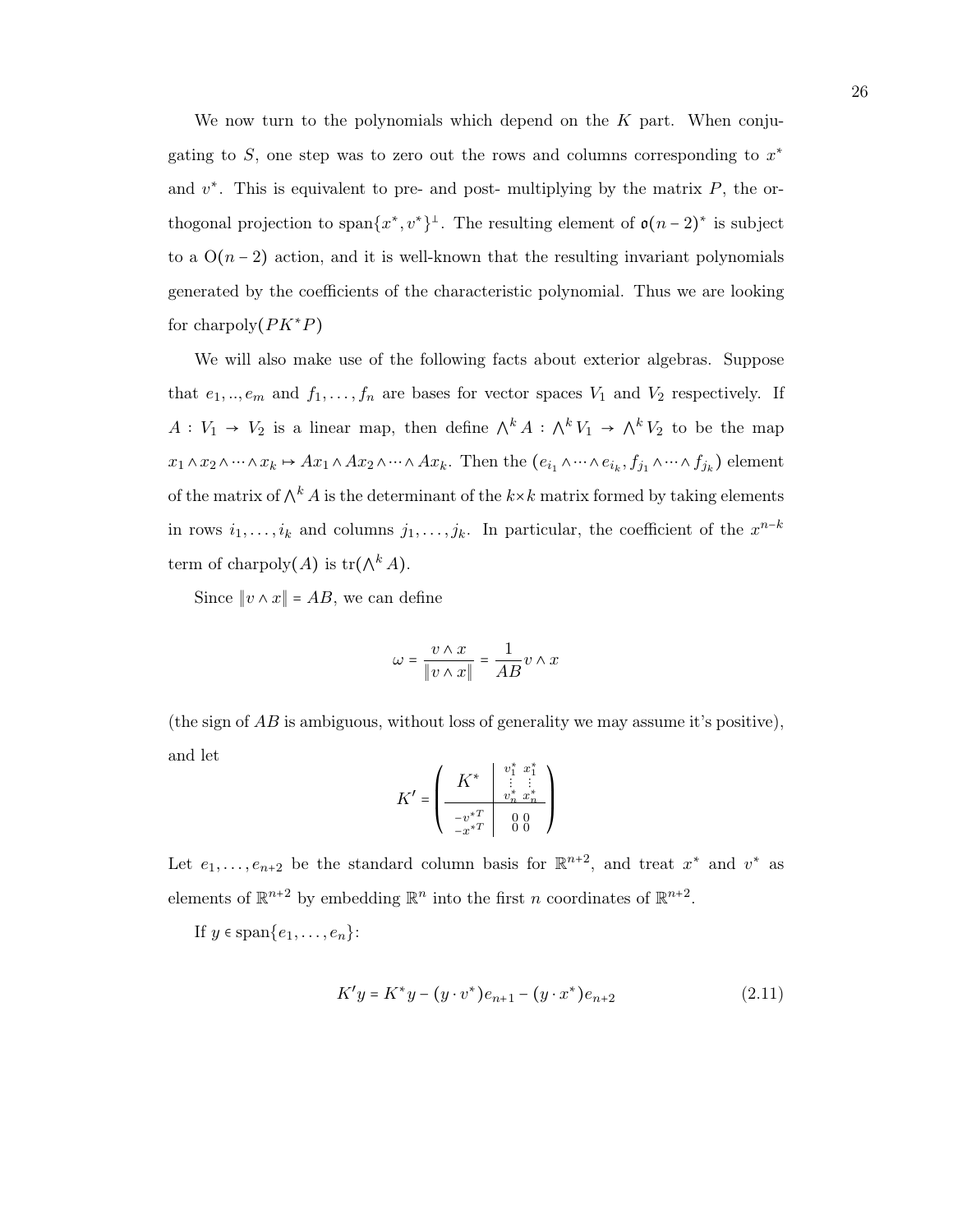And we also have the following:

<span id="page-32-0"></span>
$$
\left(\bigwedge^2 K'\right) e_{n+1} \wedge e_{n+2} = v^* \wedge x^* = AB\omega \tag{2.12}
$$

and

$$
\left(\bigwedge^{2} K'\right)\omega
$$
\n
$$
= \frac{1}{AB}\left(\bigwedge^{2} K'\right)v^{*} \wedge x^{*}
$$
\n
$$
= \frac{1}{AB}\left(K^{*}v^{*} - (v^{*} \cdot v^{*})e_{n+1} - (v^{*} \cdot x^{*})e_{n+2}\right) \wedge \left(K^{*}x^{*} - (x^{*} \cdot v^{*})e_{n+1} - (x^{*} \cdot x^{*})e_{n+2}\right)
$$
\n
$$
= \frac{1}{AB}\left[K^{*}v^{*} \wedge \left(K^{*}x^{*} - (x^{*} \cdot v^{*})e_{n+1} - (x^{*} \cdot x^{*})e_{n+2}\right) - \left((v^{*} \cdot v^{*})e_{n+1} + (v^{*} \cdot x^{*})e_{n+2}\right) \wedge K^{*}x^{*} + \left((x^{*} \cdot x^{*})(v^{*} \cdot v^{*}) - (x^{*} \cdot v^{*})^{2}\right)e_{n+1} \wedge e_{n+2}\right]
$$
\n(2.13)

In particular, note that the  $e_{n+1} \wedge e_{n+2}$  term of  $(\wedge^2 K')\omega$  is  $ABe_{n+1} \wedge e_{n+2}$ .

Now consider any diagonal element  $(\bigwedge^{k+4} K')_{(I,I)}$  for which  $I = (i_1, \ldots, i_{k+2}, n+1)$ 1, n + 2). By [\(2.12\)](#page-32-0),  $(\wedge^{k+4} K')\alpha \wedge e_{n+1} \wedge e_{n+2} \in \wedge^{k+2} \mathbb{R}^{n+2} \wedge \omega$ . Since we're only considering diagonal elements, this means we can restrict our attention to the subspace

<span id="page-32-1"></span>
$$
(\bigwedge^k \mathbb{R}^n) \wedge \omega \wedge e_{n+1} \wedge e_{n+2}
$$

where by  $\mathbb{R}^n$  refers to span $\{e_1,\ldots,e_n\} \subset \mathbb{R}^{n+2}$ . Recall that P projects to span $\{x^*,v^*\}^{\perp}$ . The we have, for  $y_1, \ldots, y_k \in \mathbb{R}^n$ :

$$
\left(\bigwedge^{(k+4)} K'\right) y_1 \wedge \cdots \wedge y_k \wedge \omega \wedge e_{n+1} \wedge e_{n+2}
$$
\n
$$
= \left(\bigwedge^{(k+4)} K'\right) Py_1 \wedge \cdots \wedge Py_k \wedge \omega \wedge e_{n+1} \wedge e_{n+2}
$$
\n
$$
= A^2 B^2 K^* Py_1 \wedge \cdots \wedge K^* Py_k \wedge \omega \wedge e_{n+1} \wedge e_{n+2}
$$
\n
$$
+ terms without \omega \wedge e_{n+1} \wedge e_{n+2}
$$
\n
$$
= A^2 B^2 P K^* Py_1 \wedge \cdots \wedge P K^* Py_k \wedge \omega \wedge e_{n+1} \wedge e_{n+2}
$$
\n
$$
(2.14)
$$

+ terms without  $\omega \wedge e_{n+1} \wedge e_{n+2}$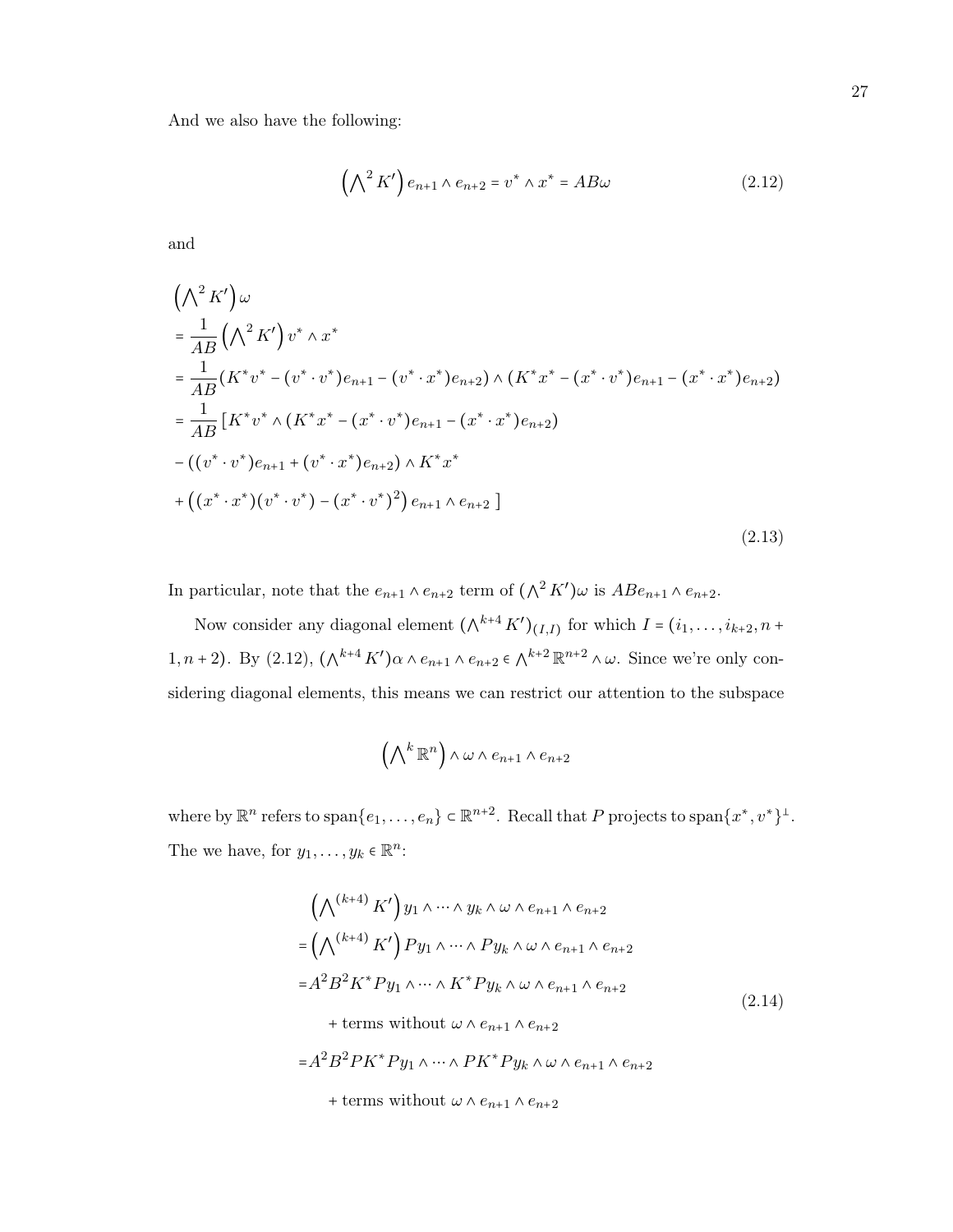By [\(2.14\)](#page-32-1),

$$
\sum_{I=(i_1,...,i_k+2,n+1,n+2)} \left(\bigwedge^{k+4} K'\right)_{(I,I)} = A^2 B^2 \operatorname{tr}\left(\bigwedge^k P K^* P\right)
$$

which implies that the sum of  $(k+4) \times (k+4)$  subdeterminants which include the last two rows and columns is the  $x^{n-k}$  coefficient of  $A^2B^2$  charpoly $(PK^*P)$ . Because  $PK*P$  is skew-symmetric, the odd-k terms will be zero.

To summarize, we have the polynomials  $Q_1 = x^* \cdot x^*$ ,  $Q_2 = (v^* \cdot v^*)(x^* \cdot x^*)$  –  $(x^* \cdot v^*)^2$ , and  $Q_3, \ldots, Q_{2+[n/2]}$ , which are  $Q_2$  times the characteristic polynomial coefficients of PK∗P

Finally, we must show that the  $Q_i$  generate the invariant polynomials. Suppose that  $F(X)$  is an invariant polynomial not generated by the  $Q_i$ . Restricting to the transversal subspace  $S, \overline{F}$  is generated by the restrictions of  $Q_1, \frac{Q_2}{Q_1}$  $\frac{Q_2}{Q_1}, \frac{Q_3}{Q_2}$  $\frac{Q_3}{Q_2},\ldots,\frac{Q_{2+ \lfloor n/2 \rfloor}}{Q_2}$  $\frac{[n/2]}{Q_2}$ . By the injectivity of restriction to  $S$ , this means that

$$
F(X) = F'\left(Q_1(X), \frac{Q_2}{Q_1}(X), \frac{Q_3}{Q_2}(X), \dots, \frac{Q_{2+|n/2|}}{Q_2}(X)\right)
$$
  
= 
$$
F''(Q_1(X), Q_2(X), \dots, Q_{2+|n/2|}(X)) + \frac{\tilde{F}(Q_1(X), Q_2(X), \dots, Q_{2+|n/2|}(X))}{Q_1(X)^k Q_2(X)^{\ell}}
$$
(2.15)

where  $\tilde{F}$  is assumed not to be divisible by its first or second arguments. To show that F is generated by the  $Q_i$ , we must show that  $k = \ell = 0$ .

<span id="page-33-0"></span>While all of the preceding work was done over R, any polynomial extends to a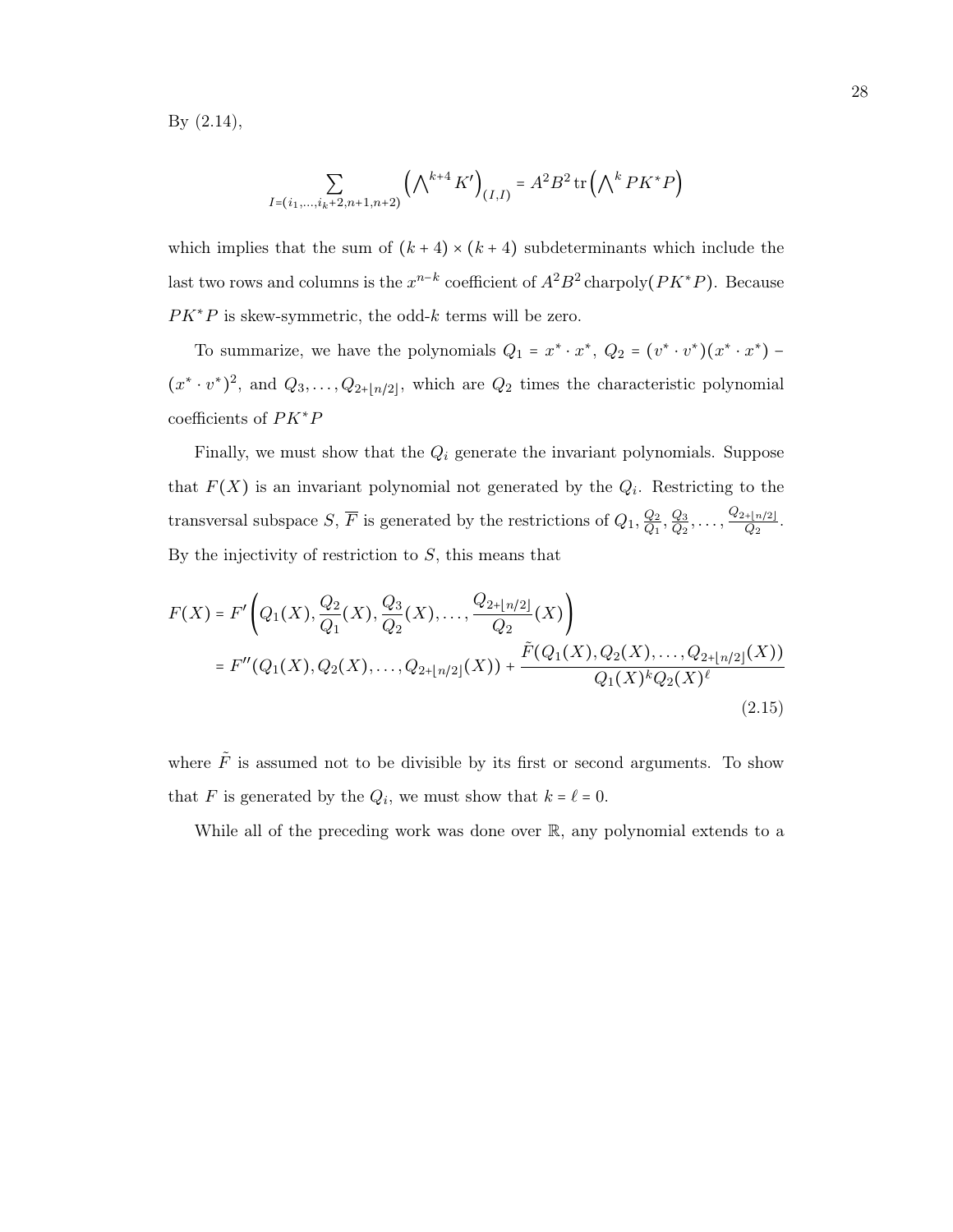polynomial on C. Consider matrices of the form

|                       |                  | $0 \quad 0 \mid 0$ |                  |       | $\overline{0}$   | $0\quad 1$       |                  |  |
|-----------------------|------------------|--------------------|------------------|-------|------------------|------------------|------------------|--|
|                       | $\overline{0}$   | $\overline{0}$     | $\boldsymbol{0}$ |       | $\boldsymbol{0}$ | $\,1$            | $\it i$          |  |
|                       | $\overline{0}$   | $\overline{0}$     |                  |       |                  | $\overline{0}$   | $\overline{0}$   |  |
| $X_{\Xi}$<br>$\equiv$ |                  | $\vdots$           |                  | $\Xi$ |                  |                  | $\vdots$         |  |
|                       | $\boldsymbol{0}$ | $\overline{0}$     |                  |       |                  | $\overline{0}$   | $\boldsymbol{0}$ |  |
|                       | $\boldsymbol{0}$ | $\boldsymbol{0}$   | $\boldsymbol{0}$ |       | $\boldsymbol{0}$ | $\boldsymbol{0}$ | $\boldsymbol{0}$ |  |
|                       | $\overline{0}$   | $\overline{0}$     | $\boldsymbol{0}$ |       | $\boldsymbol{0}$ | $\overline{0}$   | $\overline{0}$   |  |

where  $\Xi$  is an  $(n-2)\times(n-2)$  skew-symmetric matrix.

For any  $\Xi$ ,  $Q_1(X_{\Xi}) = 0$  and  $Q_2(X_{\Xi}) = 1$ . For  $3 \leq i \leq 2 + \lfloor n/2 \rfloor$ , we get the nonconstant characteristic polynomial coefficients for Ξ, which are known to be algebraically independent. Because of this algebraic independence, and that  $\tilde{F}$  was assumed not to be divisible by its first argument, there exists a  $\Xi$  such that the numerator of [\(2.15\)](#page-33-0) is nonzero, while  $Q_1(X_{\Xi})$  is zero. Therefore,  $k = 0$ .

To show that  $\ell = 0$ , let

|             | $\boldsymbol{0}$ | $\boldsymbol{0}$ | $\overline{0}$   |   | $\boldsymbol{0}$ | $\boldsymbol{0}$ | $\mathbf{1}$     |
|-------------|------------------|------------------|------------------|---|------------------|------------------|------------------|
|             | $\boldsymbol{0}$ | $\boldsymbol{0}$ | $\boldsymbol{0}$ |   | $\overline{0}$   | $\mathbf{1}$     | $\boldsymbol{0}$ |
|             | $\overline{0}$   | $\boldsymbol{0}$ |                  |   |                  | $\it i$          | $\boldsymbol{0}$ |
| $Y_{\Xi}$ = | $\boldsymbol{0}$ | $\boldsymbol{0}$ |                  |   |                  | $\boldsymbol{0}$ | $\boldsymbol{0}$ |
|             |                  | $\vdots$         |                  | Ξ |                  |                  | $\vdots$         |
|             |                  |                  |                  |   |                  |                  |                  |
|             | $\boldsymbol{0}$ | $\boldsymbol{0}$ |                  |   |                  | $\overline{0}$   | $\boldsymbol{0}$ |
|             | $\boldsymbol{0}$ | $\boldsymbol{0}$ | $\overline{0}$   |   | $\boldsymbol{0}$ | $\overline{0}$   | $\overline{0}$   |

For any  $\Xi \in \mathfrak{o}(n-2), Q_1(Y_{\Xi}) = 1$  and  $Q_2(Y_{\Xi}) = 0$ . For  $j \ge 3, Q_j(Y_{\Xi})$  is the sum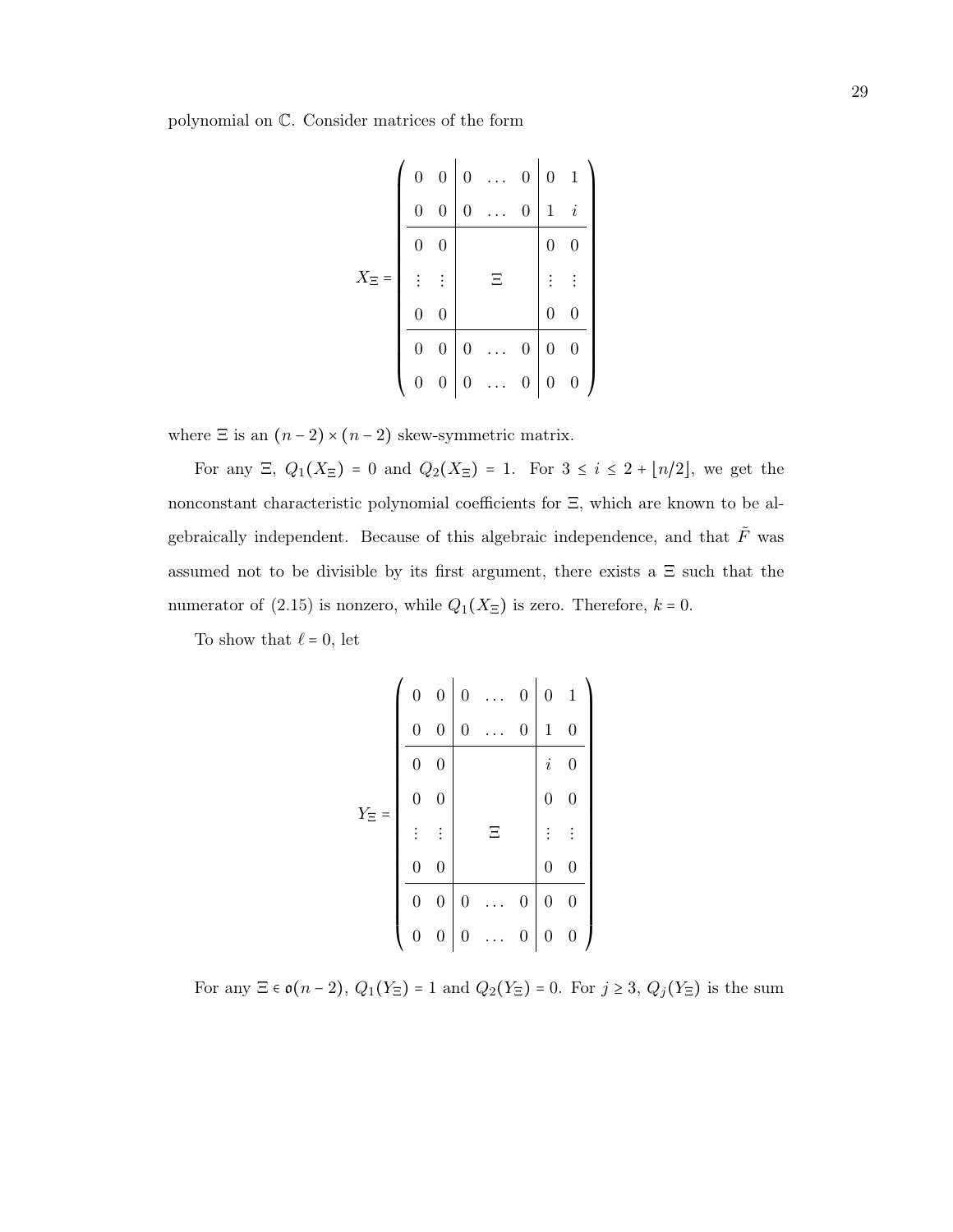|              | $\boldsymbol{0}$ | $\overline{0}$   | $\boldsymbol{0}$ |   | 0                | $\overline{0}$   | $\mathbf{1}$     |
|--------------|------------------|------------------|------------------|---|------------------|------------------|------------------|
|              | 0                | $\overline{0}$   | $\overline{0}$   |   | $\overline{0}$   | $\mathbf 1$      | $\boldsymbol{0}$ |
|              | 0                | $\overline{0}$   |                  |   |                  | $\it i$          | $\overline{0}$   |
| $Y'_{\Xi}$ = |                  | 0                |                  |   |                  | $\overline{0}$   | $\boldsymbol{0}$ |
|              |                  | $\vdots$         |                  | Ξ |                  |                  | $\vdots$         |
|              | $\overline{0}$   | $\boldsymbol{0}$ |                  |   |                  | $\overline{0}$   | $\boldsymbol{0}$ |
|              | 0                | $\mathbf{1}$     | $\dot{i}$        |   | $\boldsymbol{0}$ | $\overline{0}$   | $\overline{0}$   |
|              |                  | $\boldsymbol{0}$ | $\boldsymbol{0}$ |   | $\boldsymbol{0}$ | $\boldsymbol{0}$ | $\boldsymbol{0}$ |

which include the leftmost two columns and bottom two rows.

Consider a skew-symmetric submatrix of  $Y'_{\Xi}$  which includes the last two rows and columns. If the submatrix doesn't also include the first row and column, its leftmost column, and thus its determinant, will be zero. Similarly, any nonzero such minor must also include at least one of the second and third rows.

If the submatrix includes the second row and column, the corresponding minor is

$$
\det \begin{pmatrix}\n0 & 0 & 0 & \dots & 0 & 0 & 1 \\
0 & 0 & 0 & \dots & 0 & 1 & 0 \\
\hline\n0 & 0 & & & & \alpha & 0 \\
0 & 0 & & & & 0 & 0 \\
\vdots & \vdots & & & \hat{\Xi} & & \vdots & \vdots \\
0 & 0 & & & & 0 & 0 \\
\hline\n0 & -1 & -\alpha & \dots & 0 & 0 & 0 \\
-1 & 0 & 0 & \dots & 0 & 0 & 0\n\end{pmatrix} = \det(\hat{\Xi})
$$

where  $\hat{\Xi}$  is a  $(2j-4) \times (2j-4)$  submatrix of  $\Xi$ , and  $\alpha$  is either 0 or i depending on whether the third column is included.

If the submatrix does not include the second row and column (which can only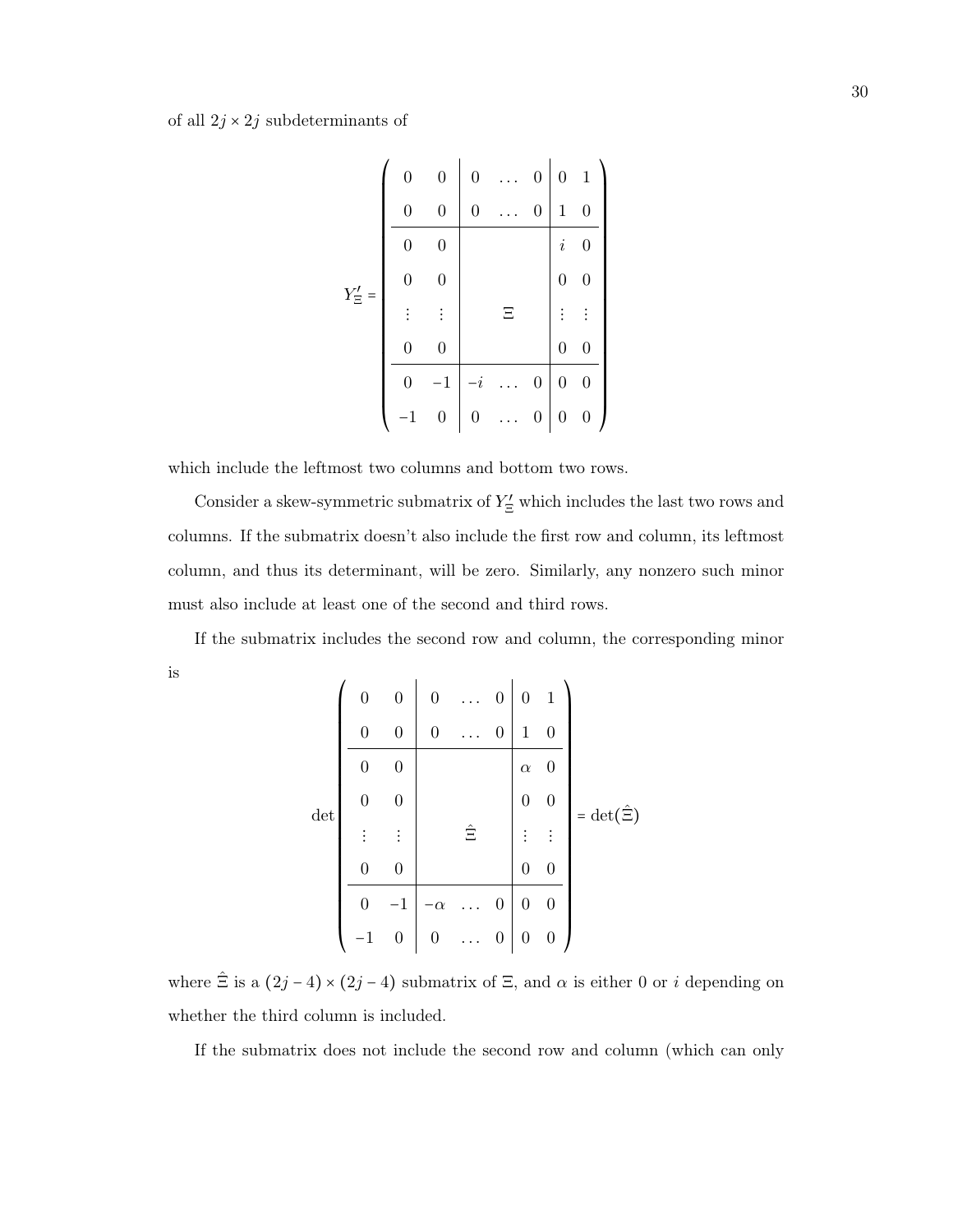happen for  $n > 4$ ), it must include the third, and the minor is instead

|        | 0                | 0                  | $\boldsymbol{0}$ | . .                  | $\overline{0}$    | $\boldsymbol{0}$ | $\mathbf{1}$ |                           |
|--------|------------------|--------------------|------------------|----------------------|-------------------|------------------|--------------|---------------------------|
|        | $\overline{0}$   | $\boldsymbol{0}$   | $\xi_{1k_1}$     | $\cdots$             | $\xi_{1k_{2k-4}}$ | $\it i$          | $\theta$     |                           |
|        | $\overline{0}$   | $-\xi_{1k_1}$      |                  |                      |                   | $\boldsymbol{0}$ | 0            |                           |
| $\det$ |                  |                    |                  | Ξ                    |                   | $\vdots$         | $\vdots$     | $-\det(\hat{\Xi})$<br>$=$ |
|        | $\boldsymbol{0}$ | $-\xi_{1k_{2k-4}}$ |                  |                      |                   | $\boldsymbol{0}$ | $\theta$     |                           |
|        | $\overline{0}$   |                    | $\boldsymbol{0}$ |                      | $\boldsymbol{0}$  | $\overline{0}$   | 0            |                           |
|        | $^{-1}$          | 0                  | $\boldsymbol{0}$ | $\ddot{\phantom{a}}$ | $\boldsymbol{0}$  | $\boldsymbol{0}$ | 0            |                           |

where now  $\hat{\Xi}$  is a  $(2j-4) \times (2j-4)$  submatrix of  $\Xi$  which does not include the first row and column. Summing all of the  $2j \times 2j$  minors of  $Y'_{\Xi}$  then yields the sum of (2*j* − 4) × (2*j* − 4) minors of  $\Xi$  which include the first row.

Suppose Ξ is of the form:

$$
\Xi = \begin{pmatrix}\n0 & \xi_1 & 0 & \dots & 0 \\
-\xi_1 & & & & \\
0 & & & & \\
0 & & & & \Xi'\n\end{pmatrix}
$$

Then charpoly( $\Xi$ ) =  $\lambda \cdot$ charpoly( $\Xi'$ )  $-\xi_1^2 \cdot$ charpoly( $\Xi'$ ) Since the nonconstant coefficients of the characteristic polynomial are the sums of the minors, and are algebraically independent on  $\mathfrak{o}(m)$ , this tells us that the sums of minors which include the first row and column are also algebraically independent. Putting everything together, this tells us that for any  $\tilde{F}$  in [\(2.15\)](#page-33-0), we can find a  $Y_{\Xi}$  such that  $Q_2(Y_{\Xi}) = 0$ and  $\tilde{F}(Y_{\Xi}) \neq 0$ . Therefore,  $\ell = 0$  in [\(2.15\)](#page-33-0), and so every polynomial on  $\mathfrak{gal}(n)^*$  which invariant on the coadjoint orbits is generated by our  $Q_j$ 's  $\square$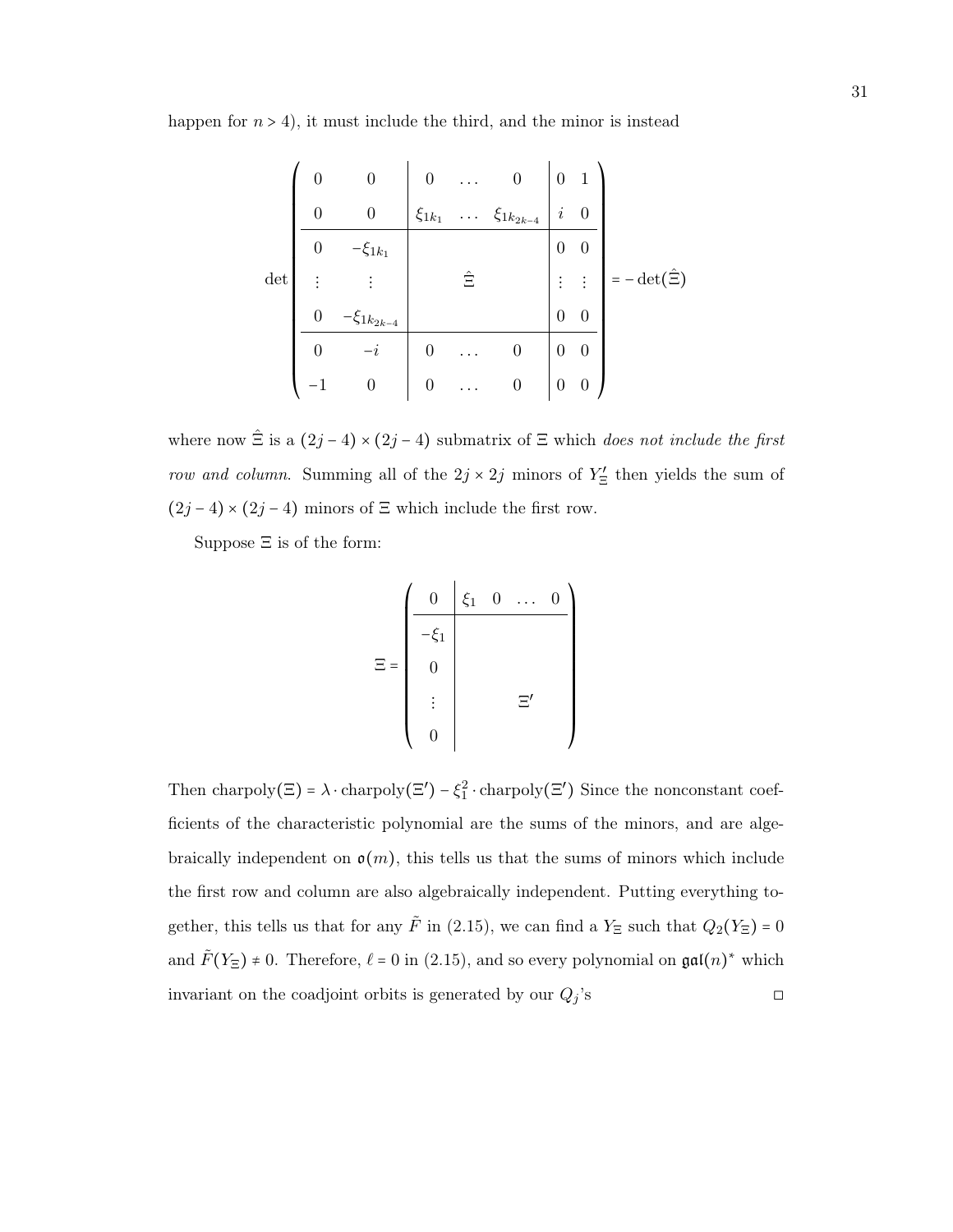### <span id="page-37-0"></span>2.2 Cartan motion groups

#### <span id="page-37-1"></span>2.2.1 Prior work

Recall from section [1.2.1](#page-16-0) that when  $G$  is a noncompact semisimple Lie group, we can contract  $\mathfrak g$  along the Cartan decomposition  $\mathfrak g = \mathfrak k \oplus \mathfrak p$ , forming the group  $G_0 = K \ltimes \mathfrak p$ , where  $K$  acts by the adjoint representation. If  $G$  is compact, we can use an involutive automorphism of G to find a non-compact dual  $G'$ . If  $Lie(G') = \mathfrak{k} \oplus \mathfrak{p}$ , then the decomposition  $\mathfrak{g} = \mathfrak{k} \oplus i\mathfrak{p}$  will serve as a Cartan decomposition for G, and in fact contracting  $G$  and  $G'$  along  $\mathfrak k$  will produce the same result.

In [\[5\]](#page-48-17), invariants were found for the Euclidean motion group, and in [\[6\]](#page-48-10), they were found for the groups  $O(n + k)/(O(n) \times O(k))$ . In both cases, they invariants were found to be the contracted invariants described in section [1.2.](#page-14-0)

Let G be a semisimple Lie group with Lie algebra  $\mathfrak{g}$ . Let  $\mathfrak{g} = \mathfrak{k} \oplus \mathfrak{p}$  be a Cartan decomposition. Equations [\(1.5\)](#page-18-2) and [\(1.4\)](#page-18-3) in section [1.2](#page-14-0) gave us the coadjoint action for the Cartan motion group  $G_0 = K \times \mathfrak{p}$ :

$$
Ad_0^*(k,0)(X+T) = Ad(k)(X+T)
$$
  

$$
Ad_0^*(e,Y)(X+T) = X+T+[Y,X]
$$

where the unsubscripted Ad and [ $\cdot$ , $\cdot$ ] refer to the uncontracted versions,  $X \in \mathfrak{p}$ , and  $T \in \mathfrak{k}.$ 

Choose a maximal abelian subspace  $\mathfrak a$  of  $\mathfrak p$ , and let  $\mathfrak m \subset \mathfrak k$  be centralizer of  $\mathfrak a$  in  $\mathfrak k$ . Finally, choose  $\mathfrak{h}_\mathfrak{k} \subset \mathfrak{m}$  so that  $\mathfrak{h}_\mathfrak{k} + \mathfrak{a}$  is a maximal abelian subalgebra of  $\mathfrak{g}$ . Note that this subspace is transversal to the coadjoint action of  $G$  on  $\mathfrak{g}^*$ . In fact, it will still be a transversal subspace for  $G_0$ .

To see this, first note that  $Ad(K)(a) = p$ , so there exists a  $k \in K$  such that

$$
\mathrm{Ad}^*_{0}(k,0)(X+T)=(H+T')\in\mathfrak{a}+\mathfrak{k}
$$

Because the set of regular elements in  $\mathfrak a$  is dense, we may assume H is regular, that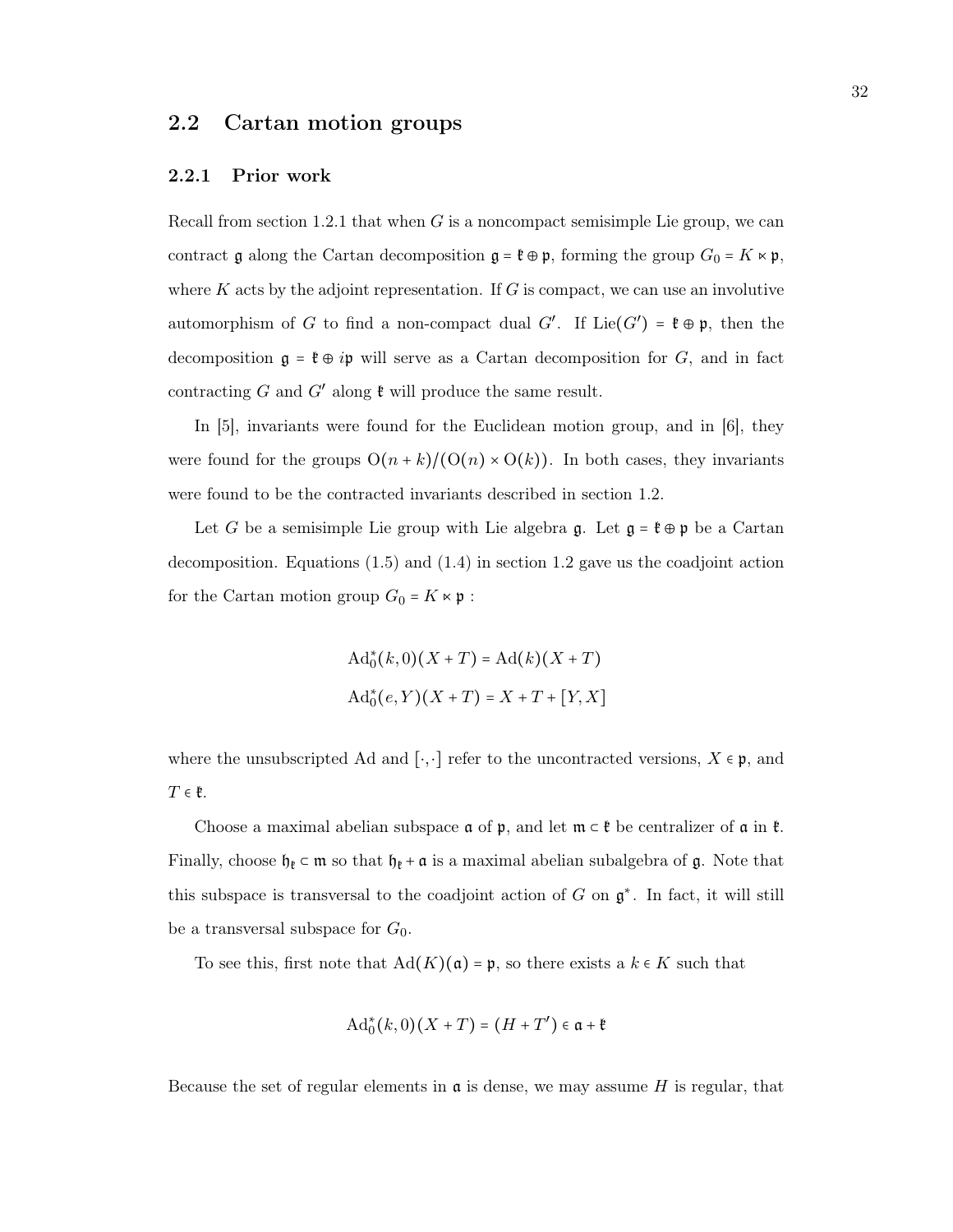is  $\alpha(H) \neq 0$  for all  $\alpha$  in the restricted root system  $\Sigma$ .

Now consider ad $(H)^2$ . This is a linear operator which preserves both  $\mathfrak p$  and  $\mathfrak k$ . Because  $H$  was assumed to be regular, we can take eigenspace decompositions

$$
\begin{aligned} \mathfrak{k} & = \mathfrak{m} + \sum_{\alpha \in \Sigma^+} \mathfrak{k}_\alpha \\ \mathfrak{p} & = \mathfrak{a} + \sum_{\alpha \in \Sigma^+} \mathfrak{p}_\alpha \end{aligned}
$$

where

$$
\mathfrak{k}_{\alpha} = \left\{ T \in \mathfrak{k} \mid \mathrm{ad}(H)^2(T) = \alpha(H)^2 T \right\}
$$
\n
$$
\mathfrak{p}_{\alpha} = \left\{ X \in \mathfrak{p} \mid \mathrm{ad}(H)^2(X) = \alpha(H)^2 X \right\}
$$

and  $\text{ad}(H)$  maps  $\mathfrak{k}_{\alpha}$  to  $\mathfrak{p}_{\alpha}$  bijectively. Writing

$$
T' = T'_{\mathfrak{m}} + \sum_{\alpha \in \Sigma^+} T'_{\alpha}
$$

with  $T'_{\alpha} \in \mathfrak{k}_{\alpha}$ , let

$$
Y = \sum_{\alpha \in \Sigma^+} \frac{1}{\alpha(H)^2} [H, T'_\alpha]
$$

so that

$$
Ad_0^*(e, Y)(H + T') = H + T' + [Y, H]
$$

$$
= H + T' - \sum_{\alpha \in \Sigma^+} T'_\alpha
$$

$$
= H + T'_m
$$

Finally, we can use an element  $k' \in K$  to conjugate  $T'_{\mathfrak{m}}$  to  $\mathfrak{h}_{\mathfrak{k}}$ , without perturbing H. Thus we have:

$$
\mathrm{Ad}^{\ast}_{0}\big(\big(k',0\big)\cdot\big(e,Y\big)\cdot\big(k,0\big)\big)\big(X+T\big)\in\mathfrak{h}_{\mathfrak{k}}+\mathfrak{a}
$$

Now we would like to know the normalizer of  $\mathfrak{h}_{\mathfrak{k}} + \mathfrak{a}$ . Because H doesn't commute with any nonzero element of  $[H, \mathfrak{p}]$ , we know that the **p**-part of any normalizer must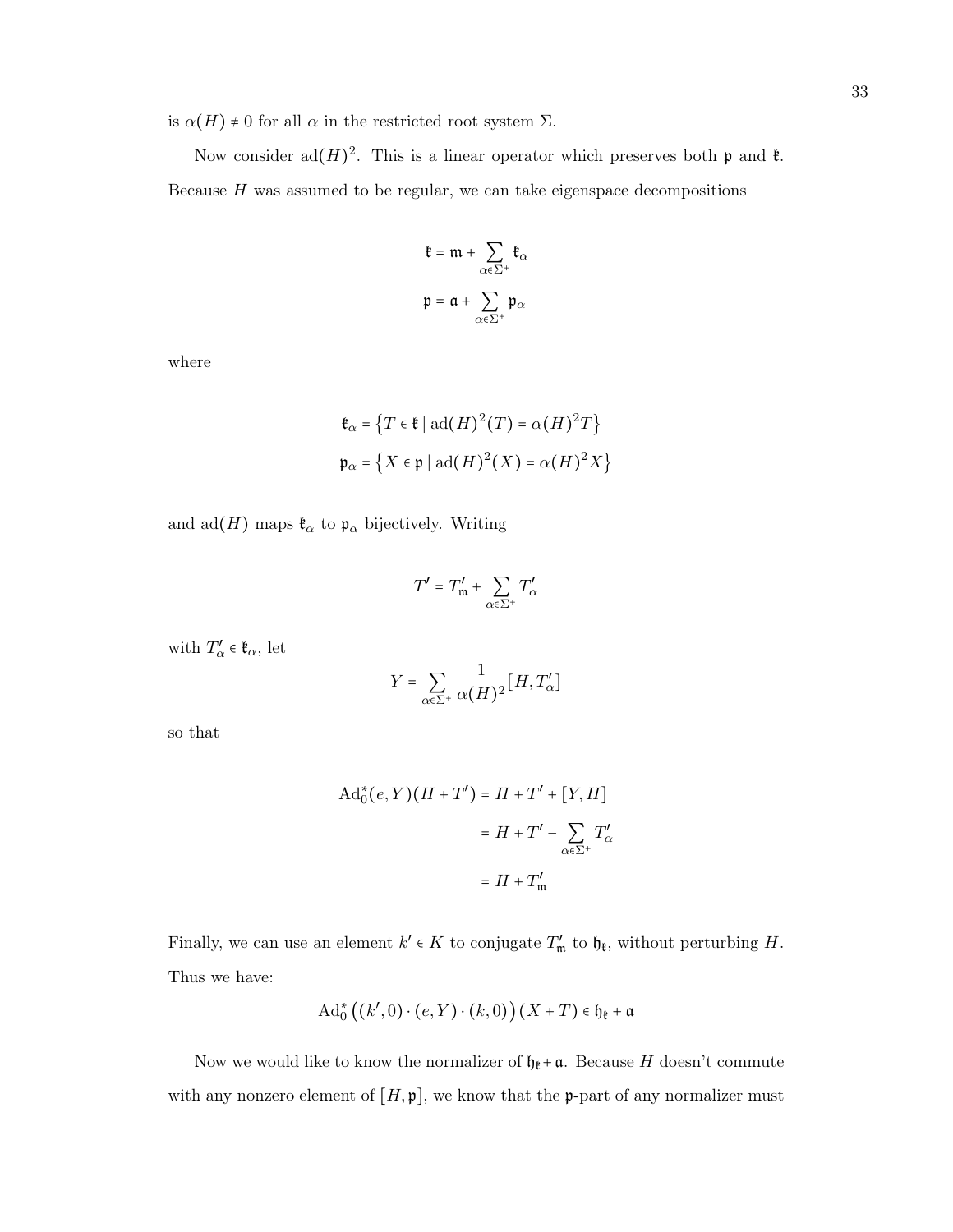be in  $\mathfrak{a}$ . Since  $\text{Ad}_{0}^{\ast}(k, e) = \text{Ad}(k)$ , the k part must normalize  $\mathfrak{h}_{\mathfrak{k}} + \mathfrak{a}$  in G as well. Since  $\text{Ad}(k)$  leaves both  $\mathfrak k$  and  $\mathfrak p$  invariant, the image of this action is the subset of the Weyl group which leaves **a** invariant, denoted  $W_{\theta}$  [\[9\]](#page-48-3).

Compare this with the uncontracted case, where we have the same transversal subspace, but with the full Weyl group acting on it. Since we have a smaller group in the contracted case, one may expect new invariants.

#### <span id="page-39-0"></span>2.2.2 Normal real forms

If g is a normal real form, that is, the maximal abelian subalgebra is contained entirely in  $\mathfrak{p}$ . In this case  $W_{\theta} = W$ .

Suppose P is a homogeneous invariant polynomial on  $\mathfrak{g}^*$ . Since  $\mathfrak{g}$  is semisimple, the restriction of  $S(\mathfrak{g})^G$  to  $S(\mathfrak{a})^W$  is both injective and surjective. Let  $P_0$  be the contracted invariant corresponding to P. Any terms in P which have nonzero  $\mathfrak{k}$ degree will be zero on  $\mathfrak{a}$ , and thus  $P|_{\mathfrak{a}} \equiv P_0|_{\mathfrak{a}}$ . Since the Ad<sup>\*</sup>(G)-invariant polynomials map surjectively onto the W-invariant polynomials on  $a$ , so too will the contracted polynomials. Therefore, when  $\mathfrak a$  is a normal real form, the contracted invariants are the only elements of  $S(\mathfrak{g}_0)^{G_0}$ .

### <span id="page-39-1"></span>**2.2.3**  $S(p+q)/S(U(p) \times U(q))$

Consider SU( $p + q$ ), assuming without loss of generality that  $p \geq q$ . Its Lie algebra,  $\mathfrak{su}(p+q)$ , is the set of  $(p+q) \times (p+q)$  skew-Hermitian matrices. The killing form is  $B(X, Y) = 2(p+q) \text{tr}(XY)$ , which is proportional to the usual matrix inner product. It's important to remember that although  $\mathfrak{su}(p+q)$  is defined using complex numbers, it is a real Lie algebra.

Let  $I_p$  be the  $p \times p$  identity matrix, and  $I_{p,q} = \begin{pmatrix} -I_p & 0 \\ 0 & I_p \end{pmatrix}$  $\begin{bmatrix}I_p&0\0&I_q\end{bmatrix}$ . Then  $\theta(X) = I_{p,q} X I_{p,q}$  is a Cartan involution, with

$$
\mathfrak{k} = \begin{pmatrix} T_p & 0 \\ 0 & T_q \end{pmatrix}
$$

$$
\mathfrak{p} = \begin{pmatrix} 0 & X \\ -\overline{X}^T & 0 \end{pmatrix}
$$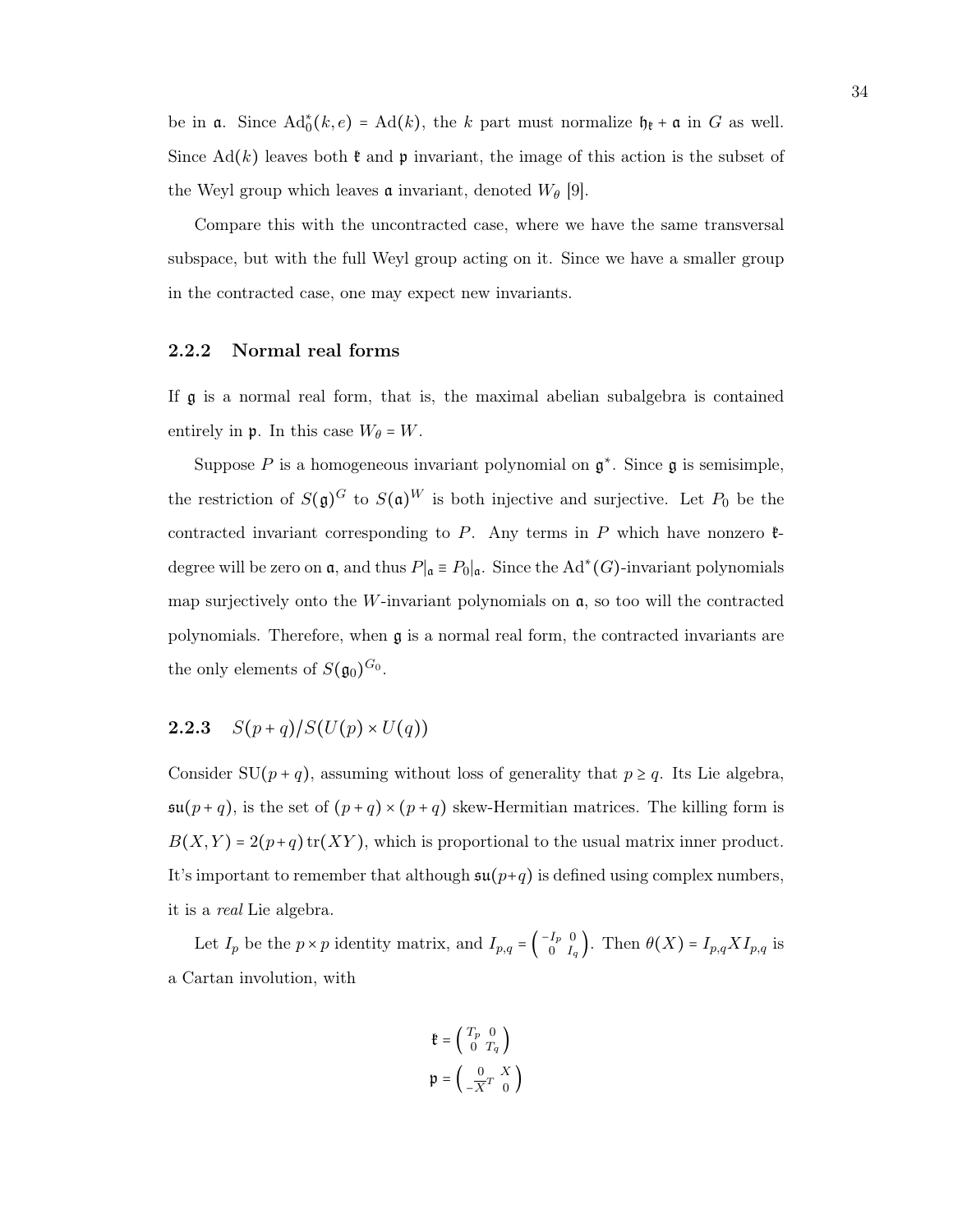where  $T_p$  and  $T_q$  are elements of  $\mathfrak{u}(p)$  and  $\mathfrak{u}(q)$  respectively, subject to  $\text{tr}(T_p)$  +  $\mathrm{tr}(T_q)=0;$  and  $X$  is an arbitrary  $p\times q$  complex matrix.

A routine calculation shows that

$$
\mathfrak{a} = \left\{ \left( \begin{array}{cc|cc} 0 & 0 & S \\ 0 & 0 & 0 \\ -S & 0 & 0 \end{array} \right) \middle| S \text{ is a } q \times q \text{ real diagonal matrix} \right\}
$$

is a maximal abelian subspace of p.

To extend  $\mathfrak a$  to a maximal torus in  $\mathfrak g$ , let  $\begin{pmatrix} A & B & 0 \\ -\overline{B}^T & C & 0 \end{pmatrix}$  $-\overline{B}^T$  C 0  $_D$  be an element of  $\mathfrak{k}$ , and compute:

$$
0 = \begin{pmatrix} A & B & 0 \\ -\overline{B}^T & C & 0 \\ 0 & 0 & D \end{pmatrix} \begin{pmatrix} 0 & 0 & S \\ 0 & 0 & 0 \\ -S & 0 & 0 \end{pmatrix} - \begin{pmatrix} 0 & 0 & S \\ 0 & 0 & 0 \\ -S & 0 & 0 \end{pmatrix} \begin{pmatrix} A & B & 0 \\ -\overline{B}^T & C & 0 \\ 0 & 0 & D \end{pmatrix}
$$

$$
= \begin{pmatrix} 0 & 0 & AS \\ 0 & 0 & -\overline{B}^T S \\ -DS & 0 & 0 \end{pmatrix} - \begin{pmatrix} 0 & 0 & SD \\ 0 & 0 & 0 \\ -SA & -SB & 0 \end{pmatrix}
$$

$$
\Rightarrow AS = SD
$$

$$
\overline{B}^T S = 0
$$

Since this must hold for all S, this shows that  $A = D$  is diagonal, and  $B = 0$ . Thus the subalgebra of  $\mathfrak k$  which commutes with all of  $\mathfrak a$  is:

$$
\mathfrak{m} = \left\{ \left( \begin{array}{ccc|ccc} iD & 0 & 0 \\ 0 & T & 0 \\ \hline 0 & 0 & iD \end{array} \right) \middle| \begin{array}{l} D \text{ is a } q \times q \text{ real diagonal matrix,} \\ T \in \mathfrak{u}(p-q), \\ \text{tr}(T) + 2i \text{ tr } D = 0 \end{array} \right.
$$

 $\begin{array}{c} \hline \end{array}$  $\left\{ \right.$  $\int$ 

and for a maximal abelian part  $(\mathfrak{h}_{\mathfrak{k}})$ , we can take T to be a (pure imaginary)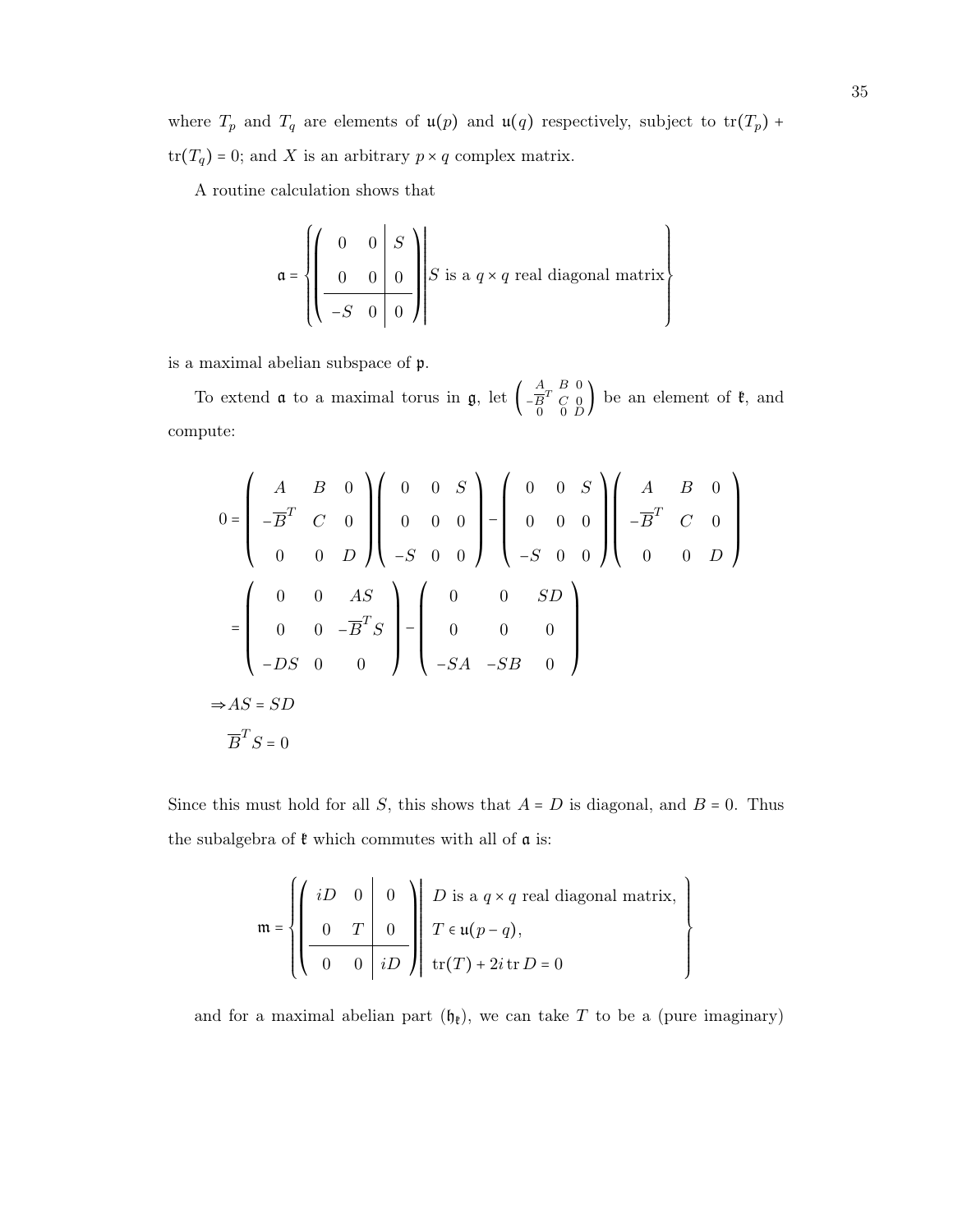diagonal matrix. This gives our maximal torus for  $\mathfrak{su}(p+q)$ :

$$
\mathfrak{h}_{\mathfrak{k}} \oplus \mathfrak{a} = \left\{ \left( \begin{array}{ccc} iD & 0 & S \\ 0 & iT & 0 \\ \hline -S & 0 & iD \end{array} \right) \middle| \begin{array}{l} D, S \neq q \text{ real diagonal} \\ T \left( p - q \right) \times \left( p - q \right) \text{ real diagonal} \\ \text{tr}(T) + 2 \text{tr}(D) = 0 \end{array} \right\} \tag{2.16}
$$

Conjugating an element  $X\in\mathfrak{h}_\mathfrak{k}\oplus\mathfrak{a}$  by

$$
g = \begin{pmatrix} \frac{\sqrt{2}}{2}I_q & 0 & i\frac{\sqrt{2}}{2}I_q \\ 0 & I_{p-q} & 0 \\ i\frac{\sqrt{2}}{2}I_q & 0 & \frac{\sqrt{2}}{2}I_q \end{pmatrix} \in \text{SU}(p+q)
$$

diagonalizes it. Taking the diagonal matrices as a maximal torus makes it easy to see that the Weyl group  $W \cong S_{p+q}.$ 

If

X = ⎛ ⎜ ⎜ ⎜ ⎜ ⎜ ⎜ ⎜ ⎜ ⎜ ⎜ ⎜ ⎜ ⎜ ⎜ ⎜ ⎜ ⎜ ⎜ ⎜ ⎜ ⎜ ⎜ ⎜ ⎜ ⎜ ⎜ ⎜ ⎜ ⎜ ⎝ ia<sup>1</sup> s<sup>1</sup> ⋱ ⋱ ia<sup>q</sup> s<sup>q</sup> iλ<sup>1</sup> ⋱ iλp−<sup>q</sup> −s<sup>1</sup> ia<sup>1</sup> ⋱ ⋱ −s<sup>q</sup> ia<sup>q</sup> ⎞ ⎟ ⎟ ⎟ ⎟ ⎟ ⎟ ⎟ ⎟ ⎟ ⎟ ⎟ ⎟ ⎟ ⎟ ⎟ ⎟ ⎟ ⎟ ⎟ ⎟ ⎟ ⎟ ⎟ ⎟ ⎟ ⎟ ⎟ ⎟ ⎟ ⎠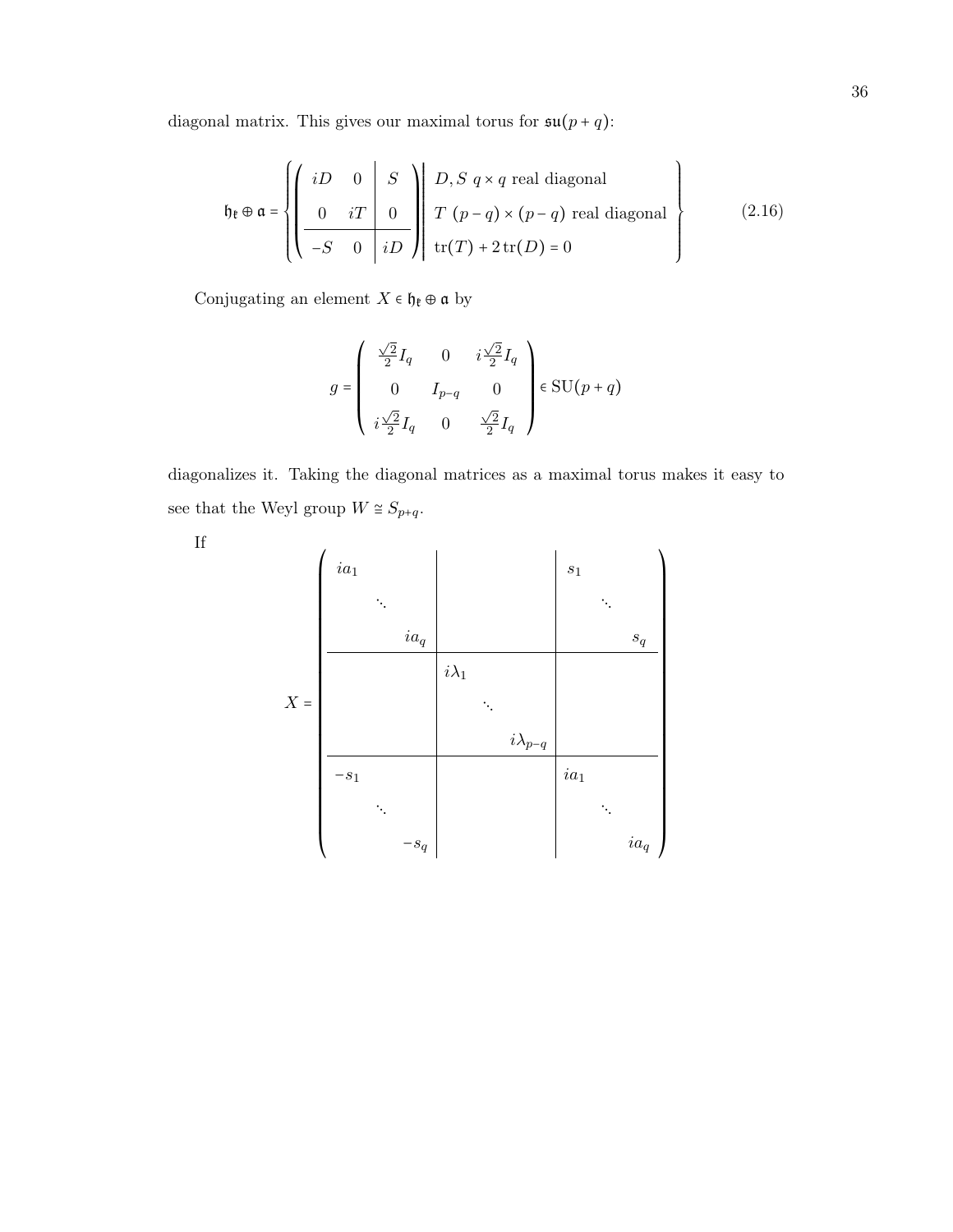

Let  $W_{\theta}$  be the subgroup of W which leaves  $\mathfrak a$  invariant. From the form of  $gXg^{-1}$ , we can see that an element of  $W_{\theta}$  can permute the  $\lambda_i$ , permute the  $a_i$  and  $s_i$  simultaneously, and can switch the signs of the  $s_i$ . Any other permutation would mix  $\mathfrak a$ and  $\mathfrak{h}_{\mathfrak{k}}$ . Thus

$$
W_{\theta} \cong S_{p-q} \times \left( S_q \ltimes \mathbb{Z}_2^q \right)
$$

Since the first factor acts on the  $\lambda_i$  only, and is the only factor to act on them, the invariant polynomials involving the  $\lambda_i$  are generated by the symmetric polynomials on them.

The second factor acts on the  $s_i$  and  $a_i$  simultaneously. The  $\mathbb{Z}_2^q$  $\frac{q}{2}$  part acting on the  $s_i$  means we must square them. Finally, when  $\mathcal{S}_n$  acts on  $2n$  elements, the invariants are generated by the polarizations of the symmetric polynomials [\[17\]](#page-48-12).

Putting these together, the  $W_{\theta}$ -invariant polynomials on  $\mathfrak{h}_{\theta} \oplus \mathfrak{a}$  are generated by:

$$
\sigma_1(\lambda_1, \ldots, \lambda_{p-q})
$$

$$
\vdots
$$

$$
\sigma_{p-q}(\lambda_1, \ldots, \lambda_{p-q})
$$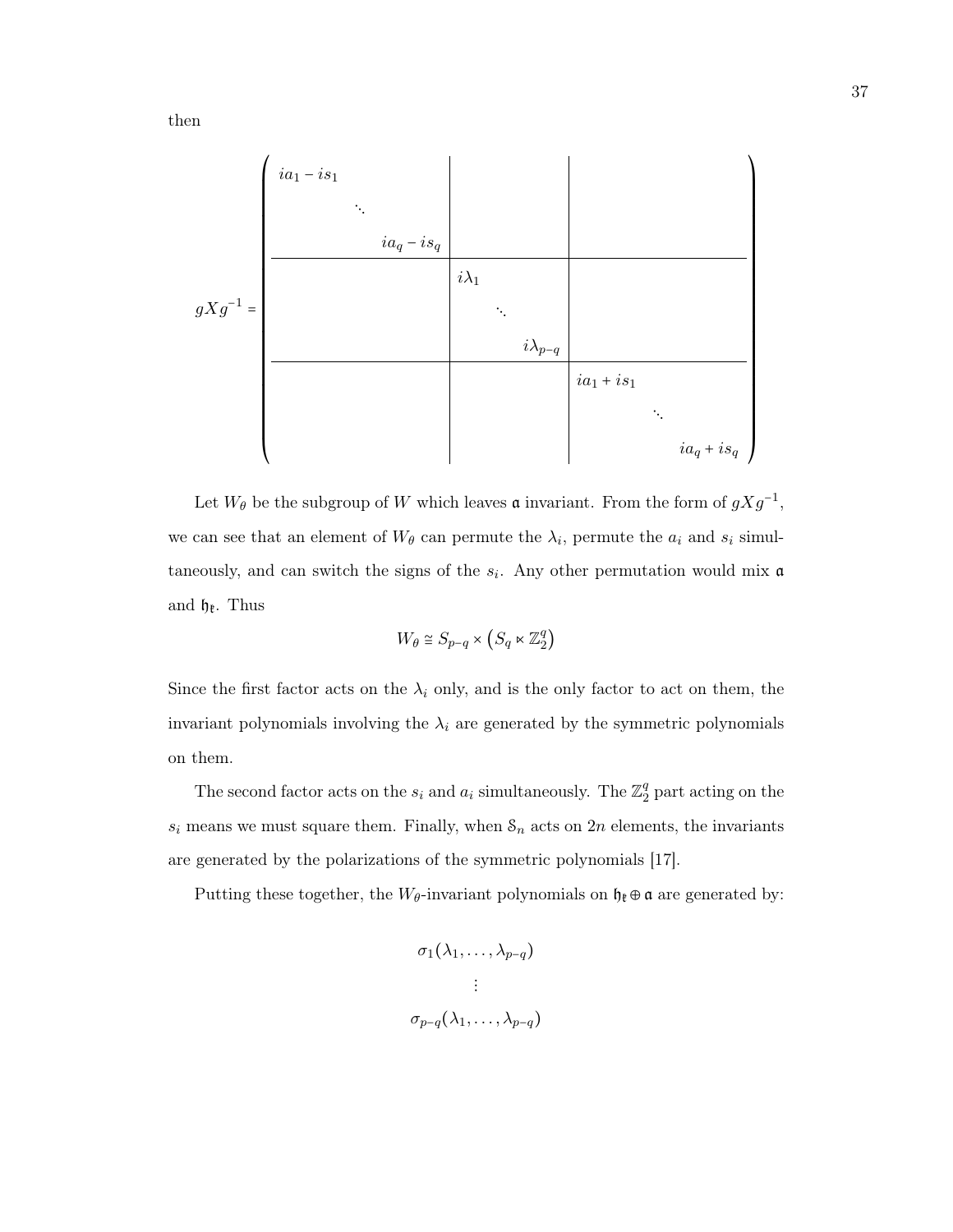where the  $\sigma_i$  are the elementary symmetric polynomials on  $p - q$  arguments, and

$$
\phi_1(v_1)
$$

$$
\vdots
$$

$$
\phi_q(v_1, \ldots, v_q)
$$

where the  $\phi_i$  are the completely polarized elementary symmetric polynomials on  $q$ elements, and each  $v_i$  is either  $(a_1, \ldots, a_q)$  or  $(s_1^2, \ldots, s_q^2)$ .

The Cartan motion group associated with  $SU(p+1)/S(U(p)\times U(q))$  is  $S(U(p)\times U(q))$  $U(q)$ )  $\ltimes \mathbb{C}^{p \times q}$ , where the action is

$$
(g_p, g_q) \cdot \begin{pmatrix} z_{11} & \cdots & z_{1q} \\ \vdots & \ddots & \vdots \\ z_{p1} & \cdots & z_{pq} \end{pmatrix} = g_p \begin{pmatrix} z_{11} & \cdots & z_{1q} \\ \vdots & \ddots & \vdots \\ z_{p1} & \cdots & z_{pq} \end{pmatrix} g_q^{-1}
$$

#### <span id="page-43-0"></span>**2.2.3.1**  $q = 1$

When  $q = 1$ , every element is of the form  $(g, \det(g)^{-1})$ , so  $S(U(p) \times U(1)) \cong U(p)$ . The result is a "twisted" version of the usual complex motion group, where the action of  $U(p)$  on  $\mathbb{C}^p$  is:

$$
k \cdot \begin{pmatrix} z_1 \\ \vdots \\ z_p \end{pmatrix} = \det(k) g \begin{pmatrix} z_1 \\ \vdots \\ z_p \end{pmatrix}
$$

Suppose  $B(X, \cdot)$  is a generic element of  $\mathfrak{g}_{0}^{*}$ . We can write X as:

<span id="page-43-1"></span>
$$
X = \begin{pmatrix} a_{11} & \cdots & a_{1p} & z_1 \\ \vdots & & \vdots & \vdots \\ a_{p1} & \cdots & a_{pp} & z_p \\ \hline -\overline{z}_1 & \cdots & -\overline{z}_p & b \end{pmatrix}
$$
 (2.17)

where  $a_{ij} = -\overline{a_{ji}}$ .

Let Z be the column vector  $\begin{pmatrix} z_1 \\ z_p \end{pmatrix}$ . The coadjoint action allows us to conjugate by an element  $k \in U(p)$  until  $Z = |$ ∥Z∥ 0 ⋮ 0 . This puts the  $\mathfrak p$  part of X in  $\mathfrak a$ , and henceforth we will assume X is in this form. Define the matrix  $(a'_{ij}) = k(a_{ij})k^{-1}$ .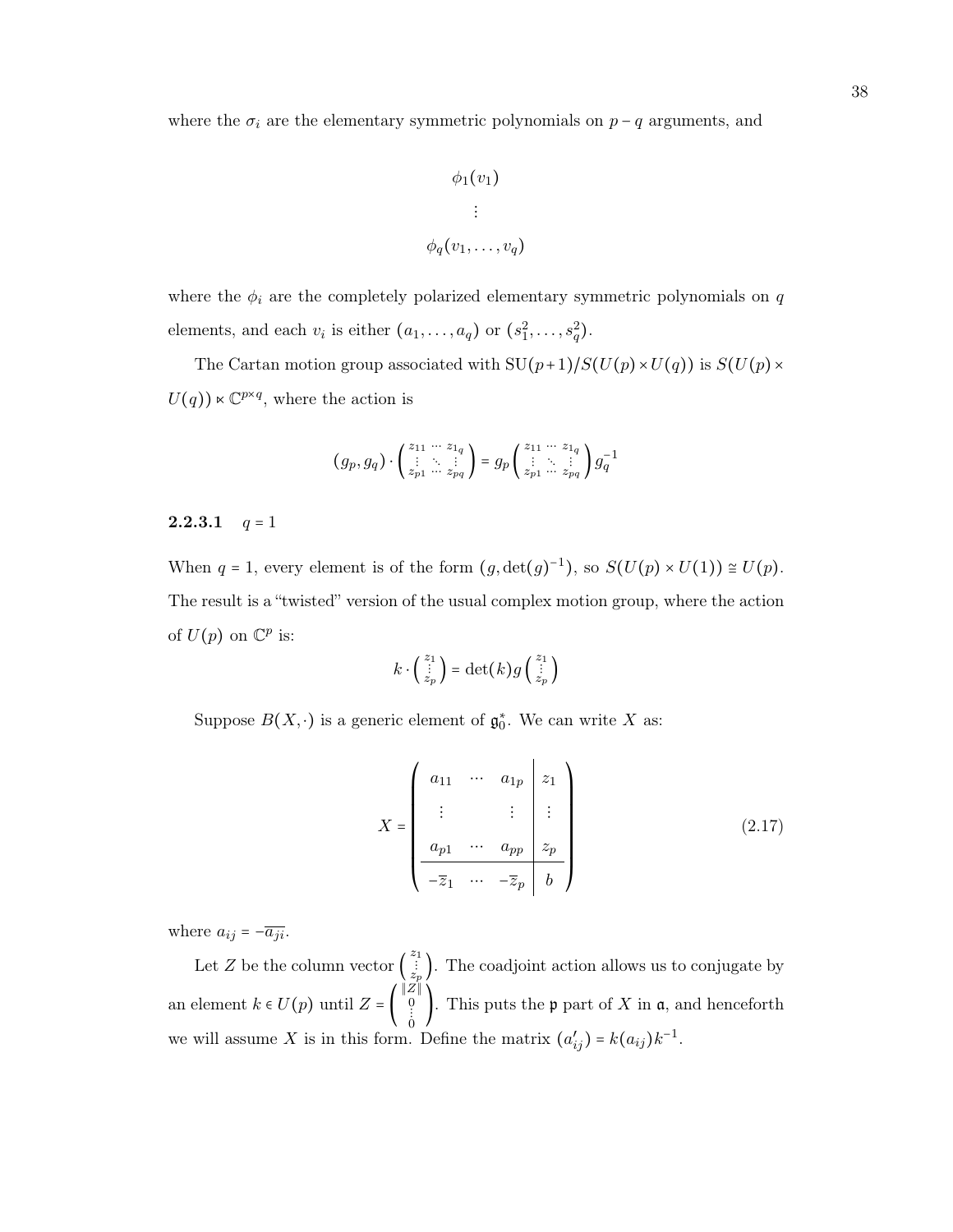Note that

$$
\left[\left(\begin{array}{cccc} 0 & \cdots & 0 & |Z| \\ \vdots & \vdots & 0 & \\ 0 & \cdots & 0 & \vdots \\ -\|Z\| & 0 & \cdots & 0 \end{array}\right), \left(\begin{array}{cccc} 0 & \cdots & 0 & y_1 \\ \vdots & & \vdots & y_2 \\ 0 & \cdots & 0 & y_q \\ -\overline{y_1} & -\overline{y_2} & \cdots & -\overline{y_q} & 0 \end{array}\right)\right] = \|Z\|\left(\begin{array}{cccc} 2i\operatorname{Im}(y_1) & -\overline{y_2} & \cdots & -\overline{y_q} & 0 \\ y_2 & 0 & \cdots & 0 & 0 \\ \vdots & \vdots & \vdots & \vdots & \vdots \\ y_q & 0 & \cdots & 0 & 0 \\ 0 & 0 & \cdots & 0 & -2i\operatorname{Im}(y_1)\|Z\| \end{array}\right)
$$

Proper choice of  $y$  allows us to use the coadjoint action to put  $X$  in the form

$$
ad^{*}(k, y)X = \begin{pmatrix} \frac{a'_{11} + b}{2} & 0 & \cdots & 0 & ||Z|| \\ 0 & a'_{22} & \cdots & a'_{2q} & 0 \\ \vdots & \vdots & & \vdots & \vdots \\ 0 & a'_{q2} & \cdots & a'_{qq} & 0 \\ -||Z|| & 0 & \cdots & 0 & \frac{a'_{11} + b}{2} \end{pmatrix}
$$

where  $a'_{11} = \frac{\overline{Z}^T A Z}{\|Z\|^2}$  $\frac{Z-AZ}{\|Z\|^2}$  with  $A = (a_{ij})$ . If P is the operator which projects onto the orthogonal complement of the column space of  $X$ , then:

$$
\begin{pmatrix}\n0 & 0 & \cdots & 0 \\
0 & a'_{22} & \cdots & a'_{2q} \\
\vdots & \vdots & & \vdots \\
0 & a'_{q2} & \cdots & a'_{qq}\n\end{pmatrix} = kPAPk^{-1}
$$

which we can diagonalize to find the  $\lambda_i$ .

We are now in a position to calculate the generators of the invariant polynomials. When  $q = 1$ , the invariant polynomials on  $\mathfrak{h}_\ell \oplus \mathfrak{a}$  from the previous subsection become:

$$
\sigma_1(\lambda_1, \ldots, \lambda_{p-1})
$$
\n
$$
\vdots
$$
\n
$$
\sigma_{p-1}(\lambda_1, \ldots, \lambda_{p-1})
$$
\n
$$
\|Z\|^2
$$
\n
$$
\frac{\overline{Z}^T A Z + b \|Z\|^2}{2\|Z\|^2}
$$

where as before, the  $\sigma_i$  are the elementary symmetric polynomials on  $p-q$  elements. The values of these polynomials can be found as the coefficients of the characteristic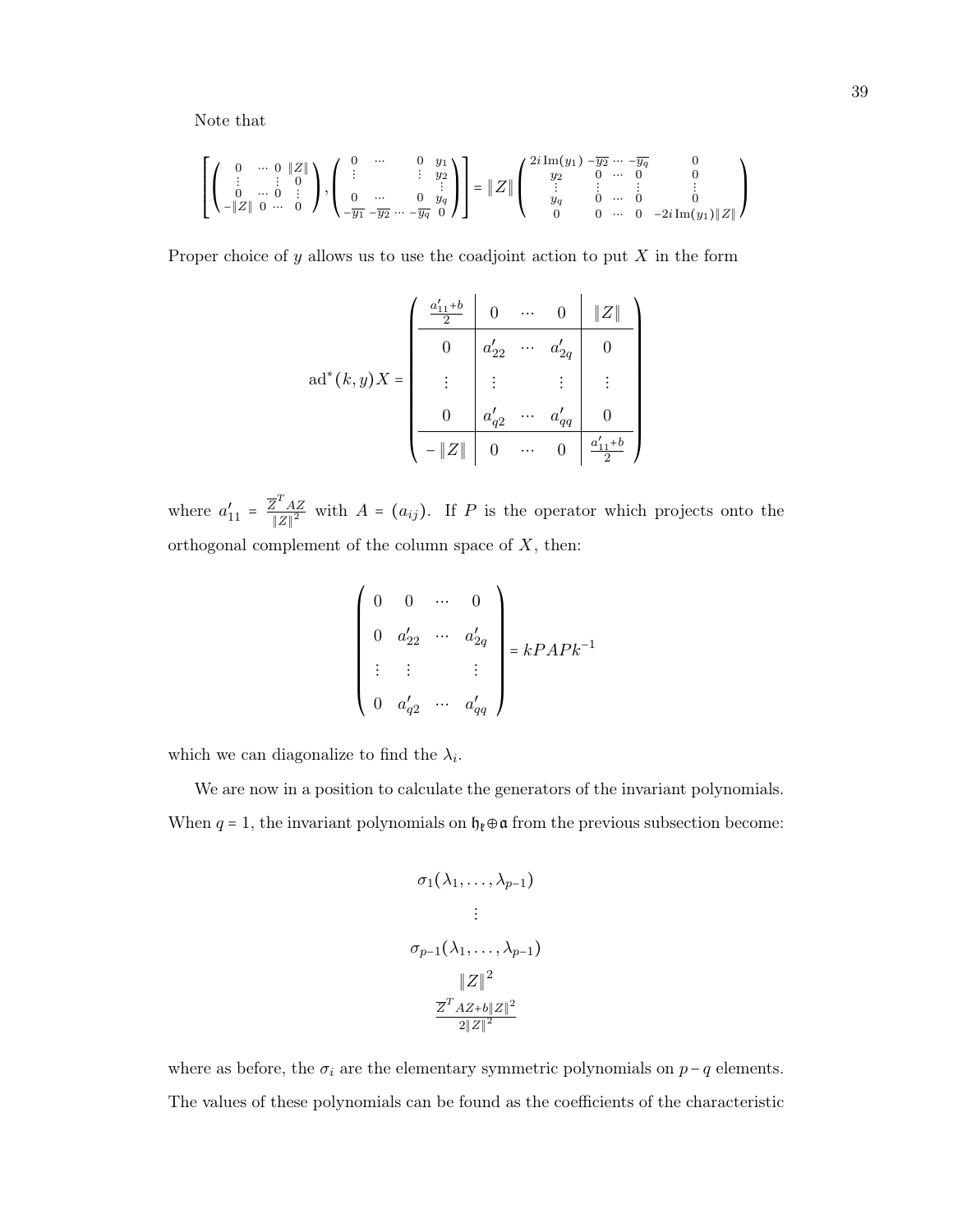polynomial of PAP. Because  $tr = 0$  for all elements of  $g_0$ , the first and the last polynomials are the same!

A calculation similar to that for the Galilean group shows that the sums of  $m \times m$ subdeterminants of

<span id="page-45-0"></span>
$$
i \begin{pmatrix} a_{11} & \cdots & a_{1p} & z_1 \\ \vdots & \ddots & \vdots & \vdots \\ a_{p1} & \cdots & a_{pp} & z_p \\ \hline -\overline{z_1} & \cdots & -\overline{z_p} & 0 \end{pmatrix}
$$
 (2.18)

which include the last row and column result in  $||Z||^2 \sigma_{m-2}(\lambda_1,\ldots,\lambda_{p-1})$ .

**Theorem 2.2.1** With notation as in equation  $(2.17)$ ; when  $G_0$  is the Cartan motion group  $U(p) \ltimes \mathbb{C}^p$ ,  $S(\mathfrak{g}_0)^{G_0}$  is generated by the sums of  $m \times m$  subdeterminants of  $(2.18)$ which include the last row and column, with  $m \geq 2$ .

*Proof:* When  $m = 2$ , the sum of subdeterminants of  $(2.18)$  which include the last row and column is:  $\overline{1}$  $\overline{ }$ 

$$
\sum_{i} i \left( \begin{array}{cc} a_{ii} & z_i \\ -\overline{z}_i & 0 \end{array} \right) = \|Z\|^2
$$

Similarly to the Galilean group, we know that the restriction of any invariant polynomial to the transversal subspace results in a polynomial of the form

$$
P(\left\|Z\right\|^2, \sigma_1(\lambda_1,\ldots,\lambda_{p-1}), \ldots, \sigma_{p-1}(\lambda_1,\ldots,\lambda_{n-1})) \qquad \qquad \Box
$$

Defining  $Q_i$  to be the sum of the  $(i+2) \times (i+2)$  symmetric subdeterminants, we can use the injectivity of restriction to re-write this as:

<span id="page-45-1"></span>
$$
P\bigg(Q_0(X),\frac{Q_1(X)}{Q_0(X)},\ldots,\frac{Q_{p-1}(X)}{Q_0(X)}\bigg)
$$

and split P:

$$
P\left(Q_0(X), \frac{Q_1(X)}{Q_0(X)}, \dots, \frac{Q_{p-1}(X)}{Q_0(X)}\right) =
$$
\n(2.19)

$$
P'(Q_0(X), Q_1(X), \dots, Q_{p-1}(X)) + \frac{P''(Q_0(X), Q_1(X), \dots, Q_{p-1}(X))}{Q_0(X)^k}
$$
 (2.20)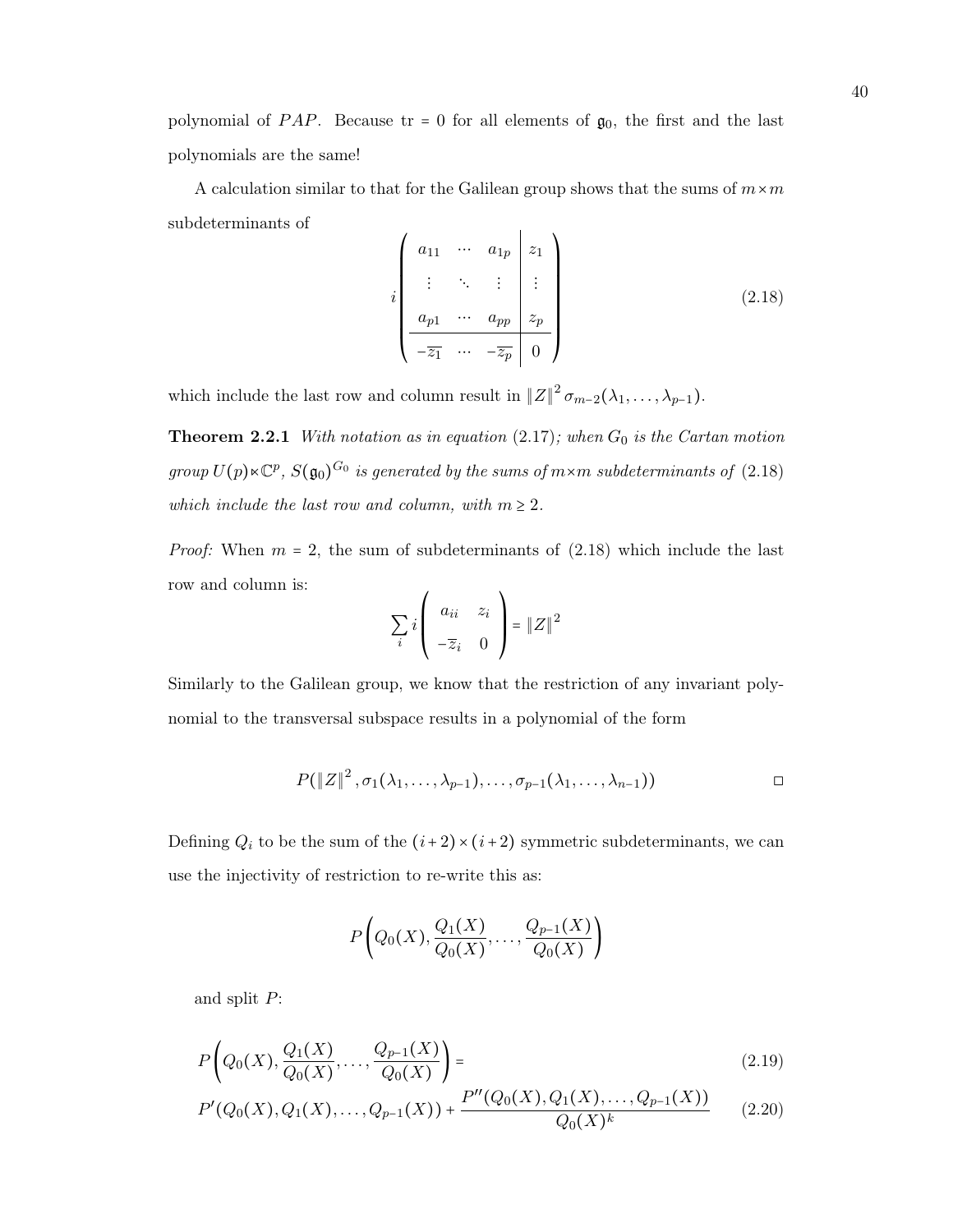where  $P'$  and  $P''$  are polynomials, and  $P''$  isn't divisible by its first argument.

As with the Galilean group, we complexify. If P is a polynomial, there cannot be an element of  $\mathfrak{g}_0^C$  for which P is undefined. Consider

|       | $\boldsymbol{0}$  | $-i$             | $\overline{0}$   |          | $\overline{0}$    | $\frac{i}{2}$      |             | $\boldsymbol{0}$ | $\boldsymbol{0}$ | $\overline{0}$   |          | $\overline{0}$   | $\frac{1}{2}$    |
|-------|-------------------|------------------|------------------|----------|-------------------|--------------------|-------------|------------------|------------------|------------------|----------|------------------|------------------|
|       | $-\boldsymbol{i}$ | $\boldsymbol{0}$ | $\overline{0}$   | .        | $\boldsymbol{0}$  | $\frac{i}{2}$      |             | $\boldsymbol{0}$ | $\boldsymbol{0}$ | $\boldsymbol{0}$ | $\cdots$ | $\overline{0}$   | $\frac{1}{2}$    |
| $X =$ | $\boldsymbol{0}$  | $\boldsymbol{0}$ | $-i\lambda_1$    |          |                   | $\overline{0}$     | $\, + \, i$ | $\overline{0}$   | $\boldsymbol{0}$ | $\overline{0}$   |          | $\boldsymbol{0}$ | $\boldsymbol{0}$ |
|       |                   | $\vdots$         |                  |          |                   |                    |             |                  | $\vdots$         | $\vdots$         |          | $\vdots$         |                  |
|       | $\boldsymbol{0}$  | $\boldsymbol{0}$ |                  |          | $-i\lambda_{p-2}$ | $\boldsymbol{0}$   |             | $\boldsymbol{0}$ | $\boldsymbol{0}$ | $\boldsymbol{0}$ |          | $\overline{0}$   | $\overline{0}$   |
|       | $-\frac{i}{2}$    | $\frac{i}{2}$    | $\boldsymbol{0}$ | $\cdots$ | $\boldsymbol{0}$  | $-i\boldsymbol{b}$ |             | $\frac{1}{2}$    | $\frac{1}{2}$    | $\boldsymbol{0}$ | $\ldots$ | $\boldsymbol{0}$ | $\boldsymbol{0}$ |
|       |                   |                  |                  |          |                   |                    |             |                  |                  |                  |          |                  |                  |
|       | $\overline{0}$    | $-i$             | $\overline{0}$   |          | $\overline{0}$    | $-\boldsymbol{i}$  |             |                  |                  |                  |          |                  |                  |
|       | $-i$              | $\boldsymbol{0}$ | $\boldsymbol{0}$ |          | $\boldsymbol{0}$  | $\overline{0}$     |             |                  |                  |                  |          |                  |                  |
|       | $\overline{0}$    | $\boldsymbol{0}$ | $-i\lambda_1$    |          |                   | $\overline{0}$     |             |                  |                  |                  |          |                  |                  |
| $=$   |                   | $\vdots$         |                  |          |                   | $\vdots$           |             |                  |                  |                  |          |                  |                  |
|       | $\boldsymbol{0}$  | $\boldsymbol{0}$ |                  |          | $-i\lambda_{p-2}$ | $\boldsymbol{0}$   |             |                  |                  |                  |          |                  |                  |

With this  $X$ ,  $(2.18)$  becomes

| $\overline{0}$   | $\mathbf{1}$     | $\boldsymbol{0}$ | 0               | 1 |
|------------------|------------------|------------------|-----------------|---|
| $\,1$            | $\overline{0}$   | 0                | 0               |   |
| $\boldsymbol{0}$ | $\boldsymbol{0}$ | $\lambda_1$      |                 |   |
|                  |                  |                  |                 |   |
| 0                | 0                |                  | $\lambda_{p-2}$ |   |
|                  | 1                | 0                | (               | 0 |

With this, the  $2 \times 2$  subdeterminants which include the last row and column are all zero. In fact, the only way for a subdeterminant to be nonzero is to also include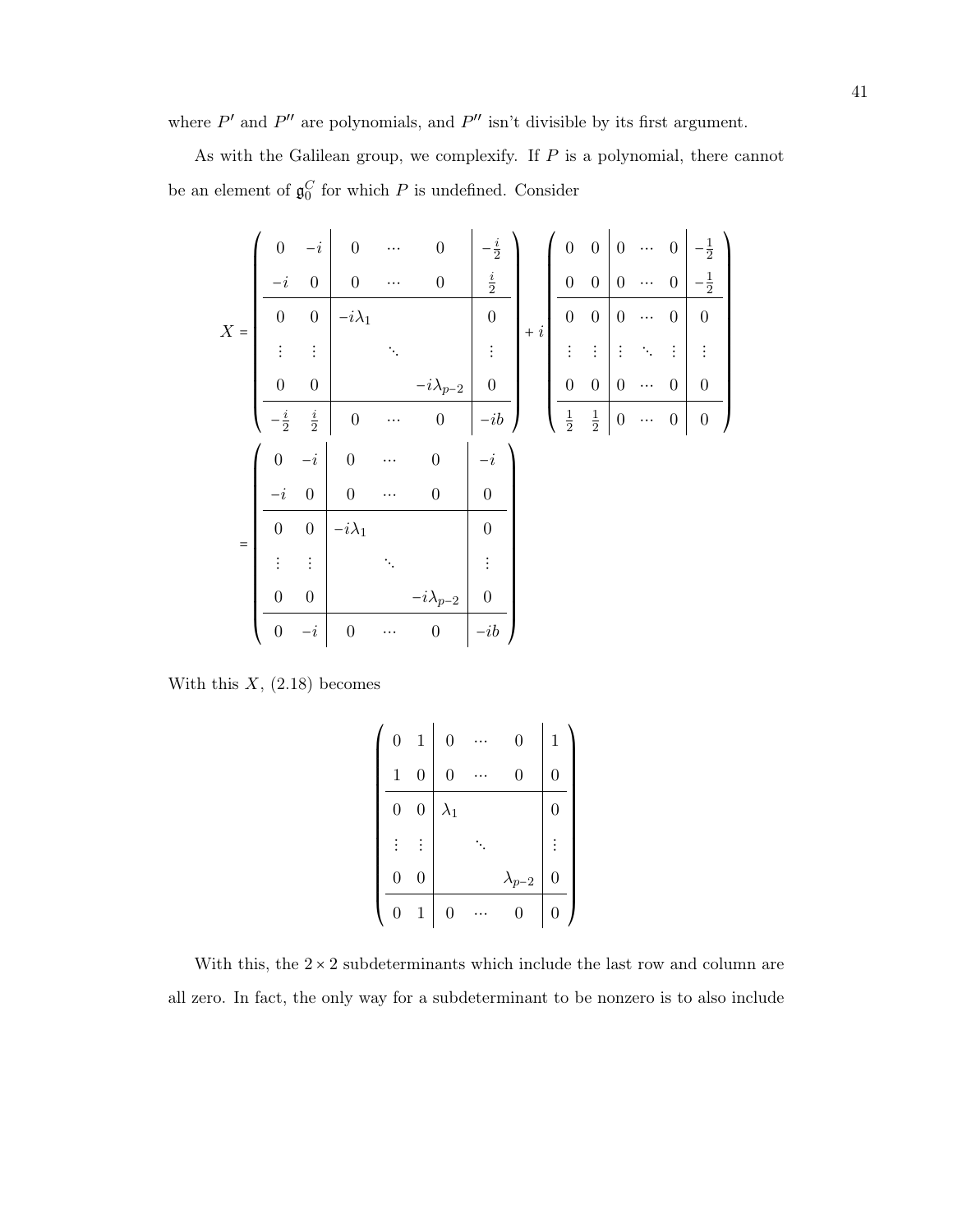the first two rows and columns as well. Thus

$$
Q_1 = \begin{vmatrix} 0 & 1 & 1 \\ 1 & 0 & 0 \\ 0 & 1 & 0 \end{vmatrix} = 1
$$

For  $j > 1$ ,

$$
Q_{j} = \sum_{1 \leq k_{1} < \dots < k_{j} \leq p-1} \left| \begin{array}{cccc|c} 0 & 1 & 0 & \cdots & 0 & 1 \\ 1 & 0 & 0 & \cdots & 0 & 0 \\ \hline 0 & 0 & \lambda_{k_{1}} & & 0 & \\ \vdots & \vdots & & \ddots & \vdots \\ 0 & 0 & & & \lambda_{k_{j}} & 0 \\ \hline 0 & 1 & 0 & \cdots & 0 & 0 \end{array} \right| = \sum_{1 \leq k_{1} < \dots < k_{j} \leq p-1} \left| \begin{array}{c} \lambda_{k_{1}} & & \\ \lambda_{k_{1}} & & \\ & \ddots & \\ \lambda_{k_{j}} & 0 \end{array} \right|
$$

Referring back to [\(2.20\)](#page-45-1), we see that either  $k = 0$ , or  $P''(Q_0(X), Q_1(X), \ldots, Q_{p-1}(X))$ must be zero. Since the symmetric polynomials  $\sigma_i$  are algebraically independent, and  $P''$  was chosen not to be divisible by its first argument, we can choose  $\lambda_1, \ldots, \lambda_{p-1}$  to force  $P'' \equiv 0$  if  $k \neq 0$ . Therefore,  $Q_0, \ldots, Q_{p-1}$  generate the invariant algebra  $S(\mathfrak{g}_0)_0^G$ .